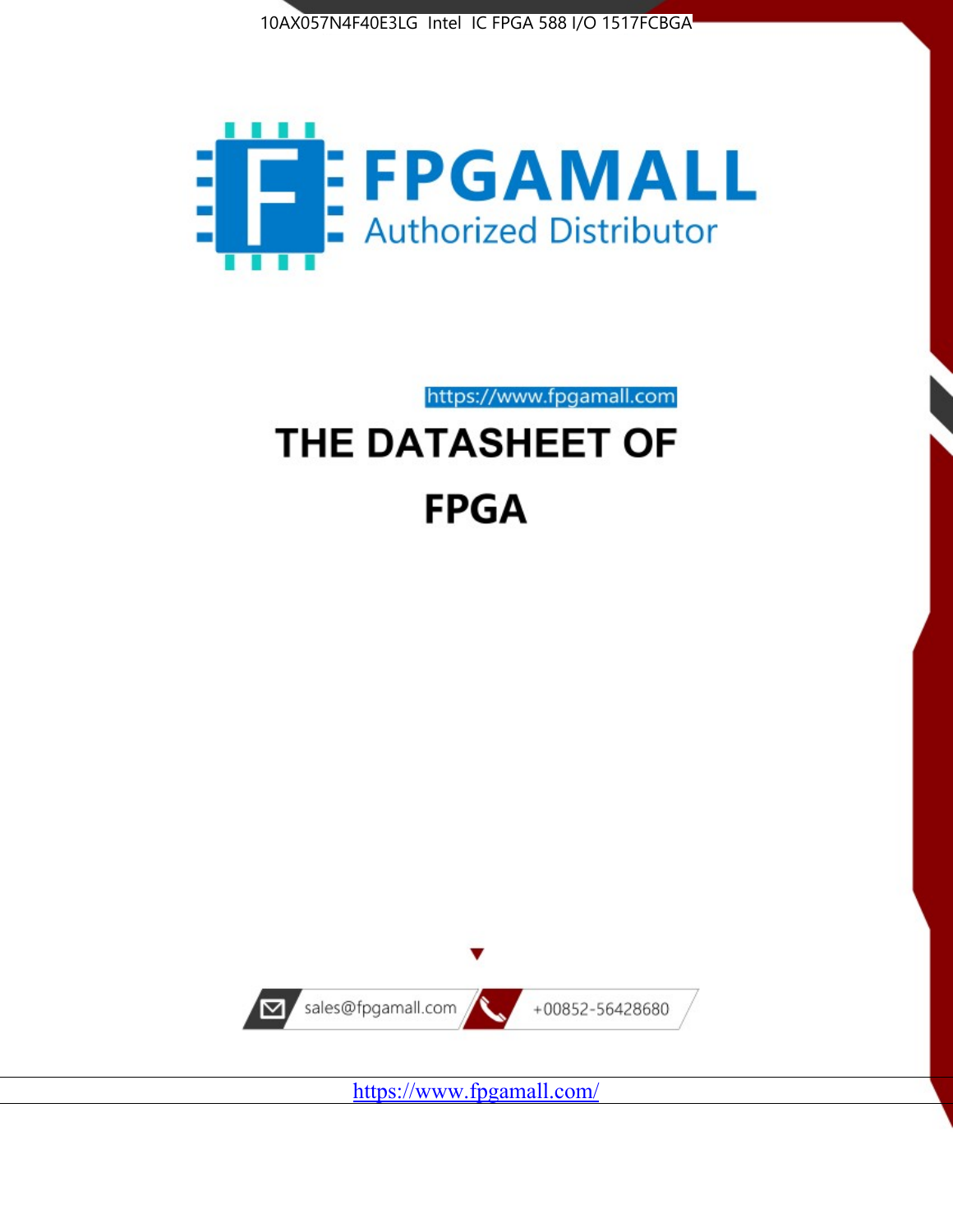10AX057N4F40E3LG Intel IC FPGA 588 I/O 1517FCBGA



# **Intel® Arria® 10 Device Overview**



**A10-OVERVIEW | 2018.12.06** Latest document on the web: **[PDF](https://www.intel.com/content/dam/www/programmable/us/en/pdfs/literature/hb/arria-10/a10_overview.pdf)** | **[HTML](https://www.intel.com/content/www/us/en/programmable/documentation/sam1403480274650.html)**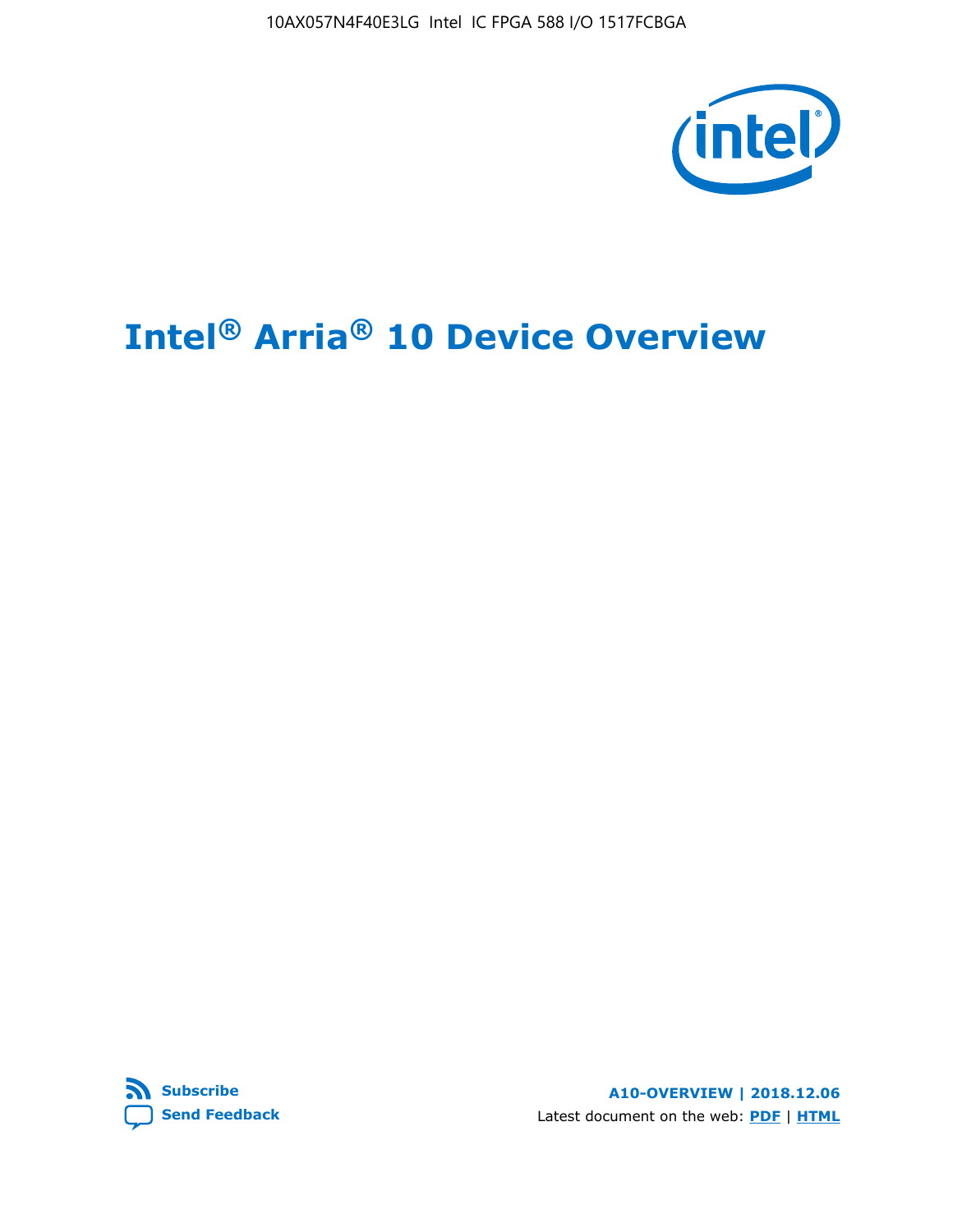

**Contents** 

# **Contents**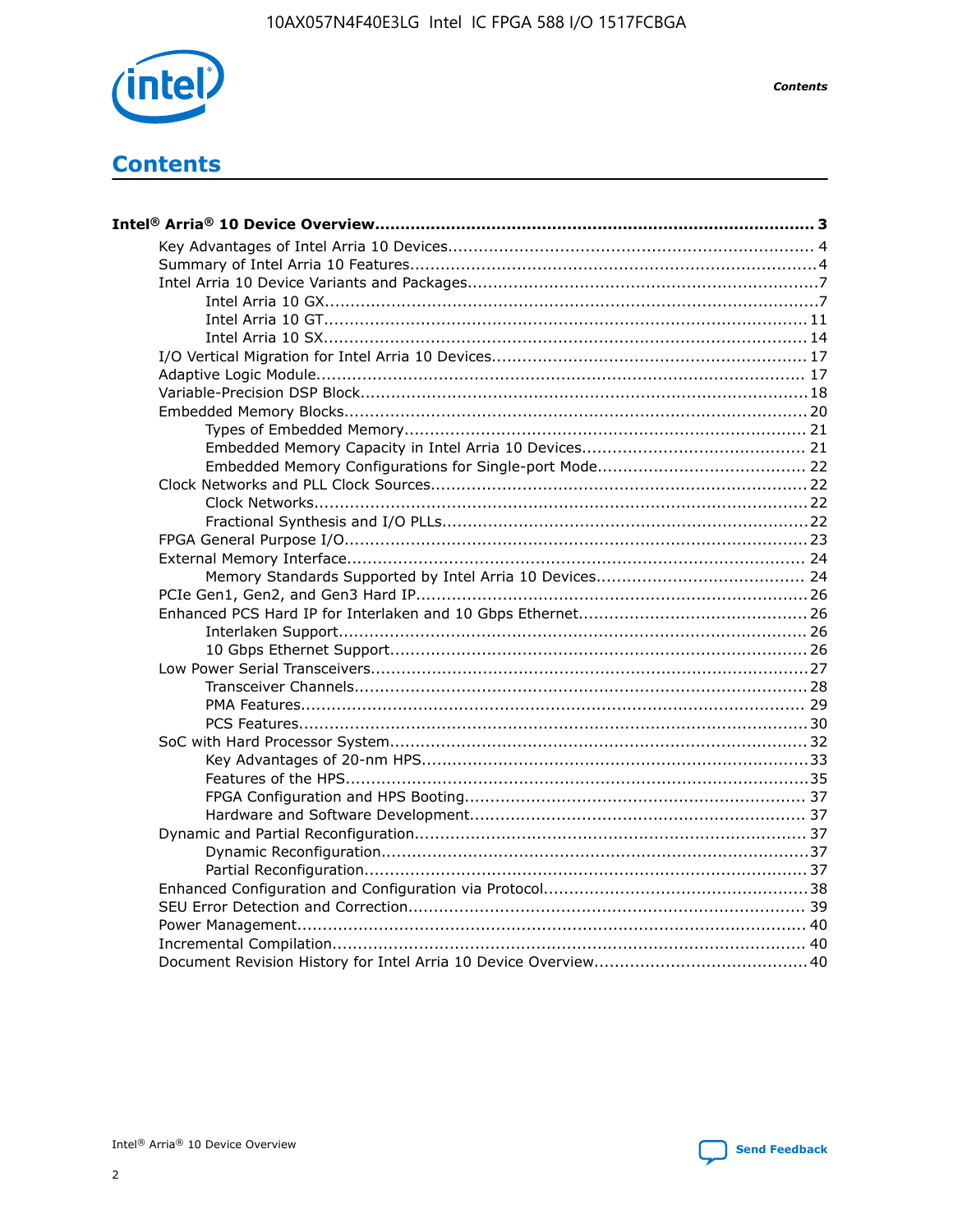**A10-OVERVIEW | 2018.12.06**

**[Send Feedback](mailto:FPGAtechdocfeedback@intel.com?subject=Feedback%20on%20Intel%20Arria%2010%20Device%20Overview%20(A10-OVERVIEW%202018.12.06)&body=We%20appreciate%20your%20feedback.%20In%20your%20comments,%20also%20specify%20the%20page%20number%20or%20paragraph.%20Thank%20you.)**



# **Intel® Arria® 10 Device Overview**

The Intel<sup>®</sup> Arria<sup>®</sup> 10 device family consists of high-performance and power-efficient 20 nm mid-range FPGAs and SoCs.

Intel Arria 10 device family delivers:

- Higher performance than the previous generation of mid-range and high-end FPGAs.
- Power efficiency attained through a comprehensive set of power-saving technologies.

The Intel Arria 10 devices are ideal for high performance, power-sensitive, midrange applications in diverse markets.

| <b>Market</b>         | <b>Applications</b>                                                                                               |
|-----------------------|-------------------------------------------------------------------------------------------------------------------|
| Wireless              | Channel and switch cards in remote radio heads<br>٠<br>Mobile backhaul<br>٠                                       |
| Wireline              | 40G/100G muxponders and transponders<br>٠<br>100G line cards<br>٠<br><b>Bridging</b><br>٠<br>Aggregation<br>٠     |
| <b>Broadcast</b>      | Studio switches<br>٠<br>Servers and transport<br>٠<br>Videoconferencing<br>٠<br>Professional audio and video<br>٠ |
| Computing and Storage | Flash cache<br>٠<br>Cloud computing servers<br>٠<br>Server acceleration<br>٠                                      |
| Medical               | Diagnostic scanners<br>٠<br>Diagnostic imaging<br>٠                                                               |
| Military              | Missile guidance and control<br>٠<br>Radar<br>٠<br>Electronic warfare<br>٠<br>Secure communications<br>٠          |

#### **Table 1. Sample Markets and Ideal Applications for Intel Arria 10 Devices**

#### **Related Information**

- [Intel Arria 10 Device Handbook: Known Issues](http://www.altera.com/support/kdb/solutions/rd07302013_646.html) Lists the planned updates to the *Intel Arria 10 Device Handbook* chapters.
- [Intel Arria 10 GX/GT Device Errata and Design Recommendations](https://www.intel.com/content/www/us/en/programmable/documentation/agz1493851706374.html#yqz1494433888646)
- [Intel Arria 10 SX Device Errata and Design Recommendations](https://www.intel.com/content/www/us/en/programmable/documentation/cru1462832385668.html#cru1462832558642)

Intel Corporation. All rights reserved. Intel, the Intel logo, Altera, Arria, Cyclone, Enpirion, MAX, Nios, Quartus and Stratix words and logos are trademarks of Intel Corporation or its subsidiaries in the U.S. and/or other countries. Intel warrants performance of its FPGA and semiconductor products to current specifications in accordance with Intel's standard warranty, but reserves the right to make changes to any products and services at any time without notice. Intel assumes no responsibility or liability arising out of the application or use of any information, product, or service described herein except as expressly agreed to in writing by Intel. Intel customers are advised to obtain the latest version of device specifications before relying on any published information and before placing orders for products or services. \*Other names and brands may be claimed as the property of others.

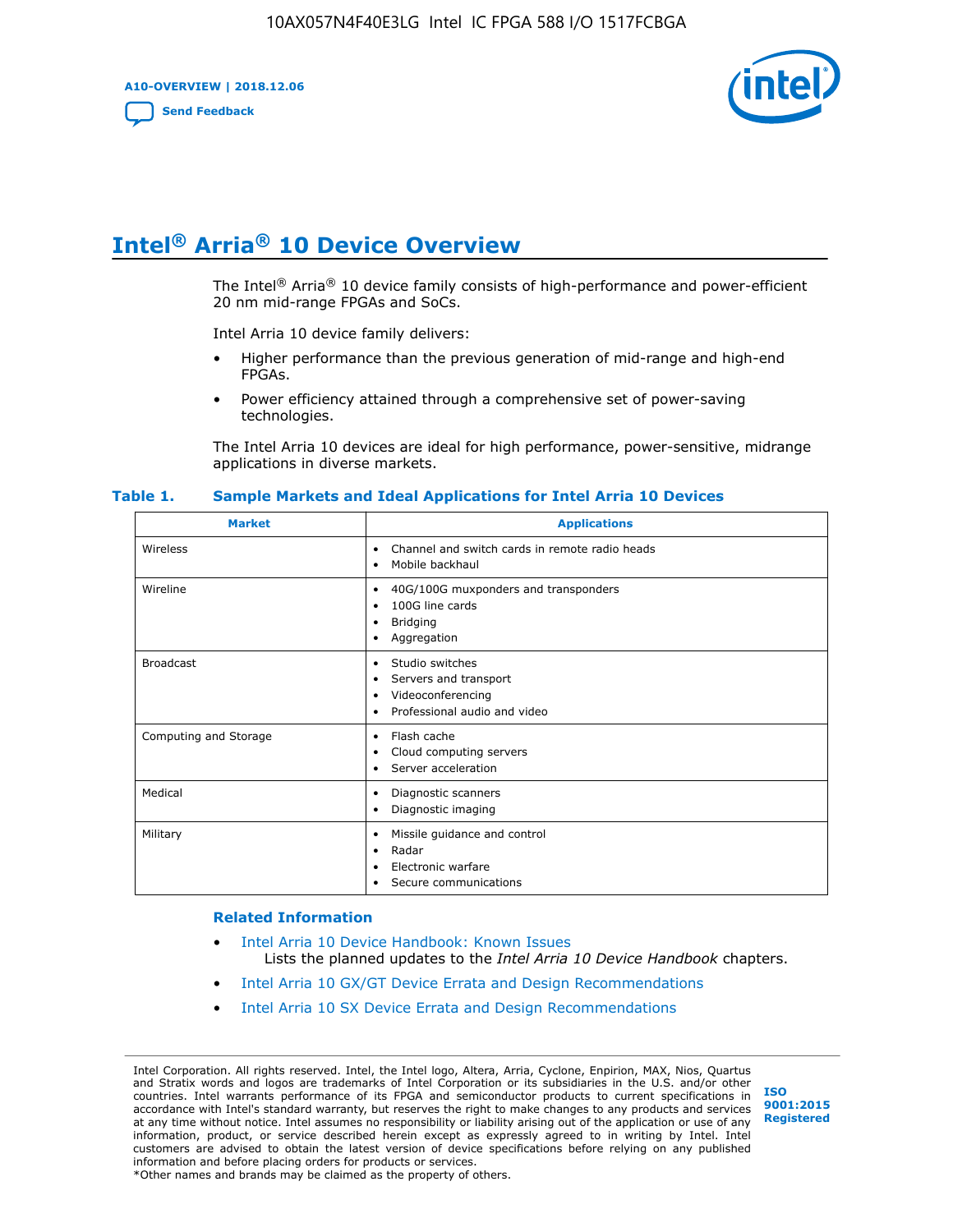

# **Key Advantages of Intel Arria 10 Devices**

## **Table 2. Key Advantages of the Intel Arria 10 Device Family**

| <b>Advantage</b>                                                                                          | <b>Supporting Feature</b>                                                                                                                                                                                                                                                                                                |
|-----------------------------------------------------------------------------------------------------------|--------------------------------------------------------------------------------------------------------------------------------------------------------------------------------------------------------------------------------------------------------------------------------------------------------------------------|
| Enhanced core architecture                                                                                | Built on TSMC's 20 nm process technology<br>٠<br>60% higher performance than the previous generation of mid-range FPGAs<br>٠<br>15% higher performance than the fastest previous-generation FPGA<br>٠                                                                                                                    |
| High-bandwidth integrated<br>transceivers                                                                 | Short-reach rates up to 25.8 Gigabits per second (Gbps)<br>٠<br>Backplane capability up to 12.5 Gbps<br>٠<br>Integrated 10GBASE-KR and 40GBASE-KR4 Forward Error Correction (FEC)<br>٠                                                                                                                                   |
| Improved logic integration and<br>hard IP blocks                                                          | 8-input adaptive logic module (ALM)<br>٠<br>Up to 65.6 megabits (Mb) of embedded memory<br>٠<br>Variable-precision digital signal processing (DSP) blocks<br>Fractional synthesis phase-locked loops (PLLs)<br>Hard PCI Express Gen3 IP blocks<br>Hard memory controllers and PHY up to 2,400 Megabits per second (Mbps) |
| Second generation hard<br>processor system (HPS) with<br>integrated ARM* Cortex*-A9*<br>MPCore* processor | Tight integration of a dual-core ARM Cortex-A9 MPCore processor, hard IP, and an<br>٠<br>FPGA in a single Intel Arria 10 system-on-a-chip (SoC)<br>Supports over 128 Gbps peak bandwidth with integrated data coherency between<br>$\bullet$<br>the processor and the FPGA fabric                                        |
| Advanced power savings                                                                                    | Comprehensive set of advanced power saving features<br>٠<br>Power-optimized MultiTrack routing and core architecture<br>٠<br>Up to 40% lower power compared to previous generation of mid-range FPGAs<br>Up to 60% lower power compared to previous generation of high-end FPGAs                                         |

# **Summary of Intel Arria 10 Features**

## **Table 3. Summary of Features for Intel Arria 10 Devices**

| <b>Feature</b>                  | <b>Description</b>                                                                                                                                                                                                                                                                                                                                                                                           |
|---------------------------------|--------------------------------------------------------------------------------------------------------------------------------------------------------------------------------------------------------------------------------------------------------------------------------------------------------------------------------------------------------------------------------------------------------------|
| Technology                      | TSMC's 20-nm SoC process technology<br>Allows operation at a lower $V_{\text{CC}}$ level of 0.82 V instead of the 0.9 V standard $V_{\text{CC}}$ core voltage                                                                                                                                                                                                                                                |
| Packaging                       | 1.0 mm ball-pitch Fineline BGA packaging<br>٠<br>0.8 mm ball-pitch Ultra Fineline BGA packaging<br>Multiple devices with identical package footprints for seamless migration between different<br><b>FPGA</b> densities<br>Devices with compatible package footprints allow migration to next generation high-end<br>Stratix <sup>®</sup> 10 devices<br>RoHS, leaded $(1)$ , and lead-free (Pb-free) options |
| High-performance<br>FPGA fabric | Enhanced 8-input ALM with four registers<br>Improved multi-track routing architecture to reduce congestion and improve compilation time<br>Hierarchical core clocking architecture<br>Fine-grained partial reconfiguration                                                                                                                                                                                   |
| Internal memory<br>blocks       | M20K-20-Kb memory blocks with hard error correction code (ECC)<br>Memory logic array block (MLAB)-640-bit memory                                                                                                                                                                                                                                                                                             |
|                                 | continued                                                                                                                                                                                                                                                                                                                                                                                                    |



<sup>(1)</sup> Contact Intel for availability.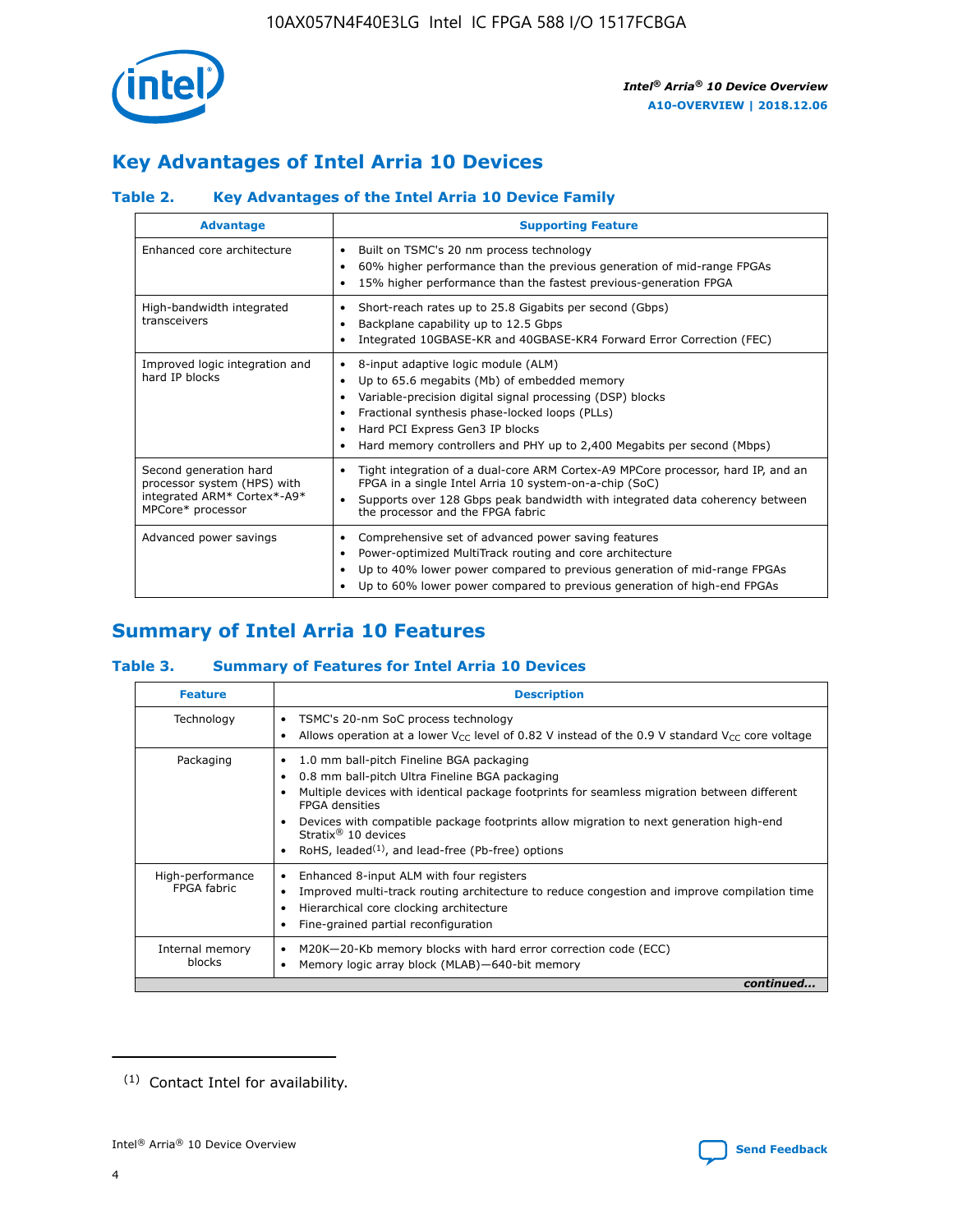$\mathsf{r}$ 



| <b>Feature</b>                         |                                                                                                                | <b>Description</b>                                                                                                                                                                                                                                                                                                                                                                                                                                                                                                                                                                                                                                                                                                                                                                                                                          |
|----------------------------------------|----------------------------------------------------------------------------------------------------------------|---------------------------------------------------------------------------------------------------------------------------------------------------------------------------------------------------------------------------------------------------------------------------------------------------------------------------------------------------------------------------------------------------------------------------------------------------------------------------------------------------------------------------------------------------------------------------------------------------------------------------------------------------------------------------------------------------------------------------------------------------------------------------------------------------------------------------------------------|
| Embedded Hard IP<br>blocks             | Variable-precision DSP                                                                                         | Native support for signal processing precision levels from $18 \times 19$ to<br>$\bullet$<br>54 x 54<br>Native support for 27 x 27 multiplier mode<br>64-bit accumulator and cascade for systolic finite impulse responses<br>(FIRs)<br>Internal coefficient memory banks<br>٠<br>Preadder/subtractor for improved efficiency<br>Additional pipeline register to increase performance and reduce<br>power<br>Supports floating point arithmetic:<br>- Perform multiplication, addition, subtraction, multiply-add,<br>multiply-subtract, and complex multiplication.<br>- Supports multiplication with accumulation capability, cascade<br>summation, and cascade subtraction capability.<br>- Dynamic accumulator reset control.<br>- Support direct vector dot and complex multiplication chaining<br>multiply floating point DSP blocks. |
|                                        | Memory controller                                                                                              | DDR4, DDR3, and DDR3L                                                                                                                                                                                                                                                                                                                                                                                                                                                                                                                                                                                                                                                                                                                                                                                                                       |
|                                        | PCI Express*                                                                                                   | PCI Express (PCIe*) Gen3 (x1, x2, x4, or x8), Gen2 (x1, x2, x4, or x8)<br>and Gen1 (x1, x2, x4, or x8) hard IP with complete protocol stack,<br>endpoint, and root port                                                                                                                                                                                                                                                                                                                                                                                                                                                                                                                                                                                                                                                                     |
|                                        | Transceiver I/O                                                                                                | 10GBASE-KR/40GBASE-KR4 Forward Error Correction (FEC)<br>PCS hard IPs that support:<br>- 10-Gbps Ethernet (10GbE)<br>- PCIe PIPE interface<br>- Interlaken<br>- Gbps Ethernet (GbE)<br>- Common Public Radio Interface (CPRI) with deterministic latency<br>support<br>- Gigabit-capable passive optical network (GPON) with fast lock-<br>time support<br>13.5G JESD204b<br>$\bullet$<br>8B/10B, 64B/66B, 64B/67B encoders and decoders<br>Custom mode support for proprietary protocols                                                                                                                                                                                                                                                                                                                                                   |
| Core clock networks                    | $\bullet$<br>$\bullet$                                                                                         | Up to 800 MHz fabric clocking, depending on the application:<br>- 667 MHz external memory interface clocking with 2,400 Mbps DDR4 interface<br>- 800 MHz LVDS interface clocking with 1,600 Mbps LVDS interface<br>Global, regional, and peripheral clock networks<br>Clock networks that are not used can be gated to reduce dynamic power                                                                                                                                                                                                                                                                                                                                                                                                                                                                                                 |
| Phase-locked loops<br>(PLLs)           | High-resolution fractional synthesis PLLs:<br>$\bullet$<br>Integer PLLs:<br>- Adjacent to general purpose I/Os | - Precision clock synthesis, clock delay compensation, and zero delay buffering (ZDB)<br>- Support integer mode and fractional mode<br>- Fractional mode support with third-order delta-sigma modulation<br>- Support external memory and LVDS interfaces                                                                                                                                                                                                                                                                                                                                                                                                                                                                                                                                                                                   |
| FPGA General-purpose<br>$I/Os$ (GPIOs) | On-chip termination (OCT)<br>$\bullet$                                                                         | 1.6 Gbps LVDS-every pair can be configured as receiver or transmitter<br>1.2 V to 3.0 V single-ended LVTTL/LVCMOS interfacing                                                                                                                                                                                                                                                                                                                                                                                                                                                                                                                                                                                                                                                                                                               |
| <b>External Memory</b><br>Interface    |                                                                                                                | Hard memory controller- DDR4, DDR3, and DDR3L support<br>$-$ DDR4 $-$ speeds up to 1,200 MHz/2,400 Mbps<br>- DDR3-speeds up to 1,067 MHz/2,133 Mbps<br>Soft memory controller—provides support for RLDRAM $3^{(2)}$ , QDR IV $(2^2)$ , and QDR II+<br>continued                                                                                                                                                                                                                                                                                                                                                                                                                                                                                                                                                                             |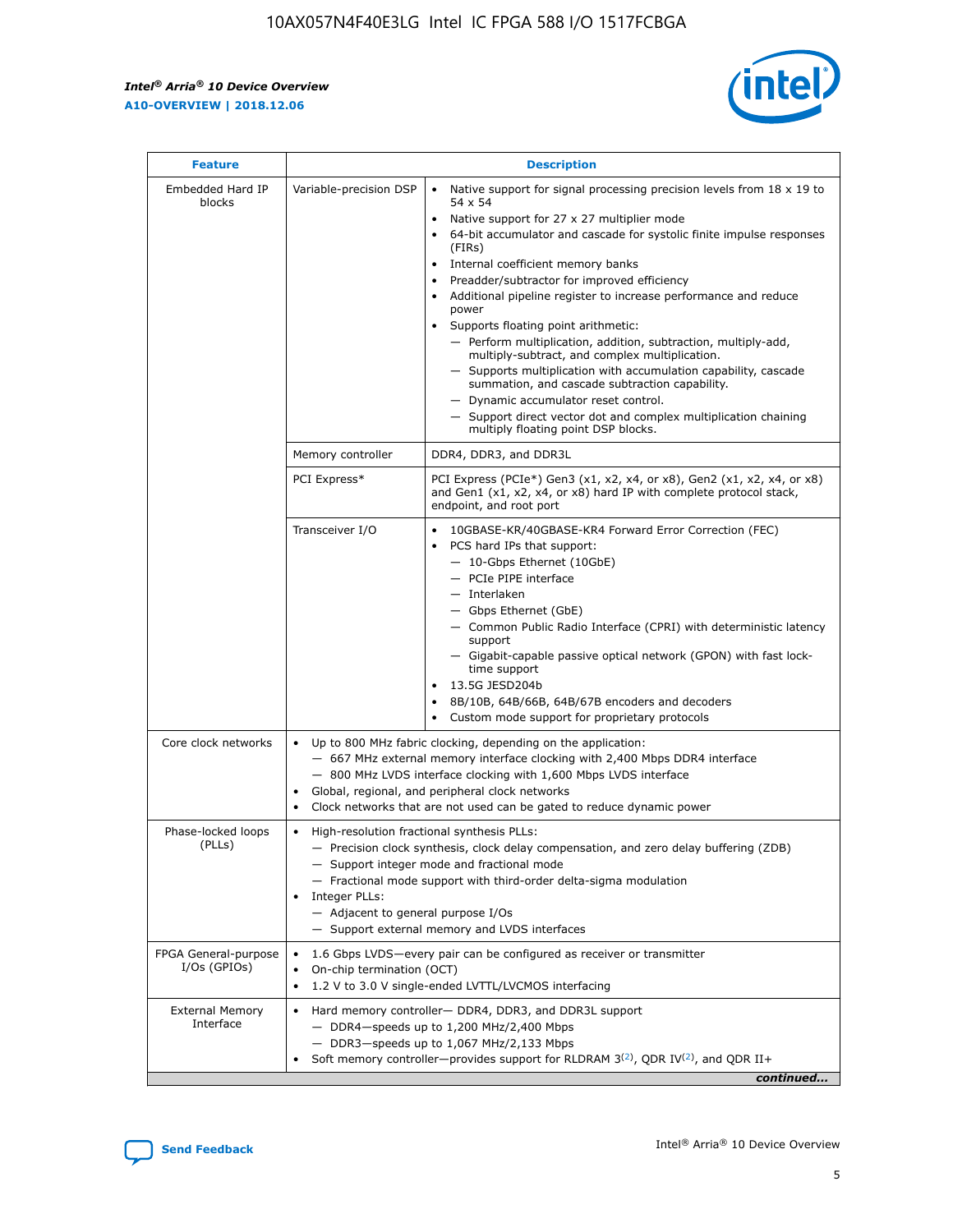

| <b>Feature</b>                                    | <b>Description</b>                                                                                                                                                                                                                                                                                                                                                                                                                                                                                                                                                                                                                                                        |  |  |  |  |  |  |
|---------------------------------------------------|---------------------------------------------------------------------------------------------------------------------------------------------------------------------------------------------------------------------------------------------------------------------------------------------------------------------------------------------------------------------------------------------------------------------------------------------------------------------------------------------------------------------------------------------------------------------------------------------------------------------------------------------------------------------------|--|--|--|--|--|--|
| Low-power serial<br>transceivers                  | • Continuous operating range:<br>- Intel Arria 10 GX-1 Gbps to 17.4 Gbps<br>$-$ Intel Arria 10 GT $-1$ Gbps to 25.8 Gbps<br>Backplane support:<br>$\bullet$<br>$-$ Intel Arria 10 GX-up to 12.5<br>$-$ Intel Arria 10 GT-up to 12.5<br>Extended range down to 125 Mbps with oversampling<br>ATX transmit PLLs with user-configurable fractional synthesis capability<br>Electronic Dispersion Compensation (EDC) support for XFP, SFP+, OSFP, and CFP optical<br>module<br>Adaptive linear and decision feedback equalization<br>$\bullet$<br>Transmitter pre-emphasis and de-emphasis<br>$\bullet$<br>Dynamic partial reconfiguration of individual transceiver channels |  |  |  |  |  |  |
| <b>HPS</b><br>(Intel Arria 10 SX<br>devices only) | Dual-core ARM Cortex-A9 MPCore processor-1.2 GHz CPU with<br>Processor and system<br>$\bullet$<br>1.5 GHz overdrive capability<br>256 KB on-chip RAM and 64 KB on-chip ROM<br>System peripherals-general-purpose timers, watchdog timers, direct<br>memory access (DMA) controller, FPGA configuration manager, and<br>clock and reset managers<br>• Security features—anti-tamper, secure boot, Advanced Encryption<br>Standard (AES) and authentication (SHA)<br>ARM CoreSight* JTAG debug access port, trace port, and on-chip<br>$\bullet$<br>trace storage                                                                                                           |  |  |  |  |  |  |
|                                                   | <b>External interfaces</b><br>Hard memory interface—Hard memory controller (2,400 Mbps DDR4,<br>and 2,133 Mbps DDR3), Quad serial peripheral interface (QSPI) flash<br>controller, NAND flash controller, direct memory access (DMA)<br>controller, Secure Digital/MultiMediaCard (SD/MMC) controller<br>Communication interface-10/100/1000 Ethernet media access<br>$\bullet$<br>control (MAC), USB On-The-GO (OTG) controllers, I <sup>2</sup> C controllers,<br>UART 16550, serial peripheral interface (SPI), and up to 62<br>HPS GPIO interfaces (48 direct-share I/Os)                                                                                             |  |  |  |  |  |  |
|                                                   | Interconnects to core<br>• High-performance ARM AMBA* AXI bus bridges that support<br>simultaneous read and write<br>HPS-FPGA bridges-include the FPGA-to-HPS, HPS-to-FPGA, and<br>$\bullet$<br>lightweight HPS-to-FPGA bridges that allow the FPGA fabric to issue<br>transactions to slaves in the HPS, and vice versa<br>Configuration bridge that allows HPS configuration manager to<br>configure the core logic via dedicated 32-bit configuration port<br>FPGA-to-HPS SDRAM controller bridge-provides configuration<br>interfaces for the multiport front end (MPFE) of the HPS SDRAM<br>controller                                                               |  |  |  |  |  |  |
| Configuration                                     | Tamper protection—comprehensive design protection to protect your valuable IP investments<br>Enhanced 256-bit advanced encryption standard (AES) design security with authentication<br>$\bullet$<br>Configuration via protocol (CvP) using PCIe Gen1, Gen2, or Gen3<br>continued                                                                                                                                                                                                                                                                                                                                                                                         |  |  |  |  |  |  |

<sup>(2)</sup> Intel Arria 10 devices support this external memory interface using hard PHY with soft memory controller.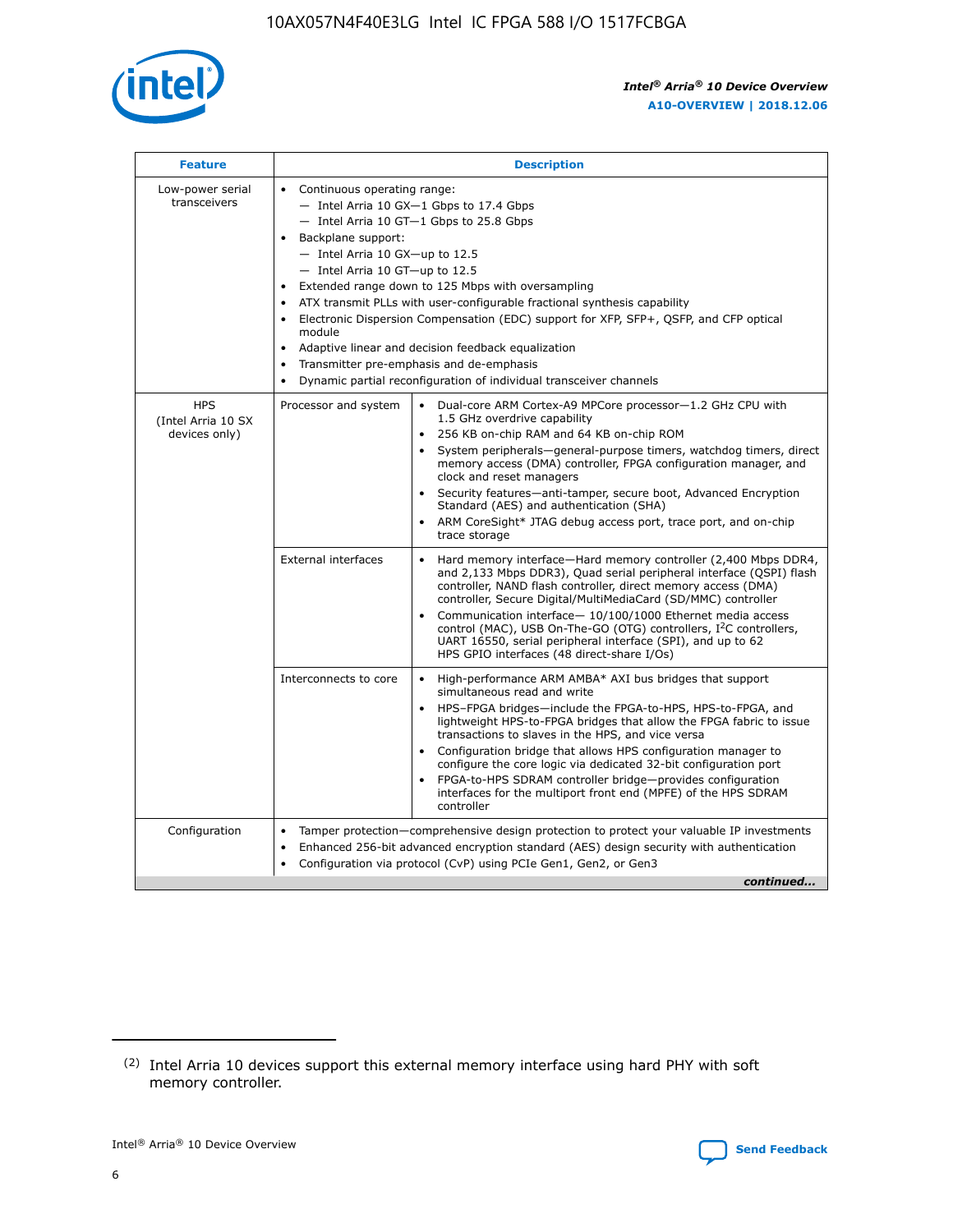

| <b>Feature</b>     | <b>Description</b>                                                                                                                                                                                                            |
|--------------------|-------------------------------------------------------------------------------------------------------------------------------------------------------------------------------------------------------------------------------|
|                    | Dynamic reconfiguration of the transceivers and PLLs<br>Fine-grained partial reconfiguration of the core fabric<br>Active Serial x4 Interface<br>$\bullet$                                                                    |
| Power management   | SmartVID<br>Low static power device options<br>Programmable Power Technology<br>Intel Quartus <sup>®</sup> Prime integrated power analysis                                                                                    |
| Software and tools | Intel Quartus Prime design suite<br>Transceiver toolkit<br>$\bullet$<br>Platform Designer system integration tool<br>DSP Builder for Intel FPGAs<br>OpenCL <sup>™</sup> support<br>Intel SoC FPGA Embedded Design Suite (EDS) |

## **Related Information**

[Intel Arria 10 Transceiver PHY Overview](https://www.intel.com/content/www/us/en/programmable/documentation/nik1398707230472.html#nik1398706768037) Provides details on Intel Arria 10 transceivers.

## **Intel Arria 10 Device Variants and Packages**

#### **Table 4. Device Variants for the Intel Arria 10 Device Family**

| <b>Variant</b>    | <b>Description</b>                                                                                                                                                                                                     |
|-------------------|------------------------------------------------------------------------------------------------------------------------------------------------------------------------------------------------------------------------|
| Intel Arria 10 GX | FPGA featuring 17.4 Gbps transceivers for short reach applications with 12.5 backplane driving<br>capability.                                                                                                          |
| Intel Arria 10 GT | FPGA featuring:<br>17.4 Gbps transceivers for short reach applications with 12.5 backplane driving capability.<br>25.8 Gbps transceivers for supporting CAUI-4 and CEI-25G applications with CFP2 and CFP4<br>modules. |
| Intel Arria 10 SX | SoC integrating ARM-based HPS and FPGA featuring 17.4 Gbps transceivers for short reach<br>applications with 12.5 backplane driving capability.                                                                        |

## **Intel Arria 10 GX**

This section provides the available options, maximum resource counts, and package plan for the Intel Arria 10 GX devices.

The information in this section is correct at the time of publication. For the latest information and to get more details, refer to the Intel FPGA Product Selector.

#### **Related Information**

#### [Intel FPGA Product Selector](http://www.altera.com/products/selector/psg-selector.html) Provides the latest information on Intel products.

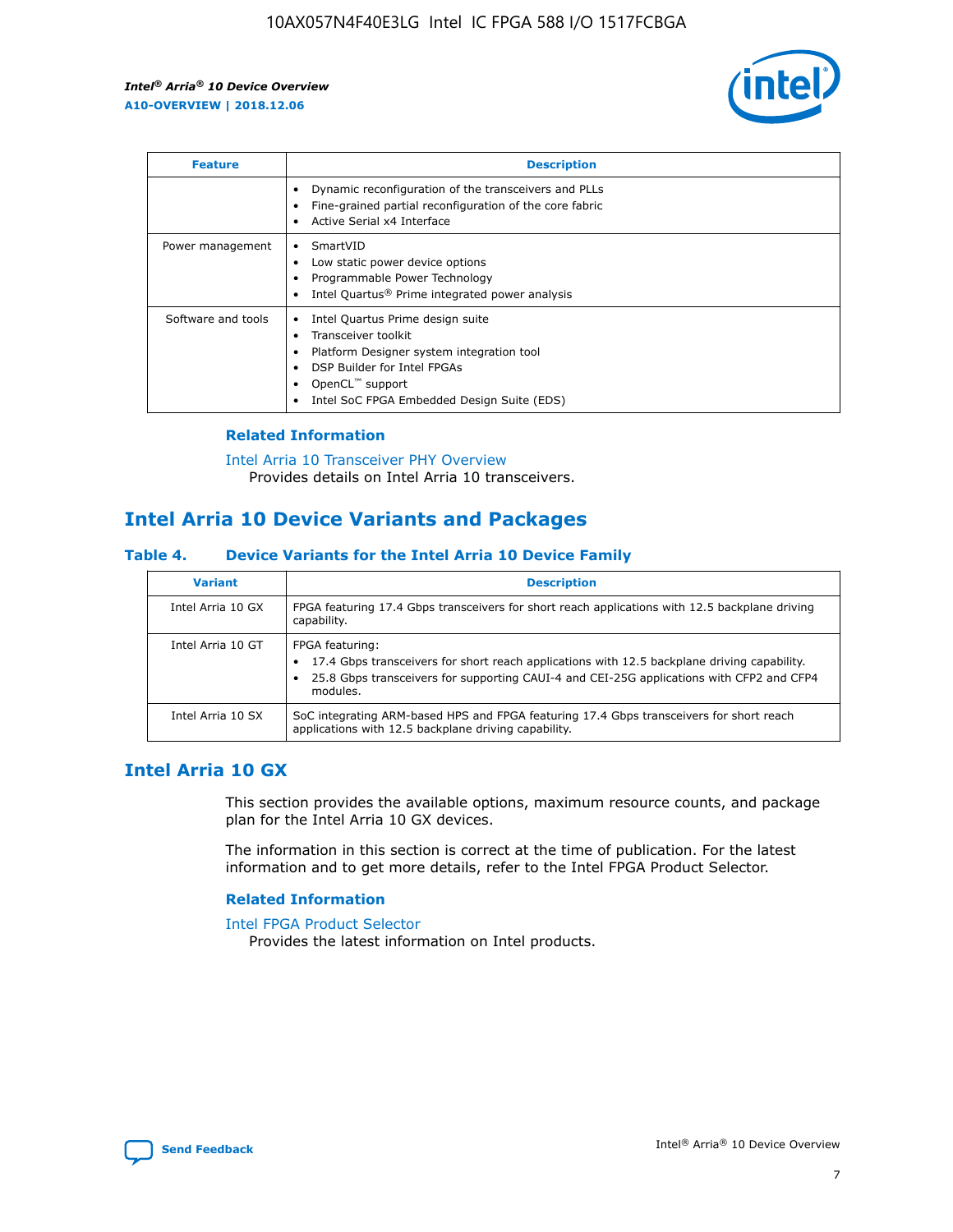

## **Available Options**





#### **Related Information**

[Transceiver Performance for Intel Arria 10 GX/SX Devices](https://www.intel.com/content/www/us/en/programmable/documentation/mcn1413182292568.html#mcn1413213965502) Provides more information about the transceiver speed grade.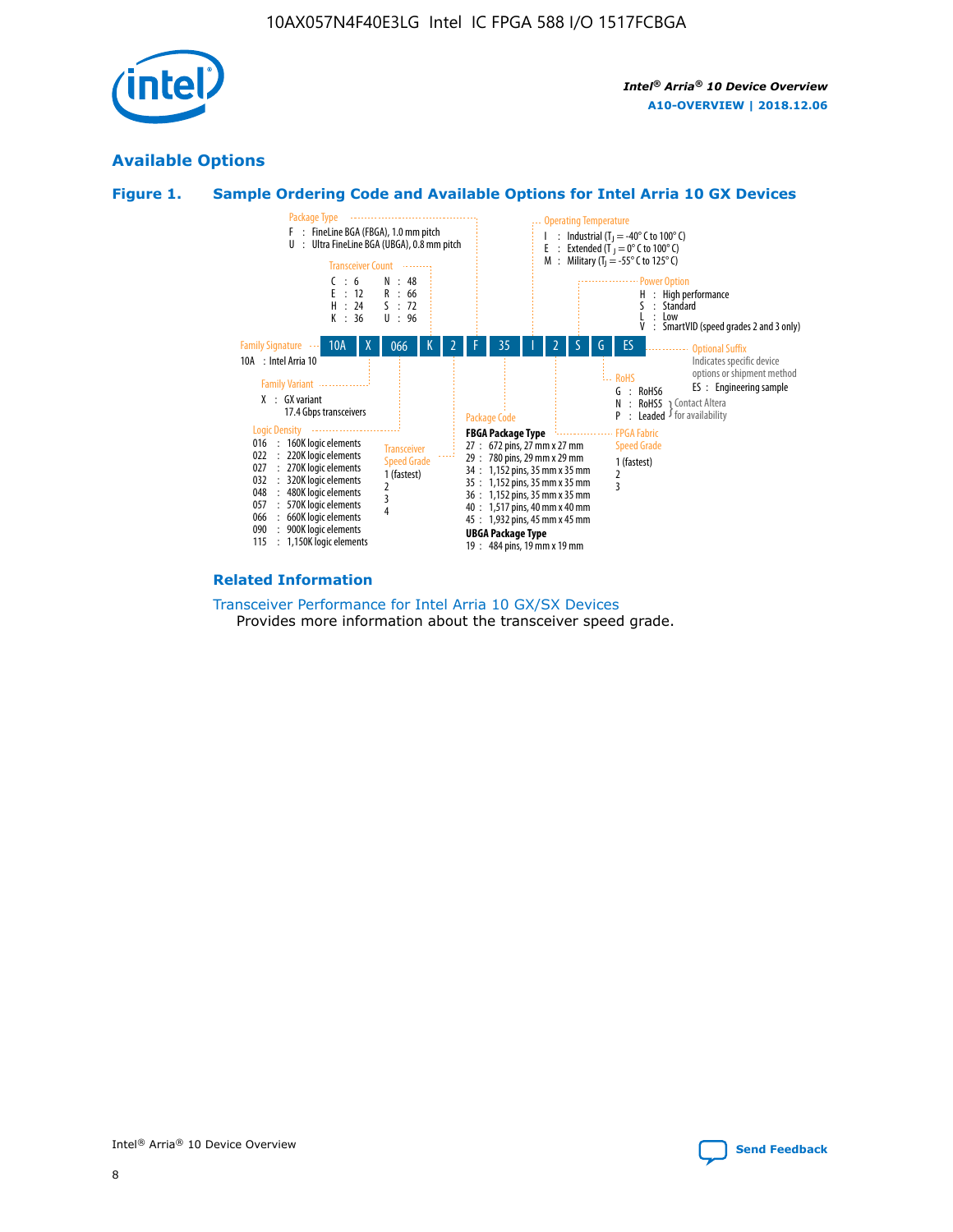

## **Maximum Resources**

#### **Table 5. Maximum Resource Counts for Intel Arria 10 GX Devices (GX 160, GX 220, GX 270, GX 320, and GX 480)**

| <b>Resource</b>              |                         | <b>Product Line</b> |                                |                |                |                |  |  |  |
|------------------------------|-------------------------|---------------------|--------------------------------|----------------|----------------|----------------|--|--|--|
|                              |                         | <b>GX 160</b>       | <b>GX 220</b><br><b>GX 270</b> |                | <b>GX 320</b>  | <b>GX 480</b>  |  |  |  |
| Logic Elements (LE) (K)      |                         | 160                 | 220                            | 270            | 320            | 480            |  |  |  |
| <b>ALM</b>                   |                         | 61,510              | 80,330                         | 101,620        | 119,900        | 183,590        |  |  |  |
| Register                     |                         | 246,040             | 321,320                        | 406,480        |                | 734,360        |  |  |  |
| Memory (Kb)                  | M <sub>20</sub> K       | 8,800               | 11,740<br>15,000               |                | 17,820         | 28,620         |  |  |  |
|                              | <b>MLAB</b>             | 1,050               | 1,690<br>2,452                 |                | 2,727          | 4,164          |  |  |  |
| Variable-precision DSP Block |                         | 156                 | 192                            | 985<br>830     |                | 1,368          |  |  |  |
| 18 x 19 Multiplier           |                         | 312                 | 384                            | 1,660<br>1,970 |                | 2,736          |  |  |  |
| PLL                          | Fractional<br>Synthesis | 6                   | 6                              | 8              | 8              | 12             |  |  |  |
|                              | I/O                     | 6                   | 6                              | 8              | 8              | 12             |  |  |  |
| 17.4 Gbps Transceiver        |                         | 12                  | 12                             | 24             | 24             |                |  |  |  |
| GPIO <sup>(3)</sup>          |                         | 288                 | 288<br>384                     |                | 384            | 492            |  |  |  |
| LVDS Pair $(4)$              |                         | 120                 | 120                            | 168<br>168     |                | 222            |  |  |  |
| PCIe Hard IP Block           |                         | $\mathbf{1}$        | 1                              | $\overline{2}$ | $\overline{2}$ | $\overline{2}$ |  |  |  |
| Hard Memory Controller       |                         | 6                   | 6                              | 8              | 8              | 12             |  |  |  |

<sup>(4)</sup> Each LVDS I/O pair can be used as differential input or output.



<sup>(3)</sup> The number of GPIOs does not include transceiver I/Os. In the Intel Quartus Prime software, the number of user I/Os includes transceiver I/Os.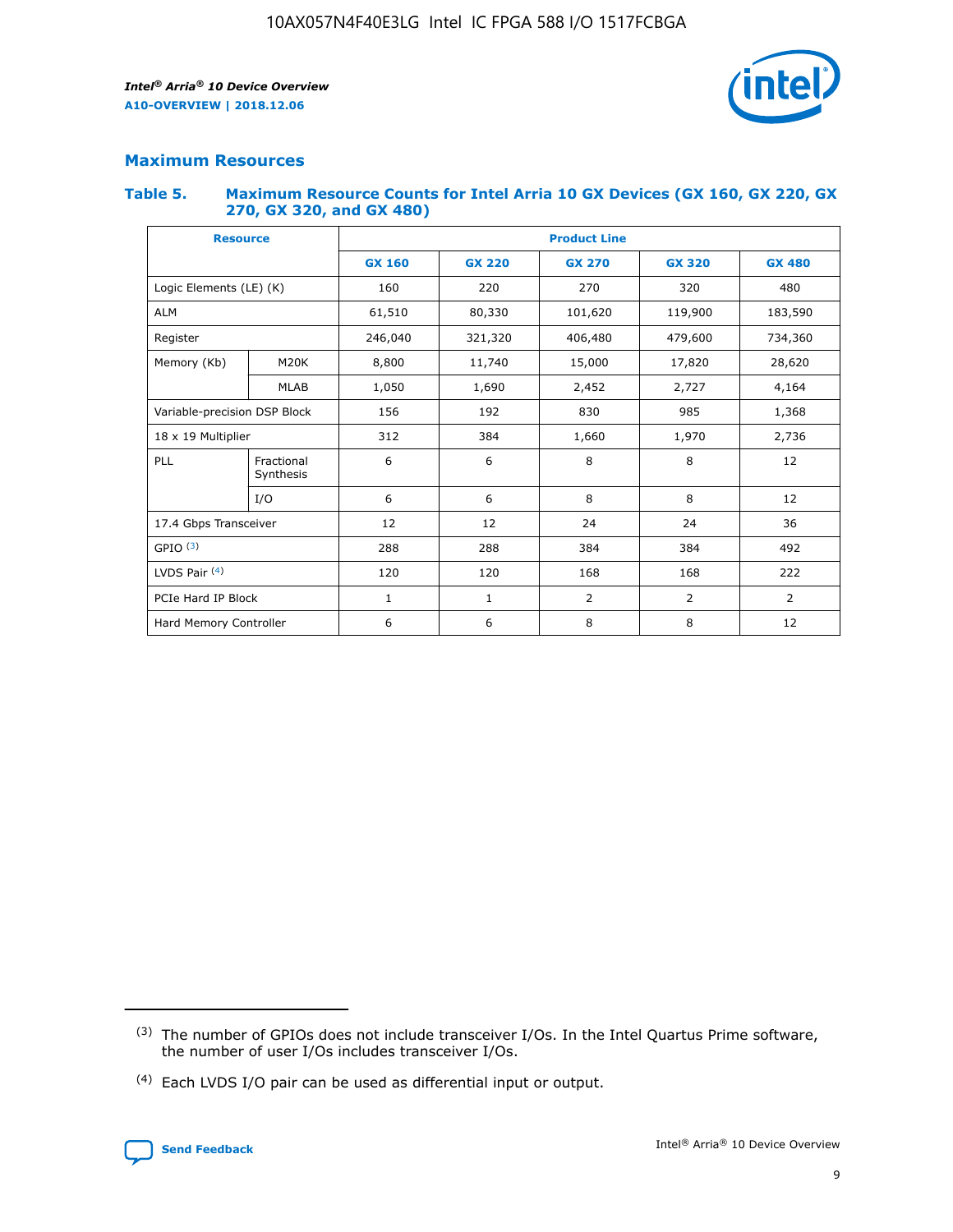

## **Table 6. Maximum Resource Counts for Intel Arria 10 GX Devices (GX 570, GX 660, GX 900, and GX 1150)**

|                              | <b>Resource</b>         | <b>Product Line</b> |                |                |                |  |  |  |
|------------------------------|-------------------------|---------------------|----------------|----------------|----------------|--|--|--|
|                              |                         | <b>GX 570</b>       | <b>GX 660</b>  | <b>GX 900</b>  | <b>GX 1150</b> |  |  |  |
| Logic Elements (LE) (K)      |                         | 570                 | 660            | 900            | 1,150          |  |  |  |
| <b>ALM</b>                   |                         | 217,080             | 251,680        | 339,620        | 427,200        |  |  |  |
| Register                     |                         | 868,320             | 1,006,720      | 1,358,480      | 1,708,800      |  |  |  |
| Memory (Kb)                  | <b>M20K</b>             | 36,000              | 42,620         | 48,460         | 54,260         |  |  |  |
| <b>MLAB</b>                  |                         | 5,096               | 5,788          | 9,386          | 12,984         |  |  |  |
| Variable-precision DSP Block |                         | 1,523               | 1,687          | 1,518          | 1,518          |  |  |  |
| $18 \times 19$ Multiplier    |                         | 3,046               | 3,374          | 3,036          | 3,036          |  |  |  |
| PLL                          | Fractional<br>Synthesis | 16                  | 16             | 32             | 32             |  |  |  |
|                              | I/O                     | 16                  | 16             | 16             | 16             |  |  |  |
| 17.4 Gbps Transceiver        |                         | 48                  | 48             | 96             | 96             |  |  |  |
| GPIO <sup>(3)</sup>          |                         | 696                 | 696            | 768            | 768            |  |  |  |
| LVDS Pair $(4)$              |                         | 324                 | 324            | 384            | 384            |  |  |  |
| PCIe Hard IP Block           |                         | 2                   | $\overline{2}$ | $\overline{4}$ | 4              |  |  |  |
| Hard Memory Controller       |                         | 16                  | 16             | 16             | 16             |  |  |  |

## **Package Plan**

## **Table 7. Package Plan for Intel Arria 10 GX Devices (U19, F27, and F29)**

Refer to I/O and High Speed I/O in Intel Arria 10 Devices chapter for the number of 3 V I/O, LVDS I/O, and LVDS channels in each device package.

| <b>Product Line</b> | U <sub>19</sub><br>$(19 \text{ mm} \times 19 \text{ mm})$<br>484-pin UBGA) |          |             |         | <b>F27</b><br>(27 mm × 27 mm,<br>672-pin FBGA) |             | <b>F29</b><br>(29 mm × 29 mm,<br>780-pin FBGA) |          |             |  |
|---------------------|----------------------------------------------------------------------------|----------|-------------|---------|------------------------------------------------|-------------|------------------------------------------------|----------|-------------|--|
|                     | 3 V I/O                                                                    | LVDS I/O | <b>XCVR</b> | 3 V I/O | <b>LVDS I/O</b>                                | <b>XCVR</b> | 3 V I/O                                        | LVDS I/O | <b>XCVR</b> |  |
| GX 160              | 48                                                                         | 192      | 6           | 48      | 192                                            | 12          | 48                                             | 240      | 12          |  |
| GX 220              | 48                                                                         | 192      | 6           | 48      | 192                                            | 12          | 48                                             | 240      | 12          |  |
| GX 270              |                                                                            |          |             | 48      | 192                                            | 12          | 48                                             | 312      | 12          |  |
| GX 320              |                                                                            |          |             | 48      | 192                                            | 12          | 48                                             | 312      | 12          |  |
| GX 480              |                                                                            |          |             |         |                                                |             | 48                                             | 312      | 12          |  |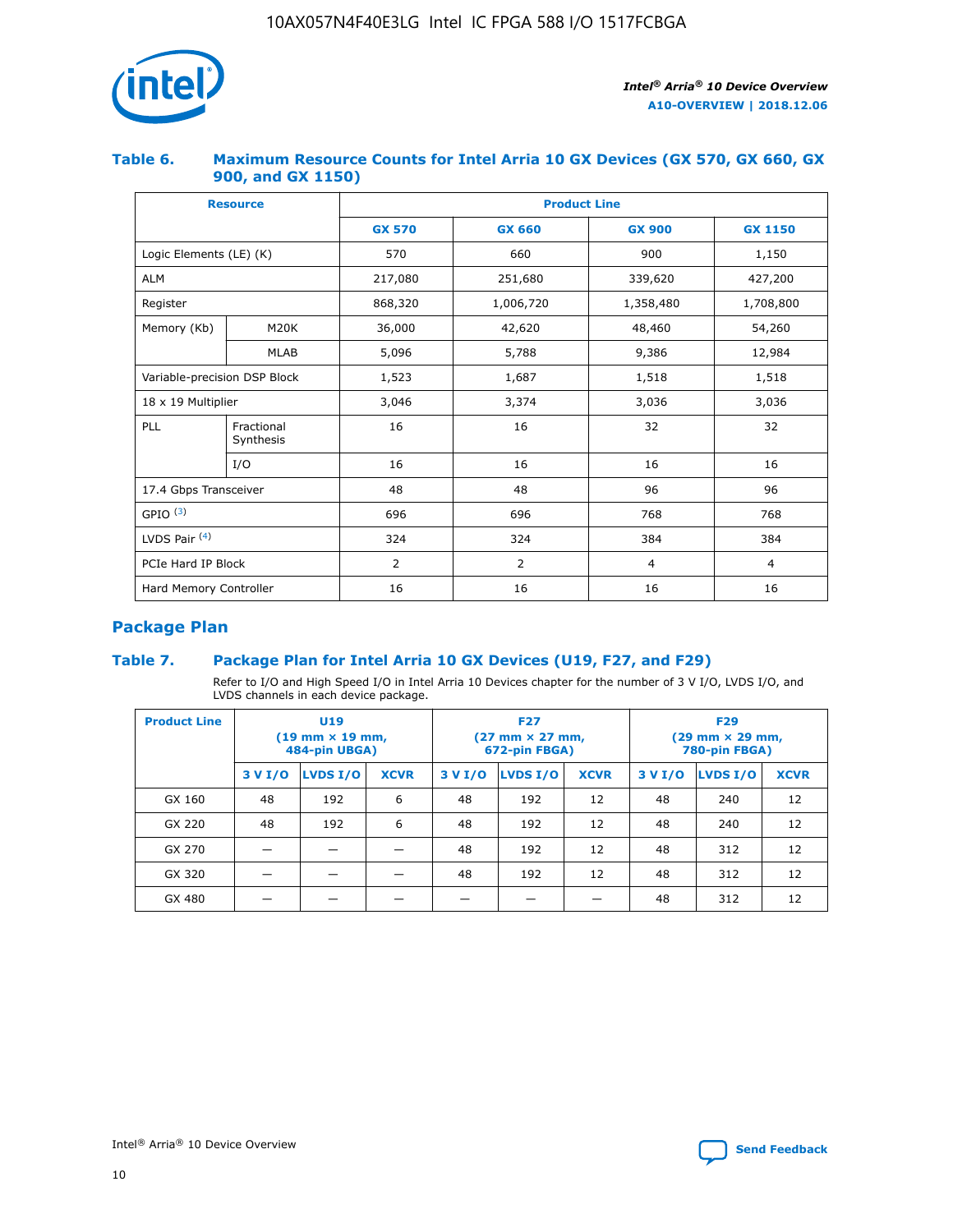

#### **Table 8. Package Plan for Intel Arria 10 GX Devices (F34, F35, NF40, and KF40)**

Refer to I/O and High Speed I/O in Intel Arria 10 Devices chapter for the number of 3 V I/O, LVDS I/O, and LVDS channels in each device package.

| <b>Product Line</b> | <b>F34</b><br>$(35 \text{ mm} \times 35 \text{ mm})$<br>1152-pin FBGA) |                    | <b>F35</b><br>$(35 \text{ mm} \times 35 \text{ mm})$<br><b>1152-pin FBGA)</b> |           | <b>KF40</b><br>$(40$ mm $\times$ 40 mm,<br>1517-pin FBGA) |             |           | <b>NF40</b><br>$(40$ mm $\times$ 40 mm,<br><b>1517-pin FBGA)</b> |             |            |                    |             |
|---------------------|------------------------------------------------------------------------|--------------------|-------------------------------------------------------------------------------|-----------|-----------------------------------------------------------|-------------|-----------|------------------------------------------------------------------|-------------|------------|--------------------|-------------|
|                     | 3V<br>I/O                                                              | <b>LVDS</b><br>I/O | <b>XCVR</b>                                                                   | 3V<br>I/O | <b>LVDS</b><br>I/O                                        | <b>XCVR</b> | 3V<br>I/O | <b>LVDS</b><br>I/O                                               | <b>XCVR</b> | 3 V<br>I/O | <b>LVDS</b><br>I/O | <b>XCVR</b> |
| GX 270              | 48                                                                     | 336                | 24                                                                            | 48        | 336                                                       | 24          |           |                                                                  |             |            |                    |             |
| GX 320              | 48                                                                     | 336                | 24                                                                            | 48        | 336                                                       | 24          |           |                                                                  |             |            |                    |             |
| GX 480              | 48                                                                     | 444                | 24                                                                            | 48        | 348                                                       | 36          |           |                                                                  |             |            |                    |             |
| GX 570              | 48                                                                     | 444                | 24                                                                            | 48        | 348                                                       | 36          | 96        | 600                                                              | 36          | 48         | 540                | 48          |
| GX 660              | 48                                                                     | 444                | 24                                                                            | 48        | 348                                                       | 36          | 96        | 600                                                              | 36          | 48         | 540                | 48          |
| GX 900              |                                                                        | 504                | 24                                                                            | -         |                                                           |             |           |                                                                  |             |            | 600                | 48          |
| GX 1150             |                                                                        | 504                | 24                                                                            |           |                                                           |             |           |                                                                  |             |            | 600                | 48          |

#### **Table 9. Package Plan for Intel Arria 10 GX Devices (RF40, NF45, SF45, and UF45)**

Refer to I/O and High Speed I/O in Intel Arria 10 Devices chapter for the number of 3 V I/O, LVDS I/O, and LVDS channels in each device package.

| <b>Product Line</b> | <b>RF40</b><br>$(40$ mm $\times$ 40 mm,<br>1517-pin FBGA) |                    | <b>NF45</b><br>$(45 \text{ mm} \times 45 \text{ mm})$<br><b>1932-pin FBGA)</b> |            |                    | <b>SF45</b><br>$(45 \text{ mm} \times 45 \text{ mm})$<br><b>1932-pin FBGA)</b> |            |                    | <b>UF45</b><br>$(45 \text{ mm} \times 45 \text{ mm})$<br><b>1932-pin FBGA)</b> |           |                    |             |
|---------------------|-----------------------------------------------------------|--------------------|--------------------------------------------------------------------------------|------------|--------------------|--------------------------------------------------------------------------------|------------|--------------------|--------------------------------------------------------------------------------|-----------|--------------------|-------------|
|                     | 3V<br>I/O                                                 | <b>LVDS</b><br>I/O | <b>XCVR</b>                                                                    | 3 V<br>I/O | <b>LVDS</b><br>I/O | <b>XCVR</b>                                                                    | 3 V<br>I/O | <b>LVDS</b><br>I/O | <b>XCVR</b>                                                                    | 3V<br>I/O | <b>LVDS</b><br>I/O | <b>XCVR</b> |
| GX 900              |                                                           | 342                | 66                                                                             | _          | 768                | 48                                                                             |            | 624                | 72                                                                             |           | 480                | 96          |
| GX 1150             |                                                           | 342                | 66                                                                             | _          | 768                | 48                                                                             |            | 624                | 72                                                                             |           | 480                | 96          |

#### **Related Information**

[I/O and High-Speed Differential I/O Interfaces in Intel Arria 10 Devices chapter, Intel](https://www.intel.com/content/www/us/en/programmable/documentation/sam1403482614086.html#sam1403482030321) [Arria 10 Device Handbook](https://www.intel.com/content/www/us/en/programmable/documentation/sam1403482614086.html#sam1403482030321)

Provides the number of 3 V and LVDS I/Os, and LVDS channels for each Intel Arria 10 device package.

## **Intel Arria 10 GT**

This section provides the available options, maximum resource counts, and package plan for the Intel Arria 10 GT devices.

The information in this section is correct at the time of publication. For the latest information and to get more details, refer to the Intel FPGA Product Selector.

#### **Related Information**

#### [Intel FPGA Product Selector](http://www.altera.com/products/selector/psg-selector.html)

Provides the latest information on Intel products.

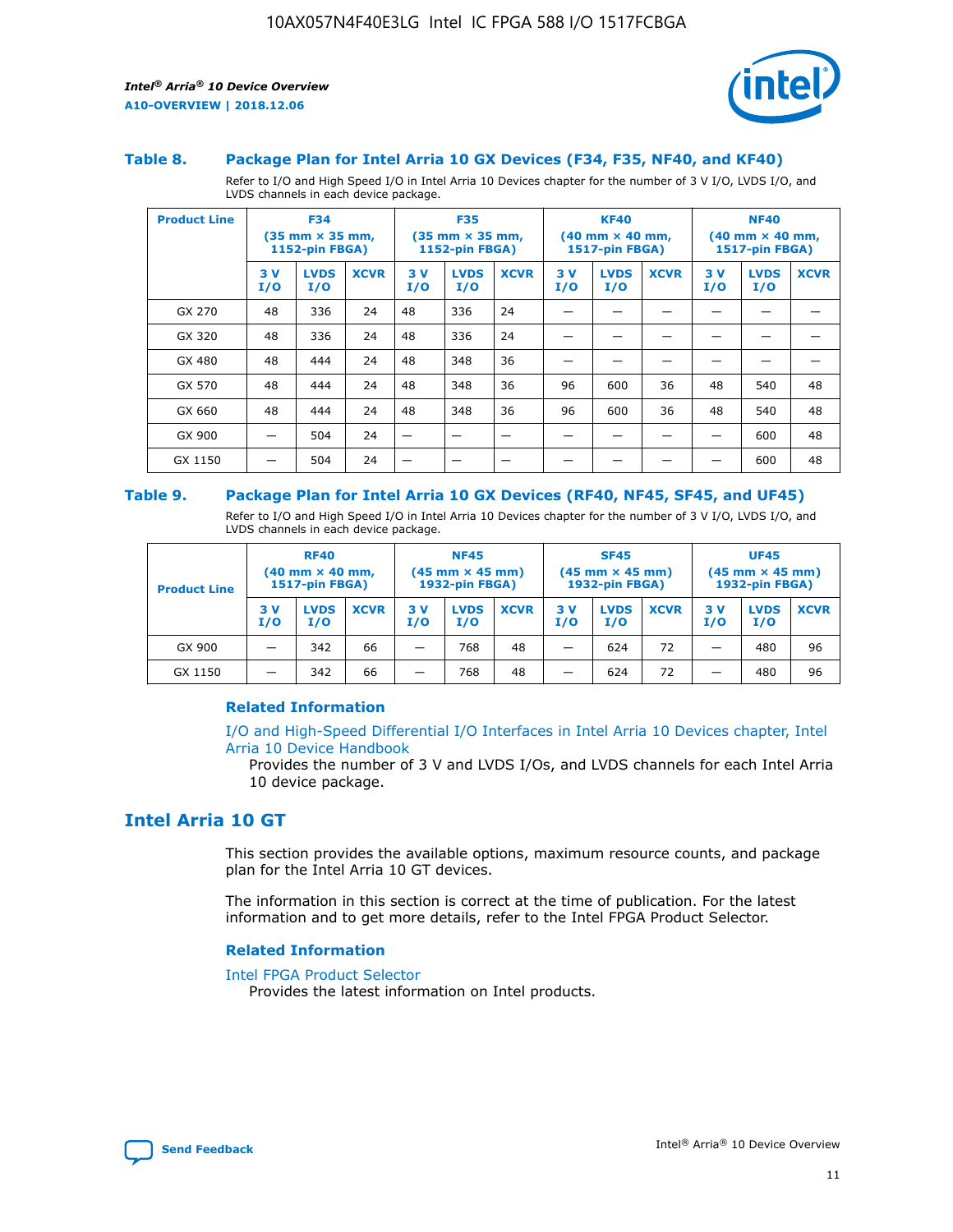

## **Available Options**

## **Figure 2. Sample Ordering Code and Available Options for Intel Arria 10 GT Devices**

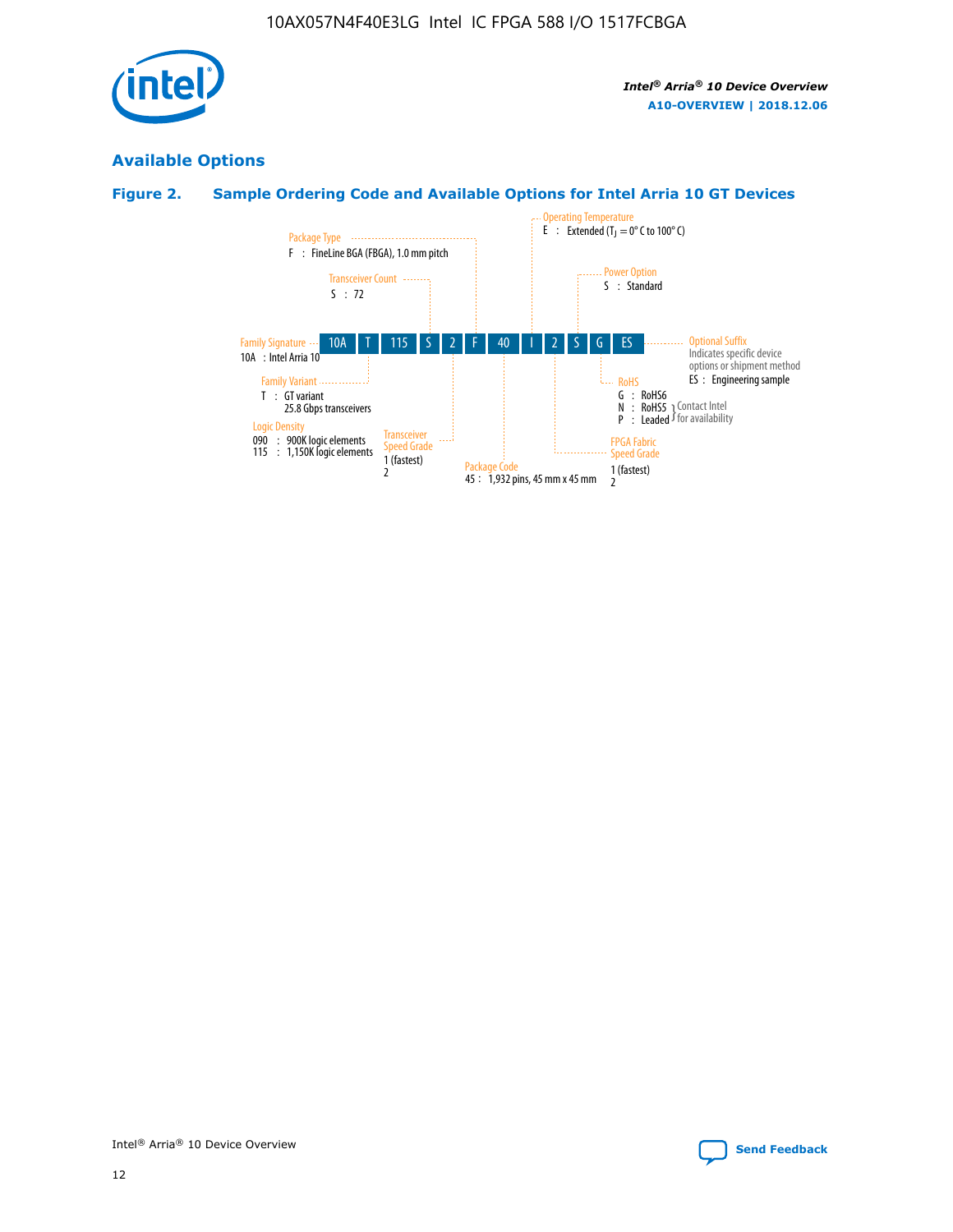

## **Maximum Resources**

#### **Table 10. Maximum Resource Counts for Intel Arria 10 GT Devices**

| <b>Resource</b>              |                      | <b>Product Line</b> |                |  |
|------------------------------|----------------------|---------------------|----------------|--|
|                              |                      | <b>GT 900</b>       | <b>GT 1150</b> |  |
| Logic Elements (LE) (K)      |                      | 900                 | 1,150          |  |
| <b>ALM</b>                   |                      | 339,620             | 427,200        |  |
| Register                     |                      | 1,358,480           | 1,708,800      |  |
| Memory (Kb)                  | M20K                 | 48,460              | 54,260         |  |
|                              | <b>MLAB</b>          | 9,386               | 12,984         |  |
| Variable-precision DSP Block |                      | 1,518               | 1,518          |  |
| 18 x 19 Multiplier           |                      | 3,036               | 3,036          |  |
| PLL                          | Fractional Synthesis | 32                  | 32             |  |
|                              | I/O                  | 16                  | 16             |  |
| Transceiver                  | 17.4 Gbps            | 72(5)               | 72(5)          |  |
|                              | 25.8 Gbps            | 6                   | 6              |  |
| GPIO <sup>(6)</sup>          |                      | 624                 | 624            |  |
| LVDS Pair $(7)$              |                      | 312                 | 312            |  |
| PCIe Hard IP Block           |                      | $\overline{4}$      | $\overline{4}$ |  |
| Hard Memory Controller       |                      | 16                  | 16             |  |

#### **Related Information**

#### [Intel Arria 10 GT Channel Usage](https://www.intel.com/content/www/us/en/programmable/documentation/nik1398707230472.html#nik1398707008178)

Configuring GT/GX channels in Intel Arria 10 GT devices.

## **Package Plan**

#### **Table 11. Package Plan for Intel Arria 10 GT Devices**

Refer to I/O and High Speed I/O in Intel Arria 10 Devices chapter for the number of 3 V I/O, LVDS I/O, and LVDS channels in each device package.

| <b>Product Line</b> | <b>SF45</b><br>(45 mm × 45 mm, 1932-pin FBGA) |                 |             |  |  |  |
|---------------------|-----------------------------------------------|-----------------|-------------|--|--|--|
|                     | 3 V I/O                                       | <b>LVDS I/O</b> | <b>XCVR</b> |  |  |  |
| GT 900              |                                               | 624             | 72          |  |  |  |
| GT 1150             |                                               | 624             | 72          |  |  |  |

<sup>(7)</sup> Each LVDS I/O pair can be used as differential input or output.



 $(5)$  If all 6 GT channels are in use, 12 of the GX channels are not usable.

<sup>(6)</sup> The number of GPIOs does not include transceiver I/Os. In the Intel Quartus Prime software, the number of user I/Os includes transceiver I/Os.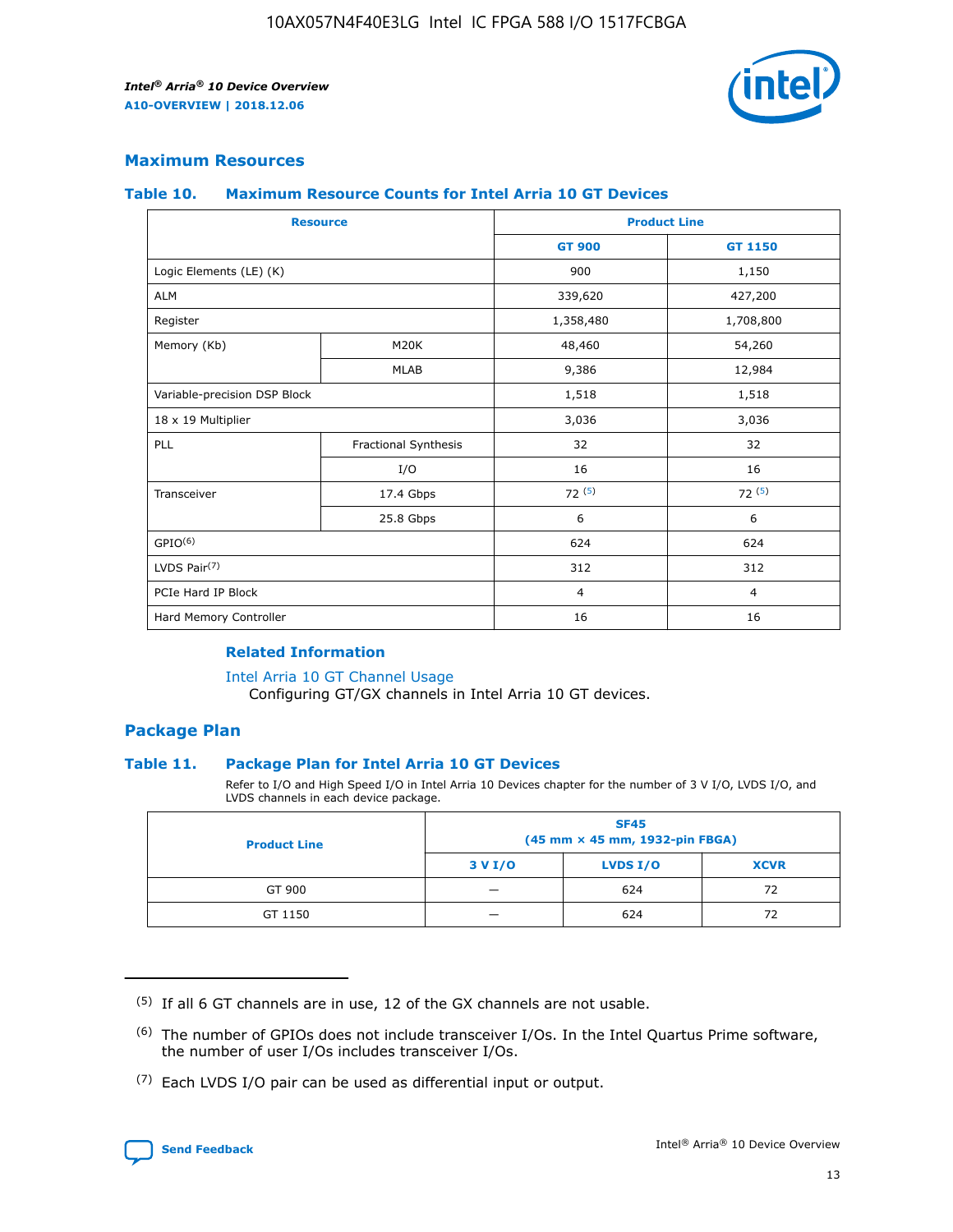

#### **Related Information**

[I/O and High-Speed Differential I/O Interfaces in Intel Arria 10 Devices chapter, Intel](https://www.intel.com/content/www/us/en/programmable/documentation/sam1403482614086.html#sam1403482030321) [Arria 10 Device Handbook](https://www.intel.com/content/www/us/en/programmable/documentation/sam1403482614086.html#sam1403482030321)

Provides the number of 3 V and LVDS I/Os, and LVDS channels for each Intel Arria 10 device package.

## **Intel Arria 10 SX**

This section provides the available options, maximum resource counts, and package plan for the Intel Arria 10 SX devices.

The information in this section is correct at the time of publication. For the latest information and to get more details, refer to the Intel FPGA Product Selector.

#### **Related Information**

[Intel FPGA Product Selector](http://www.altera.com/products/selector/psg-selector.html) Provides the latest information on Intel products.

#### **Available Options**

#### **Figure 3. Sample Ordering Code and Available Options for Intel Arria 10 SX Devices**



#### **Related Information**

[Transceiver Performance for Intel Arria 10 GX/SX Devices](https://www.intel.com/content/www/us/en/programmable/documentation/mcn1413182292568.html#mcn1413213965502) Provides more information about the transceiver speed grade.

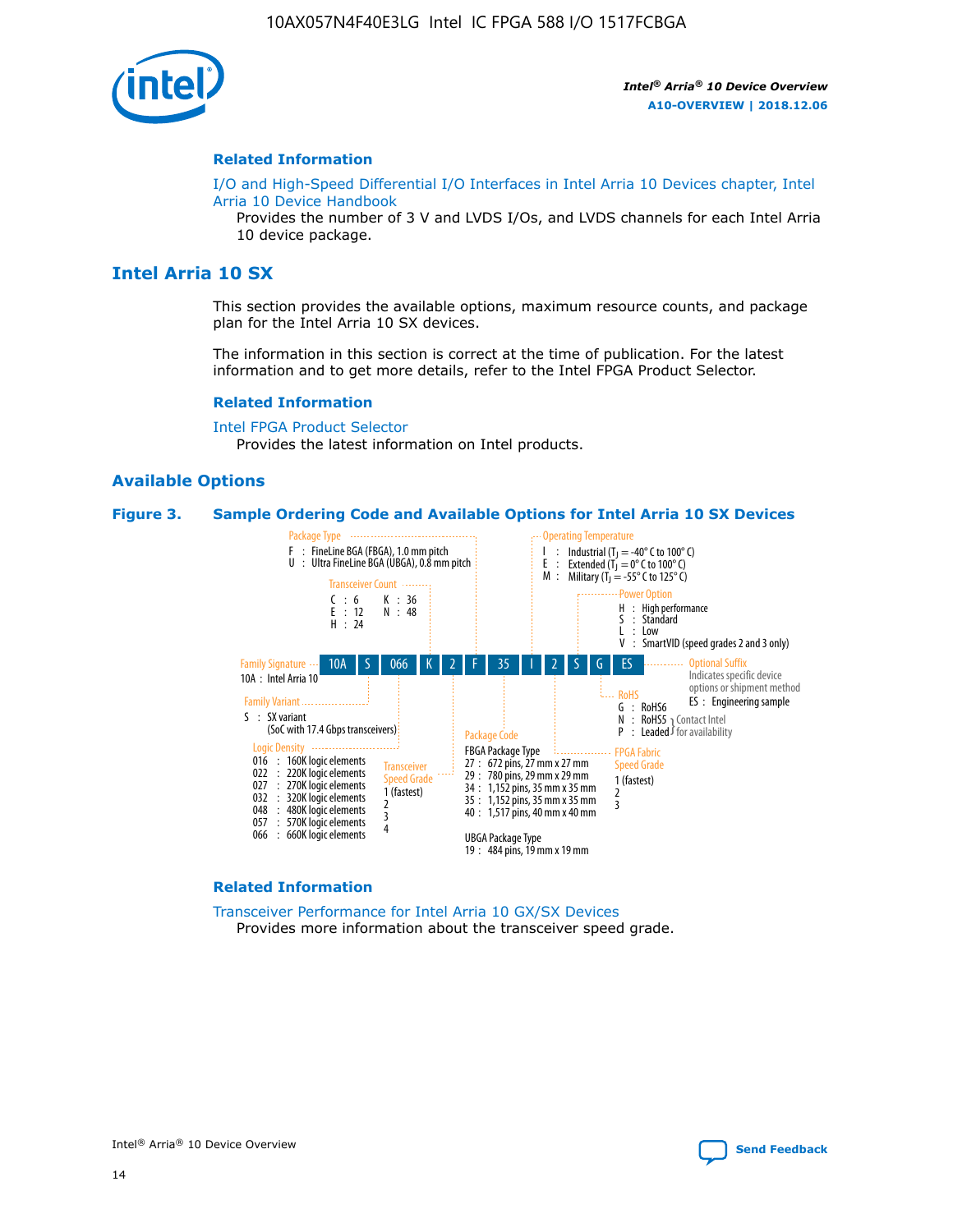

## **Maximum Resources**

#### **Table 12. Maximum Resource Counts for Intel Arria 10 SX Devices**

| <b>Resource</b>                   |                         | <b>Product Line</b> |               |                |                |                |                |                |  |  |  |
|-----------------------------------|-------------------------|---------------------|---------------|----------------|----------------|----------------|----------------|----------------|--|--|--|
|                                   |                         | <b>SX 160</b>       | <b>SX 220</b> | <b>SX 270</b>  | <b>SX 320</b>  | <b>SX 480</b>  | <b>SX 570</b>  | <b>SX 660</b>  |  |  |  |
| Logic Elements (LE) (K)           |                         | 160                 | 220           | 270            | 320            | 480            | 570            | 660            |  |  |  |
| <b>ALM</b>                        |                         | 61,510              | 80,330        | 101,620        | 119,900        | 183,590        | 217,080        | 251,680        |  |  |  |
| Register                          |                         | 246,040             | 321,320       | 406,480        | 479,600        | 734,360        | 868,320        | 1,006,720      |  |  |  |
| Memory (Kb)                       | M <sub>20</sub> K       | 8,800               | 11,740        | 15,000         | 17,820         | 28,620         | 36,000         | 42,620         |  |  |  |
|                                   | <b>MLAB</b>             | 1,050               | 1,690         | 2,452          | 2,727          | 4,164          | 5,096          | 5,788          |  |  |  |
| Variable-precision DSP Block      |                         | 156                 | 192           | 830            | 985            | 1,368          | 1,523          | 1,687          |  |  |  |
| 18 x 19 Multiplier                |                         | 312                 | 384           | 1,660          | 1,970          | 2,736          | 3,046          | 3,374          |  |  |  |
| PLL                               | Fractional<br>Synthesis | 6                   | 6             | 8              | 8              | 12             | 16             | 16             |  |  |  |
|                                   | I/O                     | 6                   | 6             | 8              | 8              | 12             | 16             | 16             |  |  |  |
| 17.4 Gbps Transceiver             |                         | 12                  | 12            | 24             | 24             | 36             | 48             | 48             |  |  |  |
| GPIO <sup>(8)</sup>               |                         | 288                 | 288           | 384            | 384            | 492            | 696            | 696            |  |  |  |
| LVDS Pair $(9)$                   |                         | 120                 | 120           | 168            | 168            | 174            | 324            | 324            |  |  |  |
| PCIe Hard IP Block                |                         | $\mathbf{1}$        | $\mathbf{1}$  | $\overline{2}$ | $\overline{2}$ | $\overline{2}$ | $\overline{2}$ | $\overline{2}$ |  |  |  |
| Hard Memory Controller            |                         | 6                   | 6             | 8              | 8              | 12             | 16             | 16             |  |  |  |
| ARM Cortex-A9 MPCore<br>Processor |                         | Yes                 | Yes           | Yes            | Yes            | Yes            | Yes            | <b>Yes</b>     |  |  |  |

## **Package Plan**

#### **Table 13. Package Plan for Intel Arria 10 SX Devices (U19, F27, F29, and F34)**

Refer to I/O and High Speed I/O in Intel Arria 10 Devices chapter for the number of 3 V I/O, LVDS I/O, and LVDS channels in each device package.

| <b>Product Line</b> | U19<br>$(19 \text{ mm} \times 19 \text{ mm})$<br>484-pin UBGA) |                    | <b>F27</b><br>$(27 \text{ mm} \times 27 \text{ mm})$<br>672-pin FBGA) |           | <b>F29</b><br>$(29 \text{ mm} \times 29 \text{ mm})$<br>780-pin FBGA) |             |            | <b>F34</b><br>$(35 \text{ mm} \times 35 \text{ mm})$<br><b>1152-pin FBGA)</b> |             |           |                    |             |
|---------------------|----------------------------------------------------------------|--------------------|-----------------------------------------------------------------------|-----------|-----------------------------------------------------------------------|-------------|------------|-------------------------------------------------------------------------------|-------------|-----------|--------------------|-------------|
|                     | 3V<br>I/O                                                      | <b>LVDS</b><br>I/O | <b>XCVR</b>                                                           | 3V<br>I/O | <b>LVDS</b><br>I/O                                                    | <b>XCVR</b> | 3 V<br>I/O | <b>LVDS</b><br>I/O                                                            | <b>XCVR</b> | 3V<br>I/O | <b>LVDS</b><br>I/O | <b>XCVR</b> |
| SX 160              | 48                                                             | 144                | 6                                                                     | 48        | 192                                                                   | 12          | 48         | 240                                                                           | 12          | –         |                    |             |
| SX 220              | 48                                                             | 144                | 6                                                                     | 48        | 192                                                                   | 12          | 48         | 240                                                                           | 12          |           |                    |             |
| SX 270              |                                                                |                    |                                                                       | 48        | 192                                                                   | 12          | 48         | 312                                                                           | 12          | 48        | 336                | 24          |
| SX 320              |                                                                |                    |                                                                       | 48        | 192                                                                   | 12          | 48         | 312                                                                           | 12          | 48        | 336                | 24          |
|                     | continued                                                      |                    |                                                                       |           |                                                                       |             |            |                                                                               |             |           |                    |             |

 $(8)$  The number of GPIOs does not include transceiver I/Os. In the Intel Quartus Prime software, the number of user I/Os includes transceiver I/Os.

 $(9)$  Each LVDS I/O pair can be used as differential input or output.

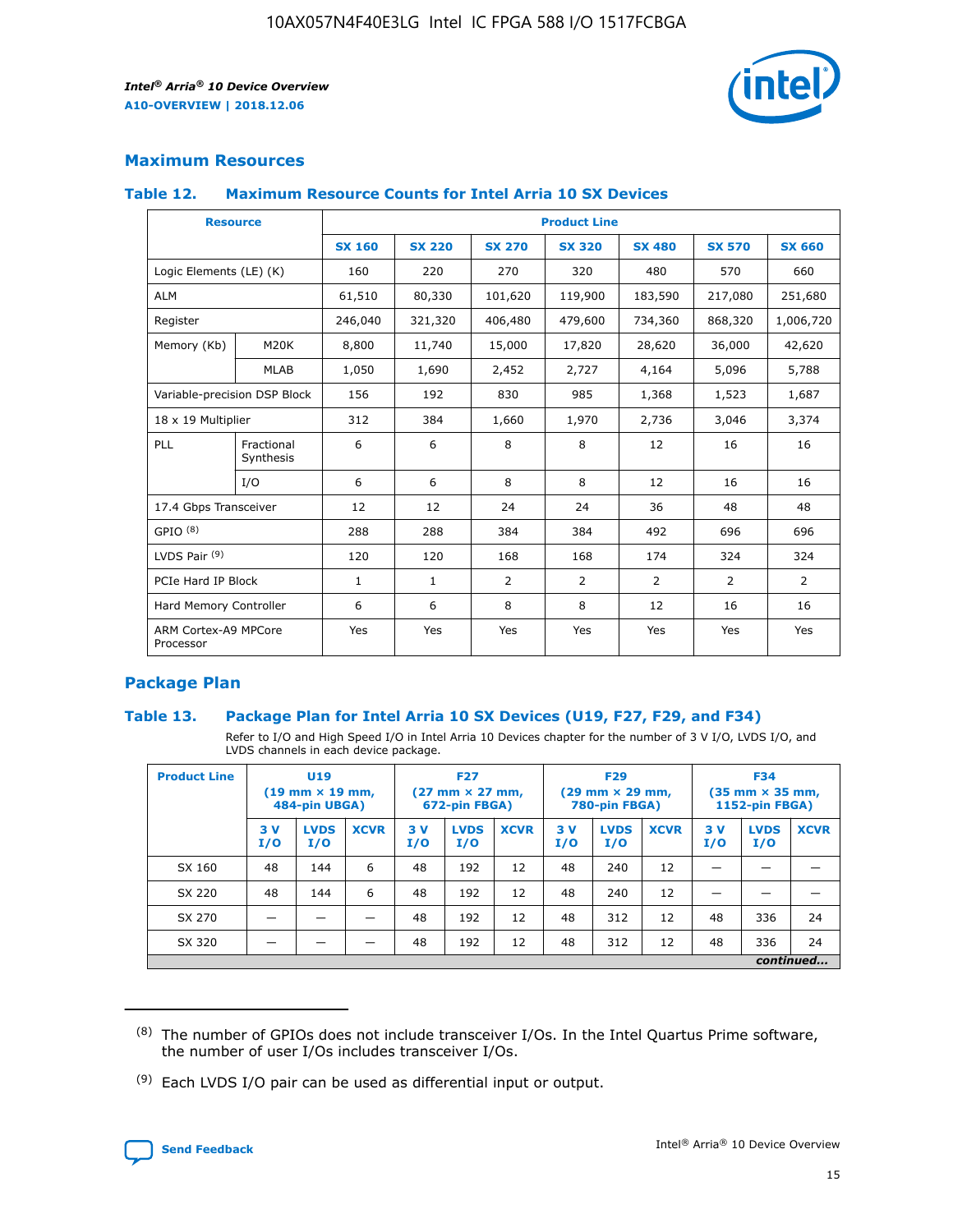

| <b>Product Line</b> | U <sub>19</sub><br>$(19 \text{ mm} \times 19 \text{ mm})$<br>484-pin UBGA) |                    | <b>F27</b><br>$(27 \text{ mm} \times 27 \text{ mm})$<br>672-pin FBGA) |           |                    | <b>F29</b><br>$(29 \text{ mm} \times 29 \text{ mm})$<br>780-pin FBGA) |           |                    | <b>F34</b><br>$(35$ mm $\times$ 35 mm,<br><b>1152-pin FBGA)</b> |           |                    |             |
|---------------------|----------------------------------------------------------------------------|--------------------|-----------------------------------------------------------------------|-----------|--------------------|-----------------------------------------------------------------------|-----------|--------------------|-----------------------------------------------------------------|-----------|--------------------|-------------|
|                     | 3 V<br>I/O                                                                 | <b>LVDS</b><br>I/O | <b>XCVR</b>                                                           | 3V<br>I/O | <b>LVDS</b><br>I/O | <b>XCVR</b>                                                           | 3V<br>I/O | <b>LVDS</b><br>I/O | <b>XCVR</b>                                                     | 3V<br>I/O | <b>LVDS</b><br>I/O | <b>XCVR</b> |
| SX 480              |                                                                            |                    |                                                                       |           |                    |                                                                       | 48        | 312                | 12                                                              | 48        | 444                | 24          |
| SX 570              |                                                                            |                    |                                                                       |           |                    |                                                                       |           |                    |                                                                 | 48        | 444                | 24          |
| SX 660              |                                                                            |                    |                                                                       |           |                    |                                                                       |           |                    |                                                                 | 48        | 444                | 24          |

## **Table 14. Package Plan for Intel Arria 10 SX Devices (F35, KF40, and NF40)**

Refer to I/O and High Speed I/O in Intel Arria 10 Devices chapter for the number of 3 V I/O, LVDS I/O, and LVDS channels in each device package.

| <b>Product Line</b> | <b>F35</b><br>(35 mm × 35 mm,<br>1152-pin FBGA) |          |             |                                           | <b>KF40</b><br>(40 mm × 40 mm,<br>1517-pin FBGA) |    | <b>NF40</b><br>(40 mm × 40 mm,<br>1517-pin FBGA) |          |             |  |
|---------------------|-------------------------------------------------|----------|-------------|-------------------------------------------|--------------------------------------------------|----|--------------------------------------------------|----------|-------------|--|
|                     | 3 V I/O                                         | LVDS I/O | <b>XCVR</b> | <b>LVDS I/O</b><br>3 V I/O<br><b>XCVR</b> |                                                  |    | 3 V I/O                                          | LVDS I/O | <b>XCVR</b> |  |
| SX 270              | 48                                              | 336      | 24          |                                           |                                                  |    |                                                  |          |             |  |
| SX 320              | 48                                              | 336      | 24          |                                           |                                                  |    |                                                  |          |             |  |
| SX 480              | 48                                              | 348      | 36          |                                           |                                                  |    |                                                  |          |             |  |
| SX 570              | 48                                              | 348      | 36          | 96                                        | 600                                              | 36 | 48                                               | 540      | 48          |  |
| SX 660              | 48                                              | 348      | 36          | 96                                        | 600                                              | 36 | 48                                               | 540      | 48          |  |

## **Related Information**

[I/O and High-Speed Differential I/O Interfaces in Intel Arria 10 Devices chapter, Intel](https://www.intel.com/content/www/us/en/programmable/documentation/sam1403482614086.html#sam1403482030321) [Arria 10 Device Handbook](https://www.intel.com/content/www/us/en/programmable/documentation/sam1403482614086.html#sam1403482030321)

Provides the number of 3 V and LVDS I/Os, and LVDS channels for each Intel Arria 10 device package.

Intel<sup>®</sup> Arria<sup>®</sup> 10 Device Overview **[Send Feedback](mailto:FPGAtechdocfeedback@intel.com?subject=Feedback%20on%20Intel%20Arria%2010%20Device%20Overview%20(A10-OVERVIEW%202018.12.06)&body=We%20appreciate%20your%20feedback.%20In%20your%20comments,%20also%20specify%20the%20page%20number%20or%20paragraph.%20Thank%20you.)** Send Feedback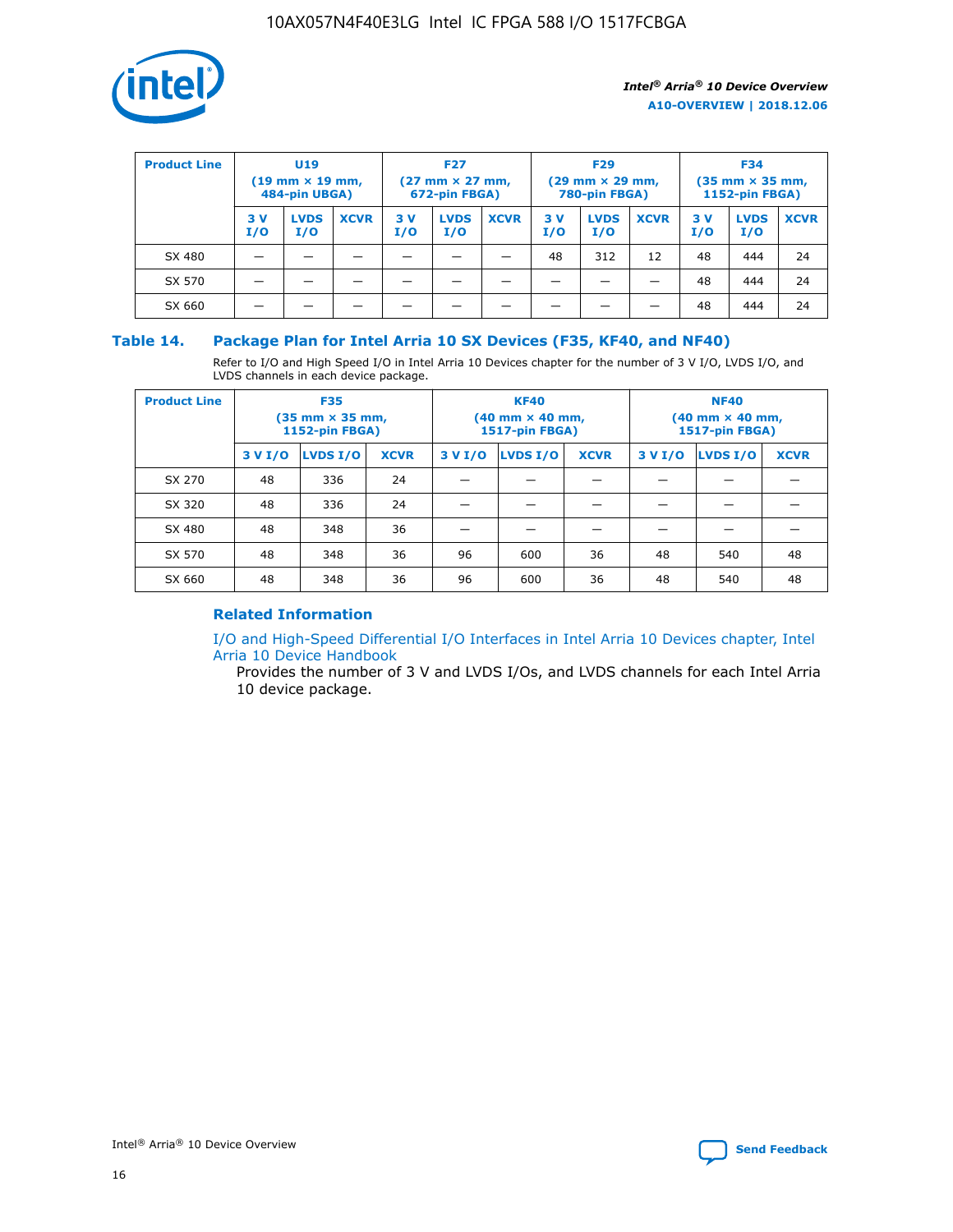

# **I/O Vertical Migration for Intel Arria 10 Devices**

#### **Figure 4. Migration Capability Across Intel Arria 10 Product Lines**

- The arrows indicate the migration paths. The devices included in each vertical migration path are shaded. Devices with fewer resources in the same path have lighter shades.
- To achieve the full I/O migration across product lines in the same migration path, restrict I/Os and transceivers usage to match the product line with the lowest I/O and transceiver counts.
- An LVDS I/O bank in the source device may be mapped to a 3 V I/O bank in the target device. To use memory interface clock frequency higher than 533 MHz, assign external memory interface pins only to banks that are LVDS I/O in both devices.
- There may be nominal 0.15 mm package height difference between some product lines in the same package type.
	- **Variant Product Line Package U19 F27 F29 F34 F35 KF40 NF40 RF40 NF45 SF45 UF45** Intel® Arria® 10 GX GX 160 GX 220 GX 270 GX 320 GX 480 GX 570 GX 660 GX 900 GX 1150 Intel Arria 10 GT GT 900 GT 1150 Intel Arria 10 SX SX 160 SX 220 SX 270 SX 320 SX 480 SX 570 SX 660
- Some migration paths are not shown in the Intel Quartus Prime software **Pin Migration View**.

*Note:* To verify the pin migration compatibility, use the **Pin Migration View** window in the Intel Quartus Prime software Pin Planner.

# **Adaptive Logic Module**

Intel Arria 10 devices use a 20 nm ALM as the basic building block of the logic fabric.

The ALM architecture is the same as the previous generation FPGAs, allowing for efficient implementation of logic functions and easy conversion of IP between the device generations.

The ALM, as shown in following figure, uses an 8-input fracturable look-up table (LUT) with four dedicated registers to help improve timing closure in register-rich designs and achieve an even higher design packing capability than the traditional two-register per LUT architecture.

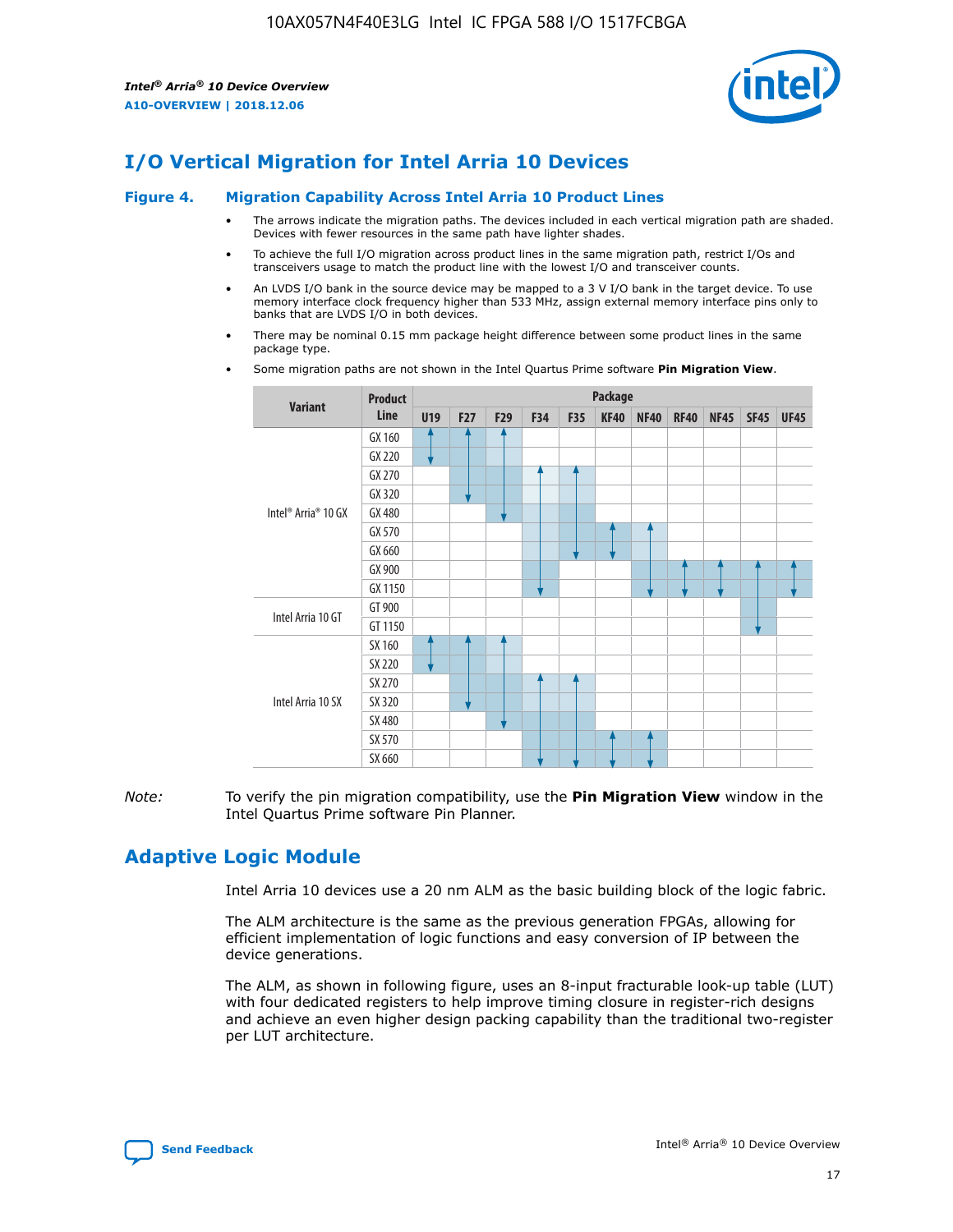

**Figure 5. ALM for Intel Arria 10 Devices**



The Intel Quartus Prime software optimizes your design according to the ALM logic structure and automatically maps legacy designs into the Intel Arria 10 ALM architecture.

## **Variable-Precision DSP Block**

The Intel Arria 10 variable precision DSP blocks support fixed-point arithmetic and floating-point arithmetic.

Features for fixed-point arithmetic:

- High-performance, power-optimized, and fully registered multiplication operations
- 18-bit and 27-bit word lengths
- Two 18 x 19 multipliers or one 27 x 27 multiplier per DSP block
- Built-in addition, subtraction, and 64-bit double accumulation register to combine multiplication results
- Cascading 19-bit or 27-bit when pre-adder is disabled and cascading 18-bit when pre-adder is used to form the tap-delay line for filtering applications
- Cascading 64-bit output bus to propagate output results from one block to the next block without external logic support
- Hard pre-adder supported in 19-bit and 27-bit modes for symmetric filters
- Internal coefficient register bank in both 18-bit and 27-bit modes for filter implementation
- 18-bit and 27-bit systolic finite impulse response (FIR) filters with distributed output adder
- Biased rounding support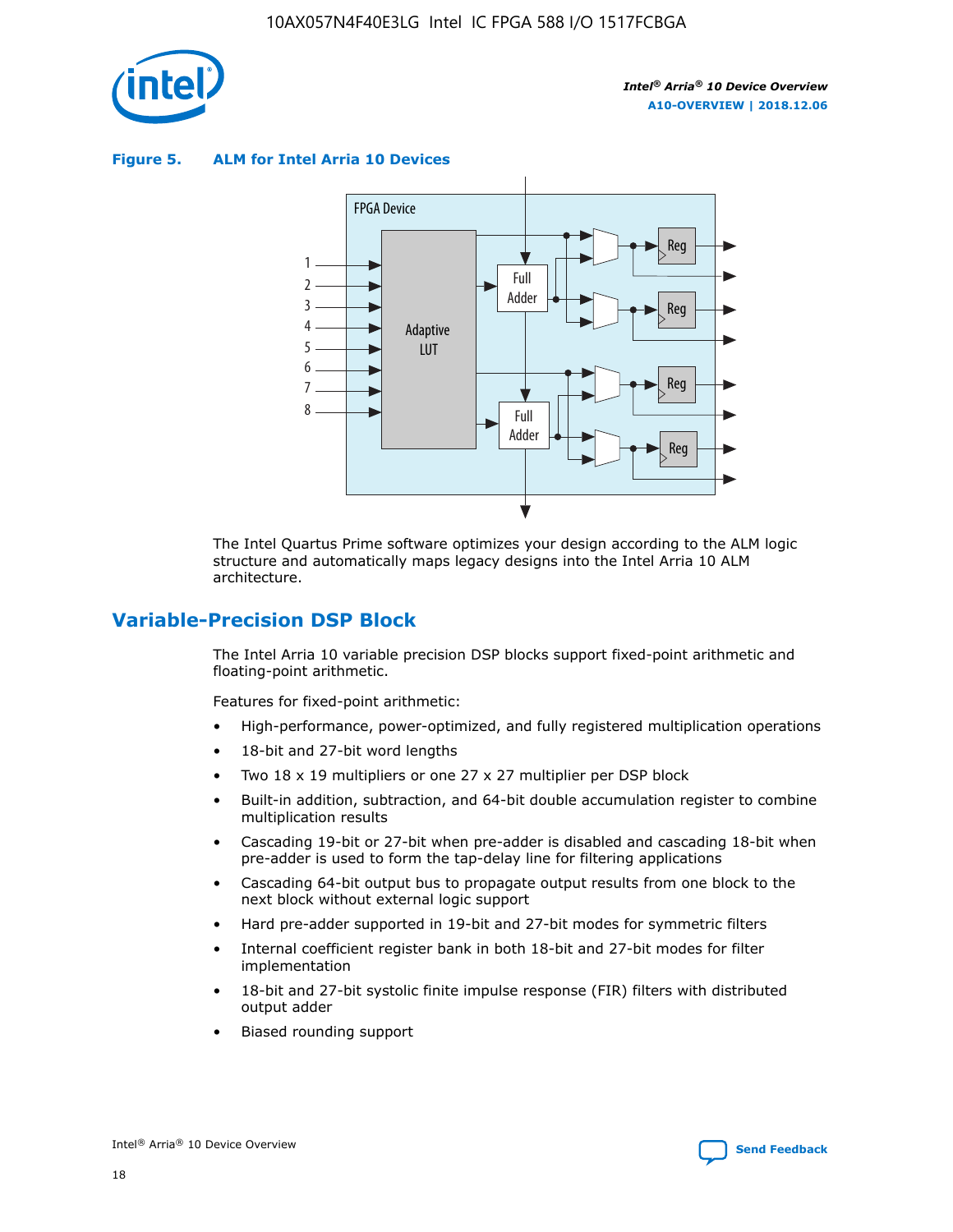

Features for floating-point arithmetic:

- A completely hardened architecture that supports multiplication, addition, subtraction, multiply-add, and multiply-subtract
- Multiplication with accumulation capability and a dynamic accumulator reset control
- Multiplication with cascade summation capability
- Multiplication with cascade subtraction capability
- Complex multiplication
- Direct vector dot product
- Systolic FIR filter

#### **Table 15. Variable-Precision DSP Block Configurations for Intel Arria 10 Devices**

| <b>Usage Example</b>                                       | <b>Multiplier Size (Bit)</b>    | <b>DSP Block Resources</b> |
|------------------------------------------------------------|---------------------------------|----------------------------|
| Medium precision fixed point                               | Two 18 x 19                     |                            |
| High precision fixed or Single precision<br>floating point | One 27 x 27                     |                            |
| Fixed point FFTs                                           | One 19 x 36 with external adder |                            |
| Very high precision fixed point                            | One 36 x 36 with external adder |                            |
| Double precision floating point                            | One 54 x 54 with external adder | 4                          |

#### **Table 16. Resources for Fixed-Point Arithmetic in Intel Arria 10 Devices**

The table lists the variable-precision DSP resources by bit precision for each Intel Arria 10 device.

| <b>Variant</b>  | <b>Product Line</b> | <b>Variable-</b><br>precision<br><b>DSP Block</b> | <b>Independent Input and Output</b><br><b>Multiplications Operator</b> |                                     | 18 x 19<br><b>Multiplier</b><br><b>Adder Sum</b> | $18 \times 18$<br><b>Multiplier</b><br><b>Adder</b> |
|-----------------|---------------------|---------------------------------------------------|------------------------------------------------------------------------|-------------------------------------|--------------------------------------------------|-----------------------------------------------------|
|                 |                     |                                                   | 18 x 19<br><b>Multiplier</b>                                           | $27 \times 27$<br><b>Multiplier</b> | <b>Mode</b>                                      | <b>Summed with</b><br>36 bit Input                  |
| AIntel Arria 10 | GX 160              | 156                                               | 312                                                                    | 156                                 | 156                                              | 156                                                 |
| GX              | GX 220              | 192                                               | 384                                                                    | 192                                 | 192                                              | 192                                                 |
|                 | GX 270              | 830                                               | 1,660                                                                  | 830                                 | 830                                              | 830                                                 |
|                 | GX 320              | 984                                               | 1,968                                                                  | 984                                 | 984                                              | 984                                                 |
|                 | GX 480              | 1,368                                             | 2,736                                                                  | 1,368                               | 1,368                                            | 1,368                                               |
|                 | GX 570              | 1,523                                             | 3,046                                                                  | 1,523                               | 1,523                                            | 1,523                                               |
|                 | GX 660              | 1,687                                             | 3,374                                                                  | 1,687                               | 1,687                                            | 1,687                                               |
|                 | GX 900              | 1,518                                             | 3,036                                                                  | 1,518                               | 1,518                                            | 1,518                                               |
|                 | GX 1150             | 1,518                                             | 3,036                                                                  | 1,518                               | 1,518                                            | 1,518                                               |
| Intel Arria 10  | GT 900              | 1,518                                             | 3,036                                                                  | 1,518                               | 1,518                                            | 1,518                                               |
| GT              | GT 1150             | 1,518                                             | 3,036                                                                  | 1,518                               | 1,518                                            | 1,518                                               |
| Intel Arria 10  | SX 160              | 156                                               | 312                                                                    | 156                                 | 156                                              | 156                                                 |
| <b>SX</b>       | SX 220              | 192                                               | 384                                                                    | 192                                 | 192                                              | 192                                                 |
|                 | SX 270              | 830                                               | 1,660                                                                  | 830                                 | 830                                              | 830                                                 |
|                 |                     |                                                   |                                                                        |                                     |                                                  | continued                                           |

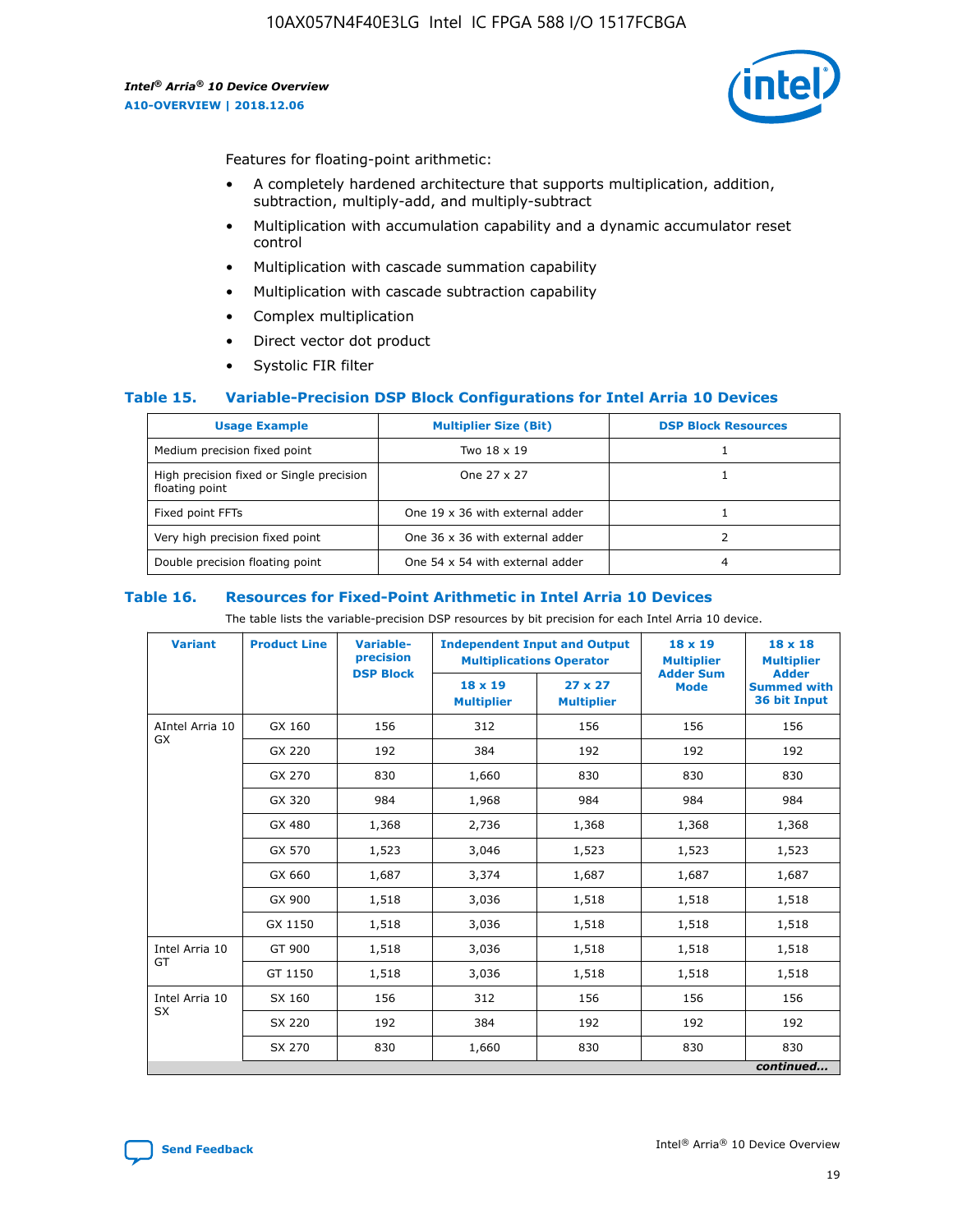

| <b>Variant</b> | <b>Product Line</b> | Variable-<br>precision | <b>Independent Input and Output</b><br><b>Multiplications Operator</b> |                                     | $18 \times 19$<br><b>Multiplier</b> | $18 \times 18$<br><b>Multiplier</b><br><b>Adder</b> |  |
|----------------|---------------------|------------------------|------------------------------------------------------------------------|-------------------------------------|-------------------------------------|-----------------------------------------------------|--|
|                |                     | <b>DSP Block</b>       | $18 \times 19$<br><b>Multiplier</b>                                    | $27 \times 27$<br><b>Multiplier</b> | <b>Adder Sum</b><br><b>Mode</b>     | <b>Summed with</b><br>36 bit Input                  |  |
|                | SX 320              | 984                    | 1,968                                                                  | 984                                 | 984                                 | 984                                                 |  |
|                | SX 480              | 1,368                  | 2,736                                                                  | 1,368                               | 1,368                               | 1,368                                               |  |
|                | SX 570              | 1,523                  | 3,046                                                                  | 1,523                               | 1,523                               | 1,523                                               |  |
|                | SX 660              | 1,687                  | 3,374                                                                  | 1,687                               | 1,687                               | 1,687                                               |  |

## **Table 17. Resources for Floating-Point Arithmetic in Intel Arria 10 Devices**

The table lists the variable-precision DSP resources by bit precision for each Intel Arria 10 device.

| <b>Variant</b> | <b>Product Line</b> | <b>Variable-</b><br>precision<br><b>DSP Block</b> | <b>Single</b><br><b>Precision</b><br><b>Floating-Point</b><br><b>Multiplication</b><br><b>Mode</b> | <b>Single-Precision</b><br><b>Floating-Point</b><br><b>Adder Mode</b> | Single-<br><b>Precision</b><br><b>Floating-Point</b><br><b>Multiply</b><br><b>Accumulate</b><br><b>Mode</b> | <b>Peak</b><br><b>Giga Floating-</b><br><b>Point</b><br><b>Operations</b><br>per Second<br>(GFLOPs) |
|----------------|---------------------|---------------------------------------------------|----------------------------------------------------------------------------------------------------|-----------------------------------------------------------------------|-------------------------------------------------------------------------------------------------------------|-----------------------------------------------------------------------------------------------------|
| Intel Arria 10 | GX 160              | 156                                               | 156                                                                                                | 156                                                                   | 156                                                                                                         | 140                                                                                                 |
| GX             | GX 220              | 192                                               | 192                                                                                                | 192                                                                   | 192                                                                                                         | 173                                                                                                 |
|                | GX 270              | 830                                               | 830                                                                                                | 830                                                                   | 830                                                                                                         | 747                                                                                                 |
|                | GX 320              | 984                                               | 984                                                                                                | 984                                                                   | 984                                                                                                         | 886                                                                                                 |
|                | GX 480              | 1,369                                             | 1,368                                                                                              | 1,368                                                                 | 1,368                                                                                                       | 1,231                                                                                               |
|                | GX 570              | 1,523                                             | 1,523                                                                                              | 1,523                                                                 | 1,523                                                                                                       | 1,371                                                                                               |
|                | GX 660              | 1,687                                             | 1,687                                                                                              | 1,687                                                                 | 1,687                                                                                                       | 1,518                                                                                               |
|                | GX 900              | 1,518                                             | 1,518                                                                                              | 1,518                                                                 | 1,518                                                                                                       | 1,366                                                                                               |
|                | GX 1150             | 1,518                                             | 1,518                                                                                              | 1,518                                                                 | 1,518                                                                                                       | 1,366                                                                                               |
| Intel Arria 10 | GT 900              | 1,518                                             | 1,518                                                                                              | 1,518                                                                 | 1,518                                                                                                       | 1,366                                                                                               |
| GT             | GT 1150             | 1,518                                             | 1,518                                                                                              | 1,518                                                                 | 1,518                                                                                                       | 1,366                                                                                               |
| Intel Arria 10 | SX 160              | 156                                               | 156                                                                                                | 156                                                                   | 156                                                                                                         | 140                                                                                                 |
| <b>SX</b>      | SX 220              | 192                                               | 192                                                                                                | 192                                                                   | 192                                                                                                         | 173                                                                                                 |
|                | SX 270              | 830                                               | 830                                                                                                | 830                                                                   | 830                                                                                                         | 747                                                                                                 |
|                | SX 320              | 984                                               | 984                                                                                                | 984                                                                   | 984                                                                                                         | 886                                                                                                 |
|                | SX 480              | 1,369                                             | 1,368                                                                                              | 1,368                                                                 | 1,368                                                                                                       | 1,231                                                                                               |
|                | SX 570              | 1,523                                             | 1,523                                                                                              | 1,523                                                                 | 1,523                                                                                                       | 1,371                                                                                               |
|                | SX 660              | 1,687                                             | 1,687                                                                                              | 1,687                                                                 | 1,687                                                                                                       | 1,518                                                                                               |

# **Embedded Memory Blocks**

The embedded memory blocks in the devices are flexible and designed to provide an optimal amount of small- and large-sized memory arrays to fit your design requirements.

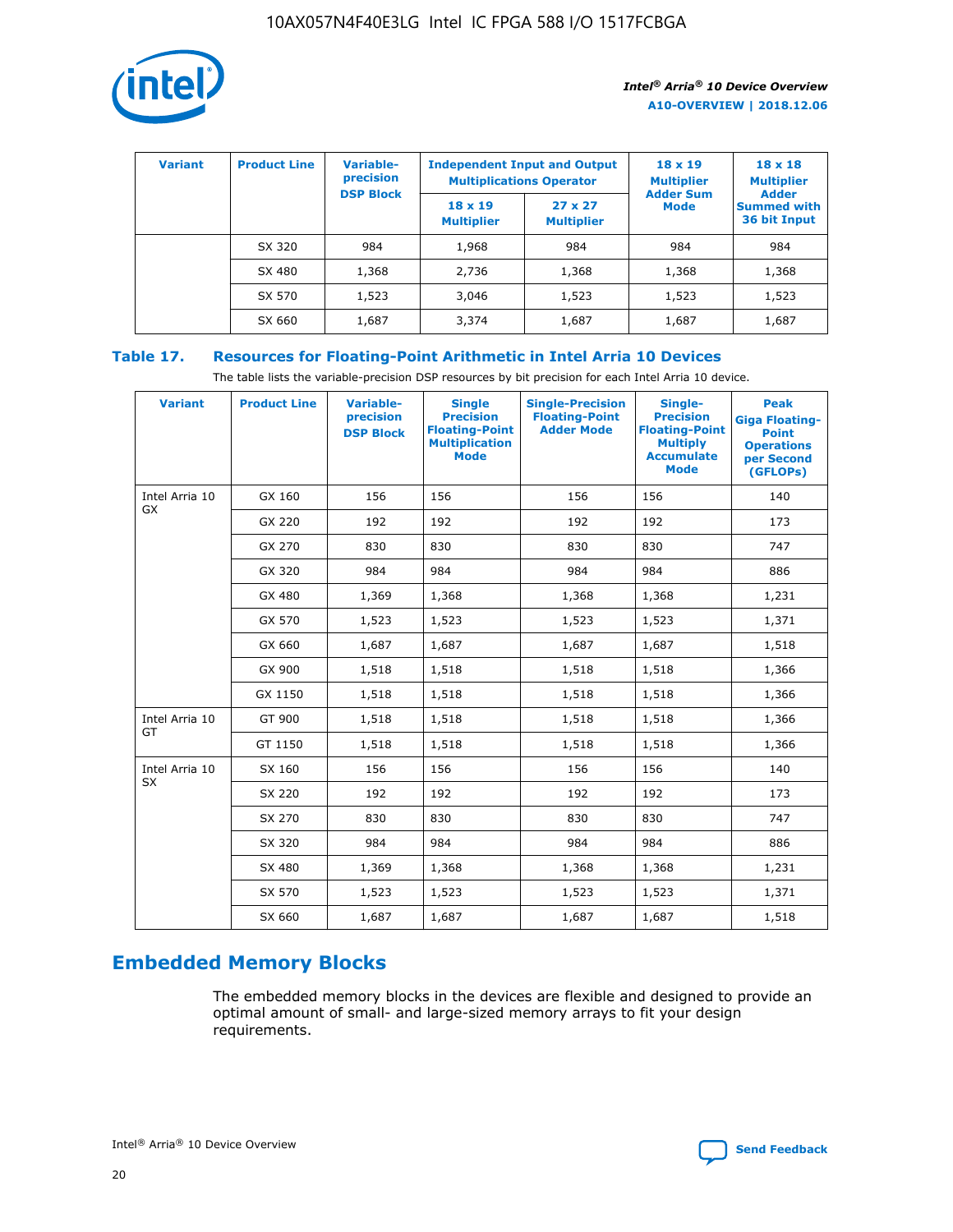

# **Types of Embedded Memory**

The Intel Arria 10 devices contain two types of memory blocks:

- 20 Kb M20K blocks—blocks of dedicated memory resources. The M20K blocks are ideal for larger memory arrays while still providing a large number of independent ports.
- 640 bit memory logic array blocks (MLABs)—enhanced memory blocks that are configured from dual-purpose logic array blocks (LABs). The MLABs are ideal for wide and shallow memory arrays. The MLABs are optimized for implementation of shift registers for digital signal processing (DSP) applications, wide and shallow FIFO buffers, and filter delay lines. Each MLAB is made up of ten adaptive logic modules (ALMs). In the Intel Arria 10 devices, you can configure these ALMs as ten 32 x 2 blocks, giving you one 32 x 20 simple dual-port SRAM block per MLAB.

## **Embedded Memory Capacity in Intel Arria 10 Devices**

|                   | <b>Product</b> |              | <b>M20K</b>         | <b>MLAB</b>  |                     | <b>Total RAM Bit</b> |
|-------------------|----------------|--------------|---------------------|--------------|---------------------|----------------------|
| <b>Variant</b>    | <b>Line</b>    | <b>Block</b> | <b>RAM Bit (Kb)</b> | <b>Block</b> | <b>RAM Bit (Kb)</b> | (Kb)                 |
| Intel Arria 10 GX | GX 160         | 440          | 8,800               | 1,680        | 1,050               | 9,850                |
|                   | GX 220         | 587          | 11,740              | 2,703        | 1,690               | 13,430               |
|                   | GX 270         | 750          | 15,000              | 3,922        | 2,452               | 17,452               |
|                   | GX 320         | 891          | 17,820              | 4,363        | 2,727               | 20,547               |
|                   | GX 480         | 1,431        | 28,620              | 6,662        | 4,164               | 32,784               |
|                   | GX 570         | 1,800        | 36,000              | 8,153        | 5,096               | 41,096               |
|                   | GX 660         | 2,131        | 42,620              | 9,260        | 5,788               | 48,408               |
|                   | GX 900         | 2,423        | 48,460              | 15,017       | 9,386               | 57,846               |
|                   | GX 1150        | 2,713        | 54,260              | 20,774       | 12,984              | 67,244               |
| Intel Arria 10 GT | GT 900         | 2,423        | 48,460              | 15,017       | 9,386               | 57,846               |
|                   | GT 1150        | 2,713        | 54,260              | 20,774       | 12,984              | 67,244               |
| Intel Arria 10 SX | SX 160         | 440          | 8,800               | 1,680        | 1,050               | 9,850                |
|                   | SX 220         | 587          | 11,740              | 2,703        | 1,690               | 13,430               |
|                   | SX 270         | 750          | 15,000              | 3,922        | 2,452               | 17,452               |
|                   | SX 320         | 891          | 17,820              | 4,363        | 2,727               | 20,547               |
|                   | SX 480         | 1,431        | 28,620              | 6,662        | 4,164               | 32,784               |
|                   | SX 570         | 1,800        | 36,000              | 8,153        | 5,096               | 41,096               |
|                   | SX 660         | 2,131        | 42,620              | 9,260        | 5,788               | 48,408               |

#### **Table 18. Embedded Memory Capacity and Distribution in Intel Arria 10 Devices**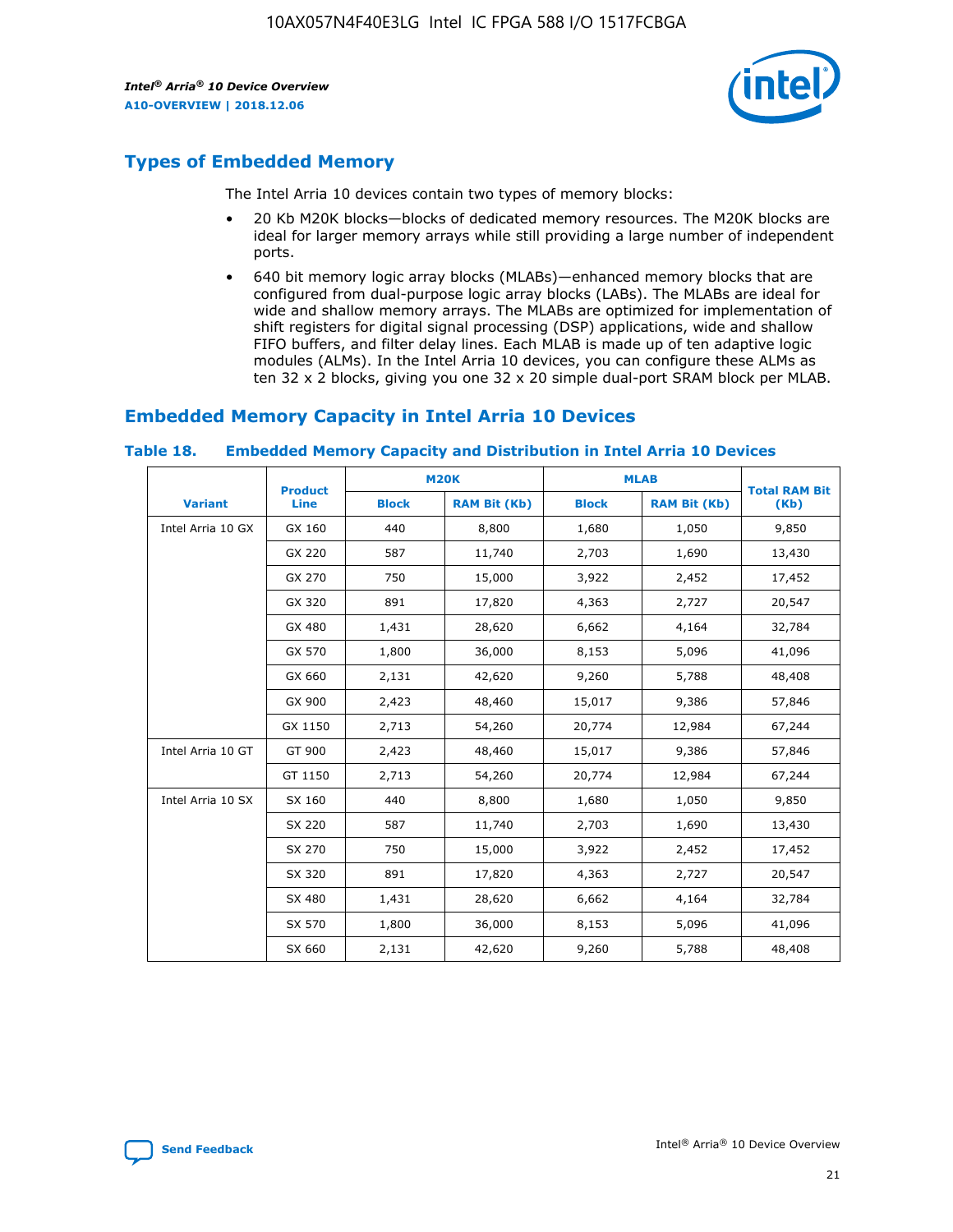

## **Embedded Memory Configurations for Single-port Mode**

#### **Table 19. Single-port Embedded Memory Configurations for Intel Arria 10 Devices**

This table lists the maximum configurations supported for single-port RAM and ROM modes.

| <b>Memory Block</b> | Depth (bits) | <b>Programmable Width</b> |
|---------------------|--------------|---------------------------|
| MLAB                | 32           | x16, x18, or x20          |
|                     | 64(10)       | x8, x9, x10               |
| M20K                | 512          | x40, x32                  |
|                     | 1K           | x20, x16                  |
|                     | 2K           | x10, x8                   |
|                     | 4K           | x5, x4                    |
|                     | 8K           | x2                        |
|                     | 16K          | x1                        |

# **Clock Networks and PLL Clock Sources**

The clock network architecture is based on Intel's global, regional, and peripheral clock structure. This clock structure is supported by dedicated clock input pins, fractional clock synthesis PLLs, and integer I/O PLLs.

## **Clock Networks**

The Intel Arria 10 core clock networks are capable of up to 800 MHz fabric operation across the full industrial temperature range. For the external memory interface, the clock network supports the hard memory controller with speeds up to 2,400 Mbps in a quarter-rate transfer.

To reduce power consumption, the Intel Quartus Prime software identifies all unused sections of the clock network and powers them down.

## **Fractional Synthesis and I/O PLLs**

Intel Arria 10 devices contain up to 32 fractional synthesis PLLs and up to 16 I/O PLLs that are available for both specific and general purpose uses in the core:

- Fractional synthesis PLLs—located in the column adjacent to the transceiver blocks
- I/O PLLs—located in each bank of the 48 I/Os

#### **Fractional Synthesis PLLs**

You can use the fractional synthesis PLLs to:

- Reduce the number of oscillators that are required on your board
- Reduce the number of clock pins that are used in the device by synthesizing multiple clock frequencies from a single reference clock source

<sup>(10)</sup> Supported through software emulation and consumes additional MLAB blocks.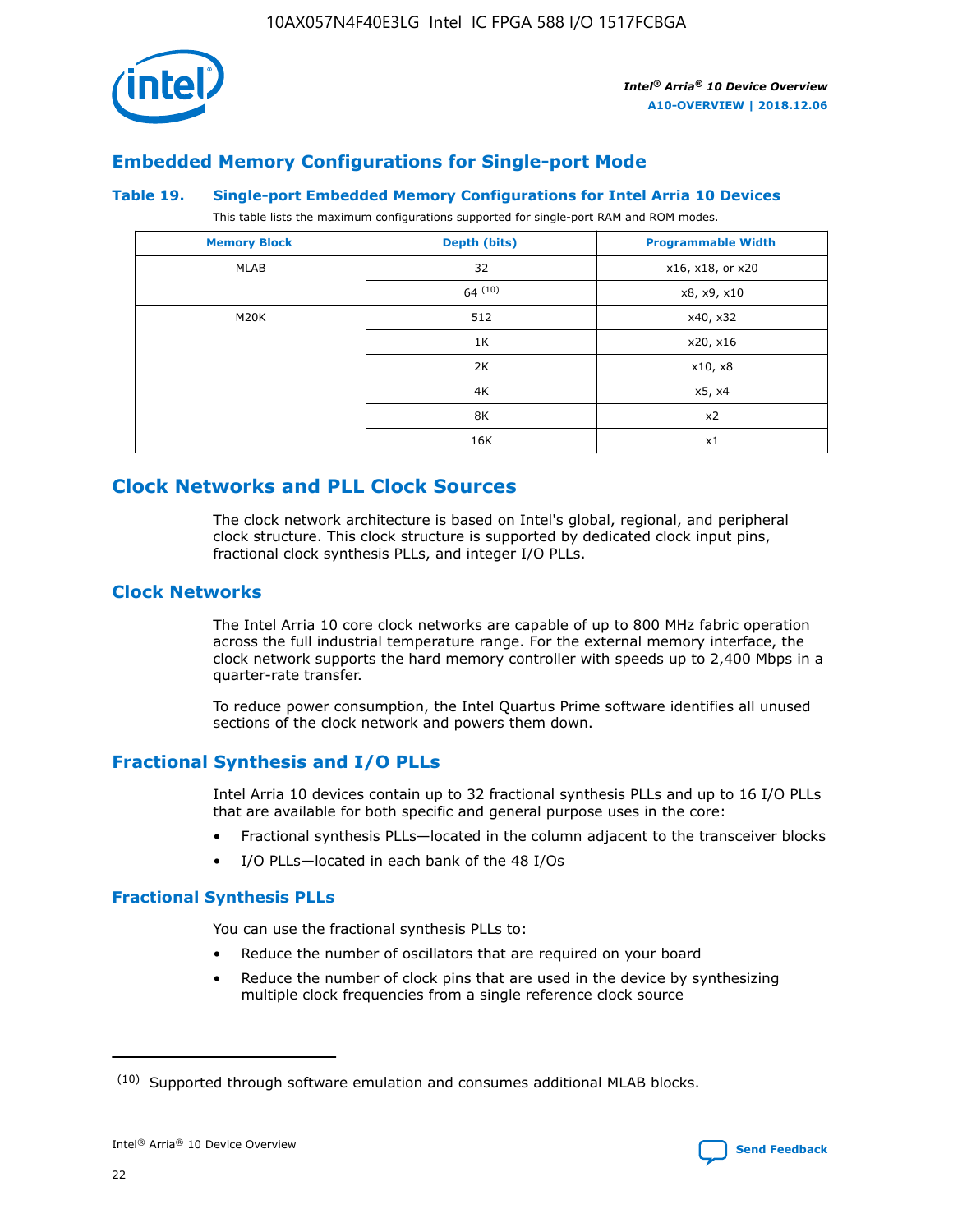

The fractional synthesis PLLs support the following features:

- Reference clock frequency synthesis for transceiver CMU and Advanced Transmit (ATX) PLLs
- Clock network delay compensation
- Zero-delay buffering
- Direct transmit clocking for transceivers
- Independently configurable into two modes:
	- Conventional integer mode equivalent to the general purpose PLL
	- Enhanced fractional mode with third order delta-sigma modulation
- PLL cascading

## **I/O PLLs**

The integer mode I/O PLLs are located in each bank of 48 I/Os. You can use the I/O PLLs to simplify the design of external memory and high-speed LVDS interfaces.

In each I/O bank, the I/O PLLs are adjacent to the hard memory controllers and LVDS SERDES. Because these PLLs are tightly coupled with the I/Os that need to use them, it makes it easier to close timing.

You can use the I/O PLLs for general purpose applications in the core such as clock network delay compensation and zero-delay buffering.

Intel Arria 10 devices support PLL-to-PLL cascading.

# **FPGA General Purpose I/O**

Intel Arria 10 devices offer highly configurable GPIOs. Each I/O bank contains 48 general purpose I/Os and a high-efficiency hard memory controller.

The following list describes the features of the GPIOs:

- Consist of 3 V I/Os for high-voltage application and LVDS I/Os for differential signaling
	- Up to two 3 V I/O banks, available in some devices, that support up to 3 V I/O standards
	- LVDS I/O banks that support up to 1.8 V I/O standards
- Support a wide range of single-ended and differential I/O interfaces
- LVDS speeds up to 1.6 Gbps
- Each LVDS pair of pins has differential input and output buffers, allowing you to configure the LVDS direction for each pair.
- Programmable bus hold and weak pull-up
- Programmable differential output voltage  $(V_{OD})$  and programmable pre-emphasis

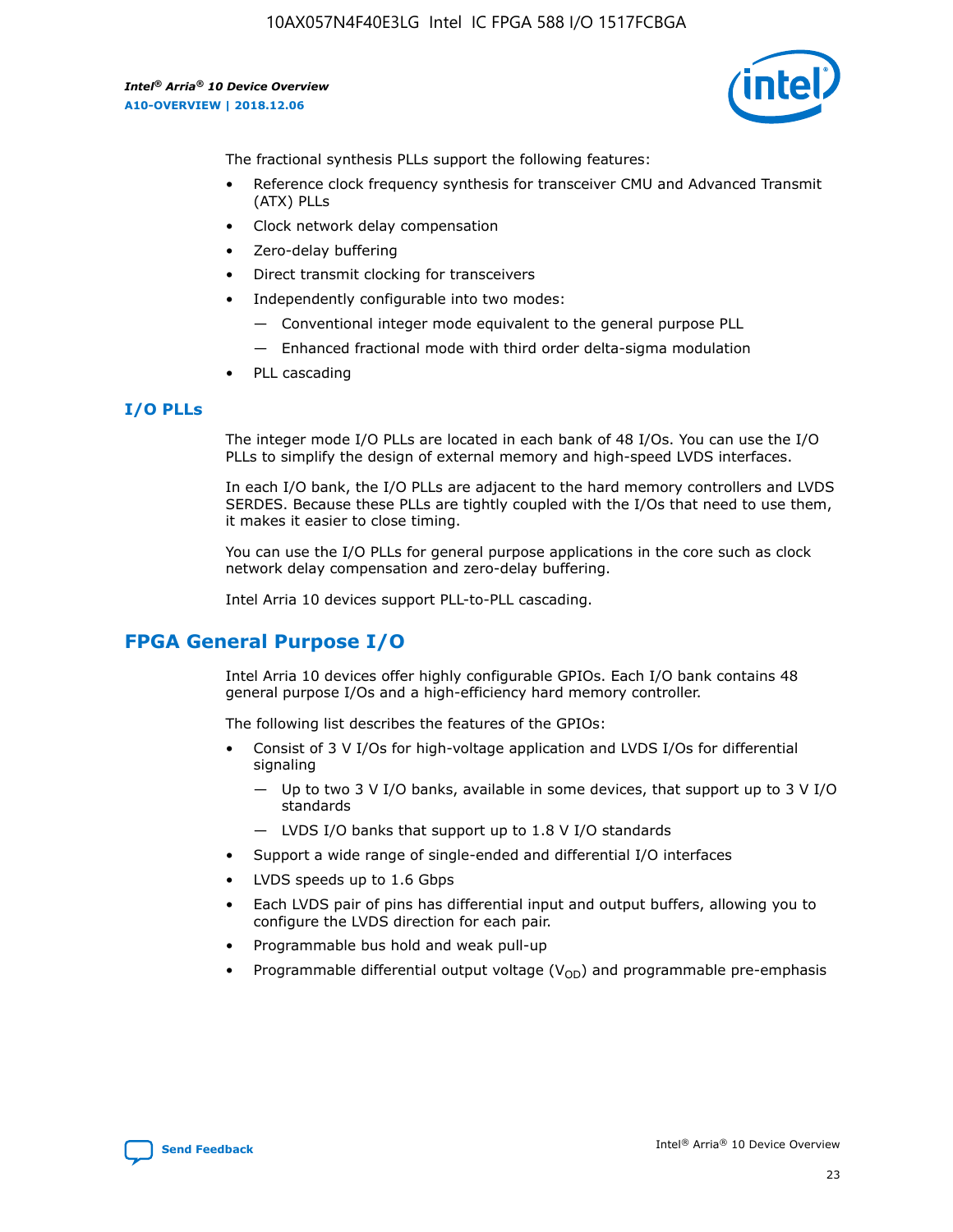

- Series (R<sub>S</sub>) and parallel (R<sub>T</sub>) on-chip termination (OCT) for all I/O banks with OCT calibration to limit the termination impedance variation
- On-chip dynamic termination that has the ability to swap between series and parallel termination, depending on whether there is read or write on a common bus for signal integrity
- Easy timing closure support using the hard read FIFO in the input register path, and delay-locked loop (DLL) delay chain with fine and coarse architecture

# **External Memory Interface**

Intel Arria 10 devices offer massive external memory bandwidth, with up to seven 32 bit DDR4 memory interfaces running at up to 2,400 Mbps. This bandwidth provides additional ease of design, lower power, and resource efficiencies of hardened highperformance memory controllers.

The memory interface within Intel Arria 10 FPGAs and SoCs delivers the highest performance and ease of use. You can configure up to a maximum width of 144 bits when using the hard or soft memory controllers. If required, you can bypass the hard memory controller and use a soft controller implemented in the user logic.

Each I/O contains a hardened DDR read/write path (PHY) capable of performing key memory interface functionality such as read/write leveling, FIFO buffering to lower latency and improve margin, timing calibration, and on-chip termination.

The timing calibration is aided by the inclusion of hard microcontrollers based on Intel's Nios® II technology, specifically tailored to control the calibration of multiple memory interfaces. This calibration allows the Intel Arria 10 device to compensate for any changes in process, voltage, or temperature either within the Intel Arria 10 device itself, or within the external memory device. The advanced calibration algorithms ensure maximum bandwidth and robust timing margin across all operating conditions.

In addition to parallel memory interfaces, Intel Arria 10 devices support serial memory technologies such as the Hybrid Memory Cube (HMC). The HMC is supported by the Intel Arria 10 high-speed serial transceivers which connect up to four HMC links, with each link running at data rates up to 15 Gbps.

#### **Related Information**

#### [External Memory Interface Spec Estimator](http://www.altera.com/technology/memory/estimator/mem-emif-index.html)

Provides a parametric tool that allows you to find and compare the performance of the supported external memory interfaces in IntelFPGAs.

## **Memory Standards Supported by Intel Arria 10 Devices**

The I/Os are designed to provide high performance support for existing and emerging external memory standards.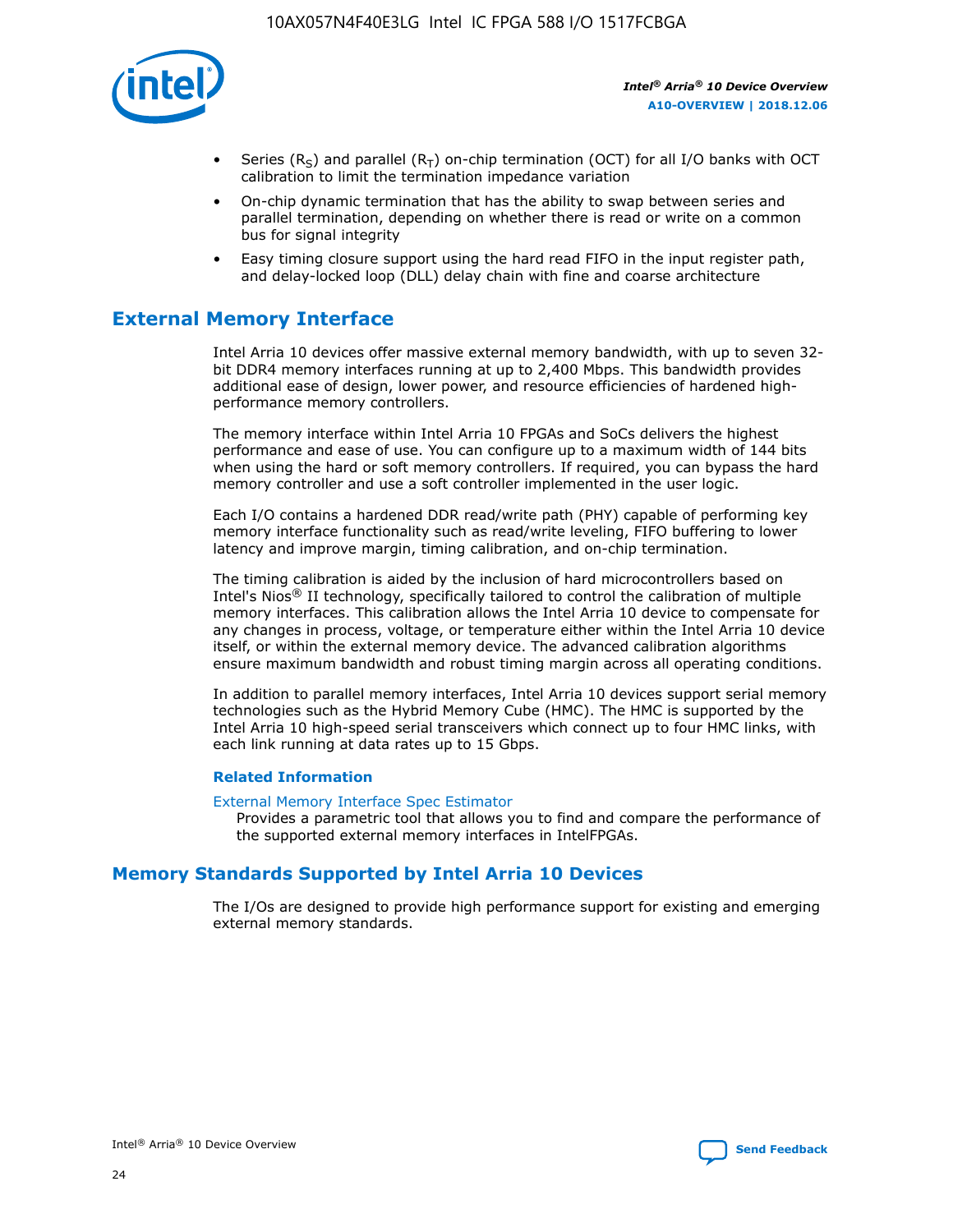

#### **Table 20. Memory Standards Supported by the Hard Memory Controller**

This table lists the overall capability of the hard memory controller. For specific details, refer to the External Memory Interface Spec Estimator and Intel Arria 10 Device Datasheet.

| <b>Memory Standard</b> | <b>Rate Support</b> | <b>Ping Pong PHY Support</b> | <b>Maximum Frequency</b><br>(MHz) |
|------------------------|---------------------|------------------------------|-----------------------------------|
| <b>DDR4 SDRAM</b>      | Quarter rate        | Yes                          | 1,067                             |
|                        |                     |                              | 1,200                             |
| DDR3 SDRAM             | Half rate           | Yes                          | 533                               |
|                        |                     |                              | 667                               |
|                        | Quarter rate        | Yes                          | 1,067                             |
|                        |                     |                              | 1,067                             |
| <b>DDR3L SDRAM</b>     | Half rate           | Yes                          | 533                               |
|                        |                     |                              | 667                               |
|                        | Quarter rate        | Yes                          | 933                               |
|                        |                     |                              | 933                               |
| LPDDR3 SDRAM           | Half rate           |                              | 533                               |
|                        | Quarter rate        |                              | 800                               |

#### **Table 21. Memory Standards Supported by the Soft Memory Controller**

| <b>Memory Standard</b>      | <b>Rate Support</b> | <b>Maximum Frequency</b><br>(MHz) |
|-----------------------------|---------------------|-----------------------------------|
| <b>RLDRAM 3 (11)</b>        | Quarter rate        | 1,200                             |
| ODR IV SRAM <sup>(11)</sup> | Quarter rate        | 1,067                             |
| <b>ODR II SRAM</b>          | Full rate           | 333                               |
|                             | Half rate           | 633                               |
| <b>ODR II+ SRAM</b>         | Full rate           | 333                               |
|                             | Half rate           | 633                               |
| <b>ODR II+ Xtreme SRAM</b>  | Full rate           | 333                               |
|                             | Half rate           | 633                               |

#### **Table 22. Memory Standards Supported by the HPS Hard Memory Controller**

The hard processor system (HPS) is available in Intel Arria 10 SoC devices only.

| <b>Memory Standard</b> | <b>Rate Support</b> | <b>Maximum Frequency</b><br>(MHz) |
|------------------------|---------------------|-----------------------------------|
| <b>DDR4 SDRAM</b>      | Half rate           | 1,200                             |
| <b>DDR3 SDRAM</b>      | Half rate           | 1,067                             |
| <b>DDR3L SDRAM</b>     | Half rate           | 933                               |

<sup>(11)</sup> Intel Arria 10 devices support this external memory interface using hard PHY with soft memory controller.

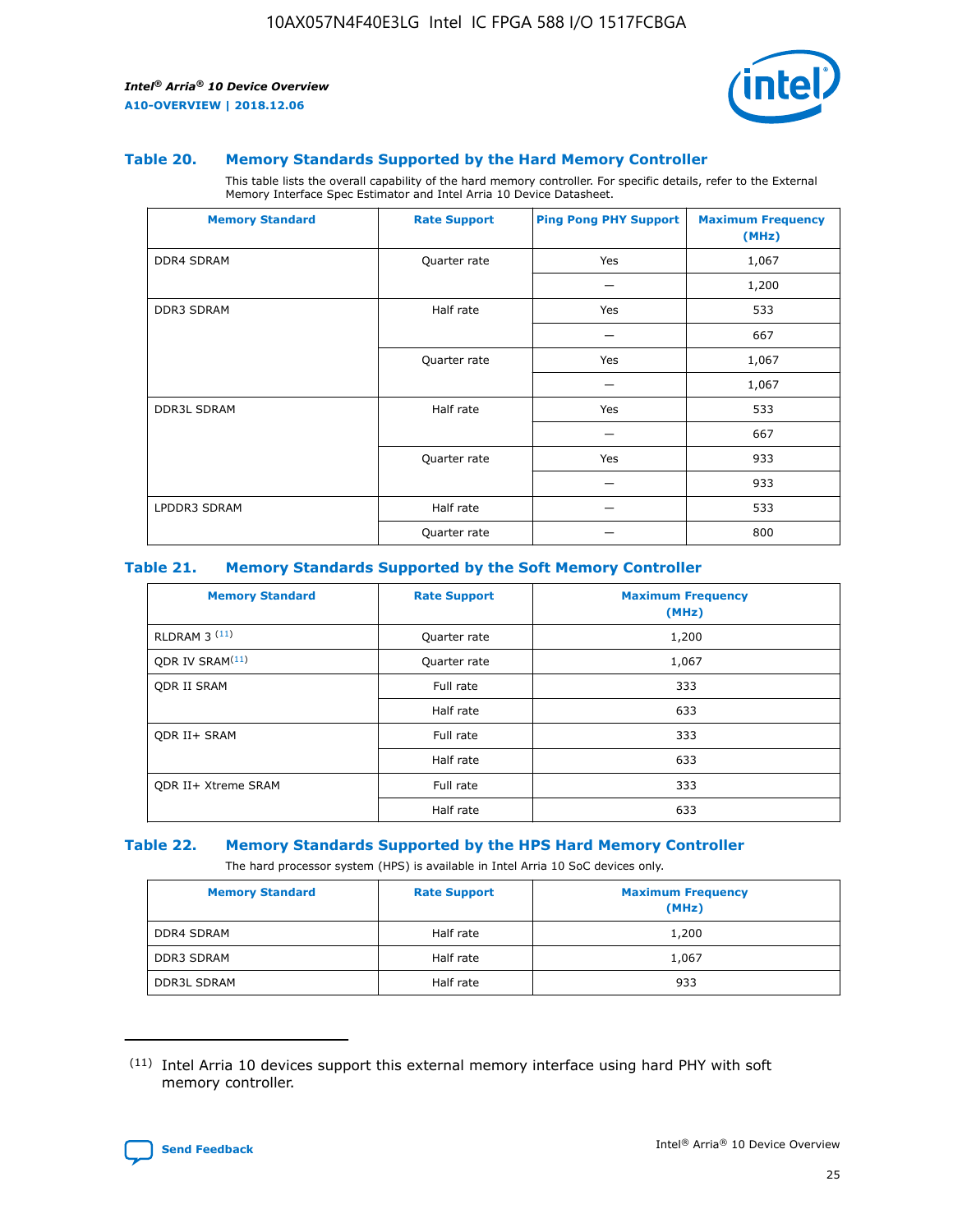

#### **Related Information**

#### [Intel Arria 10 Device Datasheet](https://www.intel.com/content/www/us/en/programmable/documentation/mcn1413182292568.html#mcn1413182153340)

Lists the memory interface performance according to memory interface standards, rank or chip select configurations, and Intel Arria 10 device speed grades.

# **PCIe Gen1, Gen2, and Gen3 Hard IP**

Intel Arria 10 devices contain PCIe hard IP that is designed for performance and ease-of-use:

- Includes all layers of the PCIe stack—transaction, data link and physical layers.
- Supports PCIe Gen3, Gen2, and Gen1 Endpoint and Root Port in x1, x2, x4, or x8 lane configuration.
- Operates independently from the core logic—optional configuration via protocol (CvP) allows the PCIe link to power up and complete link training in less than 100 ms while the Intel Arria 10 device completes loading the programming file for the rest of the FPGA.
- Provides added functionality that makes it easier to support emerging features such as Single Root I/O Virtualization (SR-IOV) and optional protocol extensions.
- Provides improved end-to-end datapath protection using ECC.
- Supports FPGA configuration via protocol (CvP) using PCIe at Gen3, Gen2, or Gen1 speed.

#### **Related Information**

PCS Features on page 30

# **Enhanced PCS Hard IP for Interlaken and 10 Gbps Ethernet**

## **Interlaken Support**

The Intel Arria 10 enhanced PCS hard IP provides integrated Interlaken PCS supporting rates up to 25.8 Gbps per lane.

The Interlaken PCS is based on the proven functionality of the PCS developed for Intel's previous generation FPGAs, which demonstrated interoperability with Interlaken ASSP vendors and third-party IP suppliers. The Interlaken PCS is present in every transceiver channel in Intel Arria 10 devices.

#### **Related Information**

PCS Features on page 30

## **10 Gbps Ethernet Support**

The Intel Arria 10 enhanced PCS hard IP supports 10GBASE-R PCS compliant with IEEE 802.3 10 Gbps Ethernet (10GbE). The integrated hard IP support for 10GbE and the 10 Gbps transceivers save external PHY cost, board space, and system power.

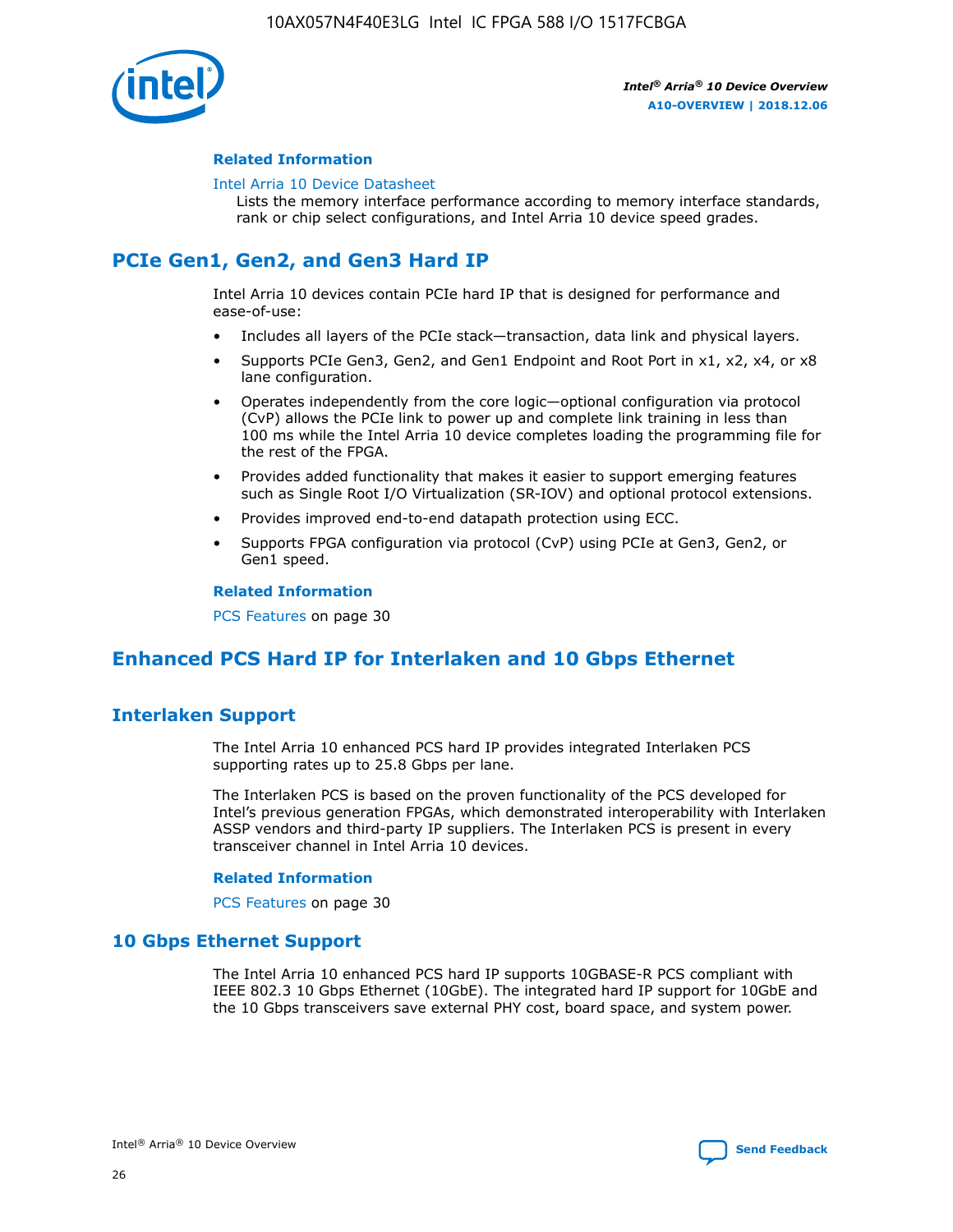

The scalable hard IP supports multiple independent 10GbE ports while using a single PLL for all the 10GBASE-R PCS instantiations, which saves on core logic resources and clock networks:

- Simplifies multiport 10GbE systems compared to XAUI interfaces that require an external XAUI-to-10G PHY.
- Incorporates Electronic Dispersion Compensation (EDC), which enables direct connection to standard 10 Gbps XFP and SFP+ pluggable optical modules.
- Supports backplane Ethernet applications and includes a hard 10GBASE-KR Forward Error Correction (FEC) circuit that you can use for 10 Gbps and 40 Gbps applications.

The 10 Gbps Ethernet PCS hard IP and 10GBASE-KR FEC are present in every transceiver channel.

#### **Related Information**

PCS Features on page 30

# **Low Power Serial Transceivers**

Intel Arria 10 FPGAs and SoCs include lowest power transceivers that deliver high bandwidth, throughput and low latency.

Intel Arria 10 devices deliver the industry's lowest power consumption per transceiver channel:

- 12.5 Gbps transceivers at as low as 242 mW
- 10 Gbps transceivers at as low as 168 mW
- 6 Gbps transceivers at as low as 117 mW

Intel Arria 10 transceivers support various data rates according to application:

- Chip-to-chip and chip-to-module applications—from 1 Gbps up to 25.8 Gbps
- Long reach and backplane applications—from 1 Gbps up to 12.5 with advanced adaptive equalization
- Critical power sensitive applications—from 1 Gbps up to 11.3 Gbps using lower power modes

The combination of 20 nm process technology and architectural advances provide the following benefits:

- Significant reduction in die area and power consumption
- Increase of up to two times in transceiver I/O density compared to previous generation devices while maintaining optimal signal integrity
- Up to 72 total transceiver channels—you can configure up to 6 of these channels to run as fast as 25.8 Gbps
- All channels feature continuous data rate support up to the maximum rated speed

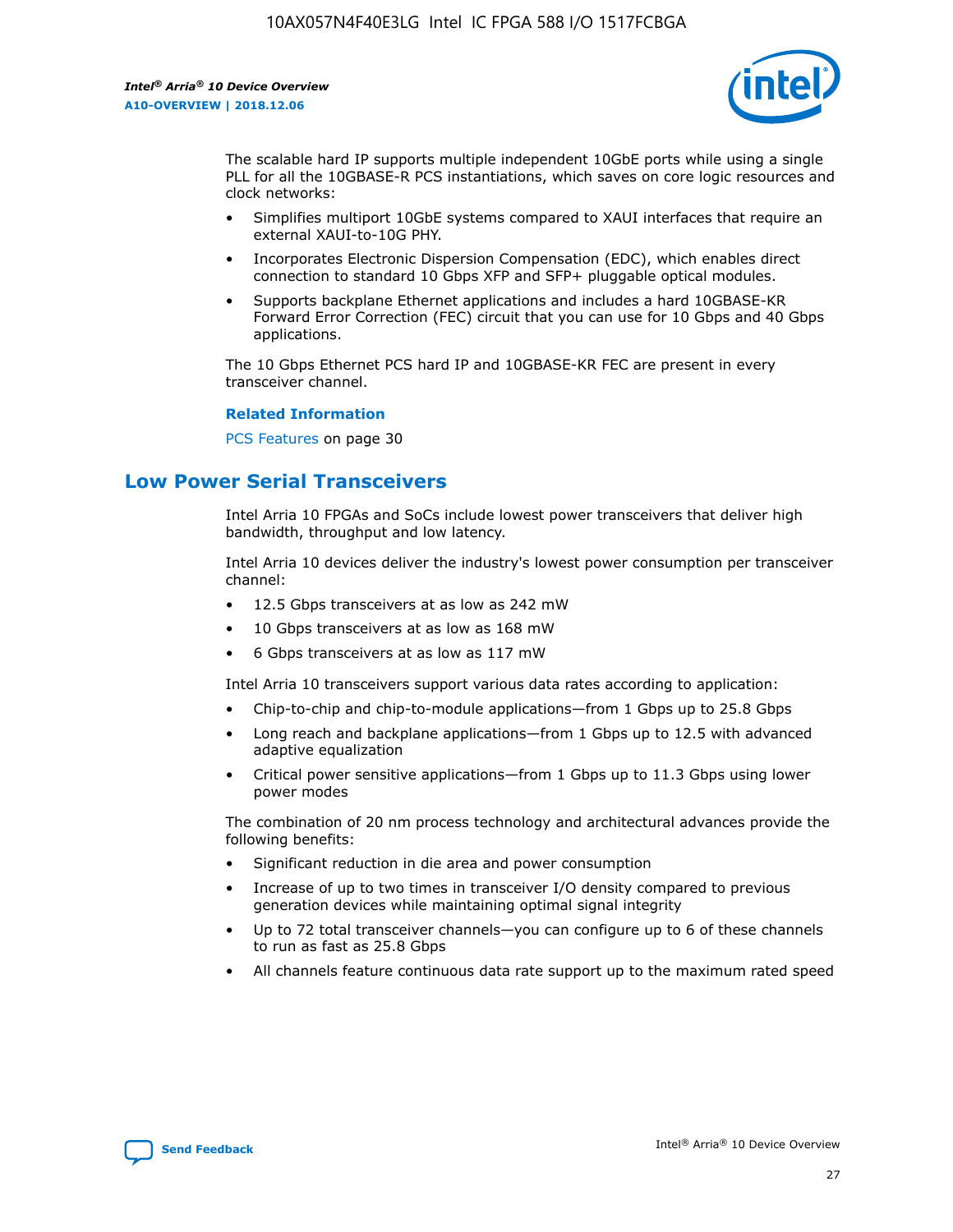

## Transceiver PMA TX/RX PCS ATX PLL Transceiver PMA TX/RX PCS fPLL Network Flexible Clock Distribution Network PCS Transceiver PMA TX/RX FPGA **Clock Distribution** Fabric PCS Transceiver PMA TX/RX ATX Flexible PLL PCS Transceiver PMA TX/RX ▲ fPLL Transceiver PMA TX/RX PCS 4

## **Figure 6. Intel Arria 10 Transceiver Block Architecture**

## **Transceiver Channels**

All transceiver channels feature a dedicated Physical Medium Attachment (PMA) and a hardened Physical Coding Sublayer (PCS).

- The PMA provides primary interfacing capabilities to physical channels.
- The PCS typically handles encoding/decoding, word alignment, and other preprocessing functions before transferring data to the FPGA core fabric.

A transceiver channel consists of a PMA and a PCS block. Most transceiver banks have 6 channels. There are some transceiver banks that contain only 3 channels.

A wide variety of bonded and non-bonded data rate configurations is possible using a highly configurable clock distribution network. Up to 80 independent transceiver data rates can be configured.

The following figures are graphical representations of top views of the silicon die, which correspond to reverse views for flip chip packages. Different Intel Arria 10 devices may have different floorplans than the ones shown in the figures.

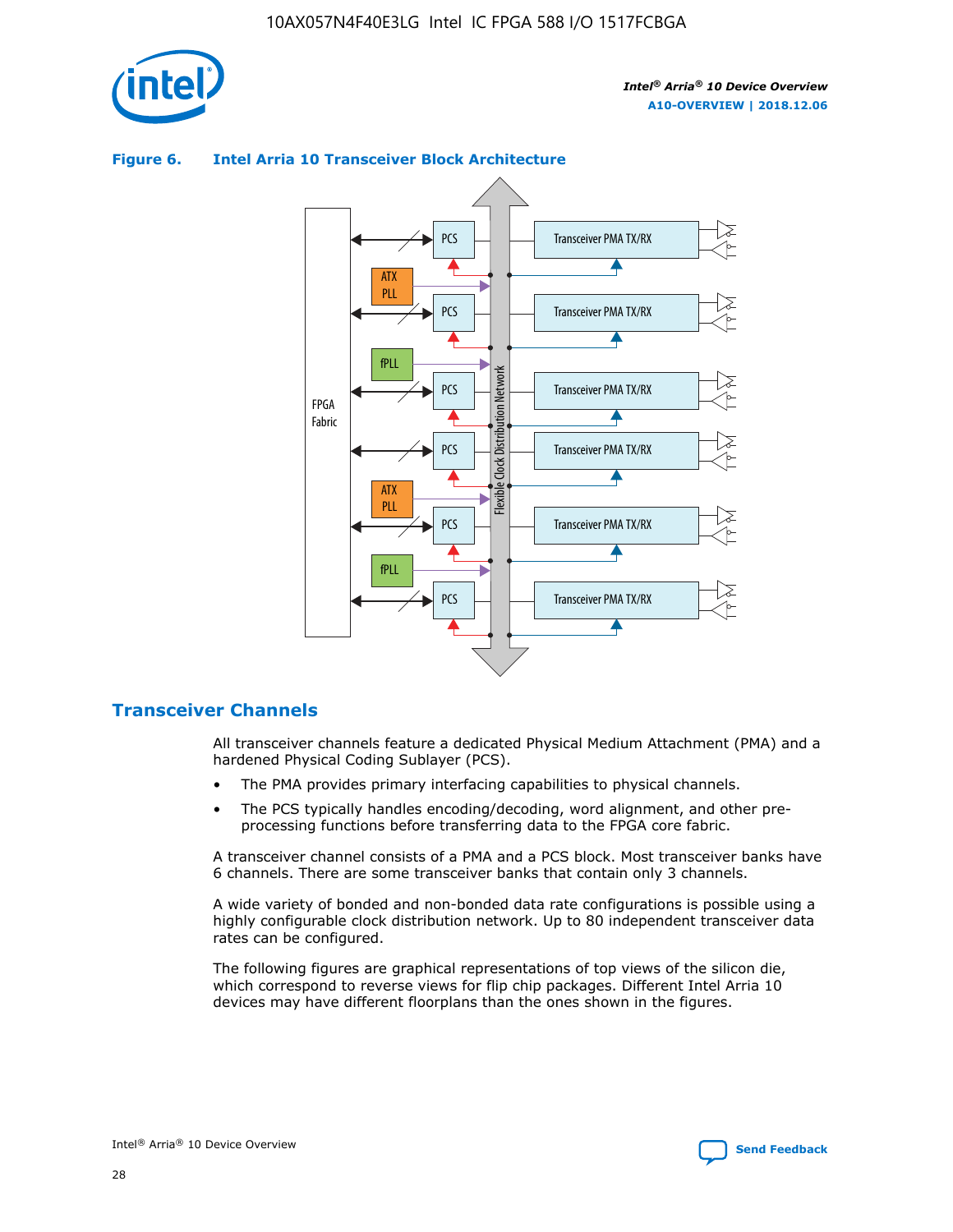

## **Figure 7. Device Chip Overview for Intel Arria 10 GX and GT Devices**





## **PMA Features**

Intel Arria 10 transceivers provide exceptional signal integrity at data rates up to 25.8 Gbps. Clocking options include ultra-low jitter ATX PLLs (LC tank based), clock multiplier unit (CMU) PLLs, and fractional PLLs.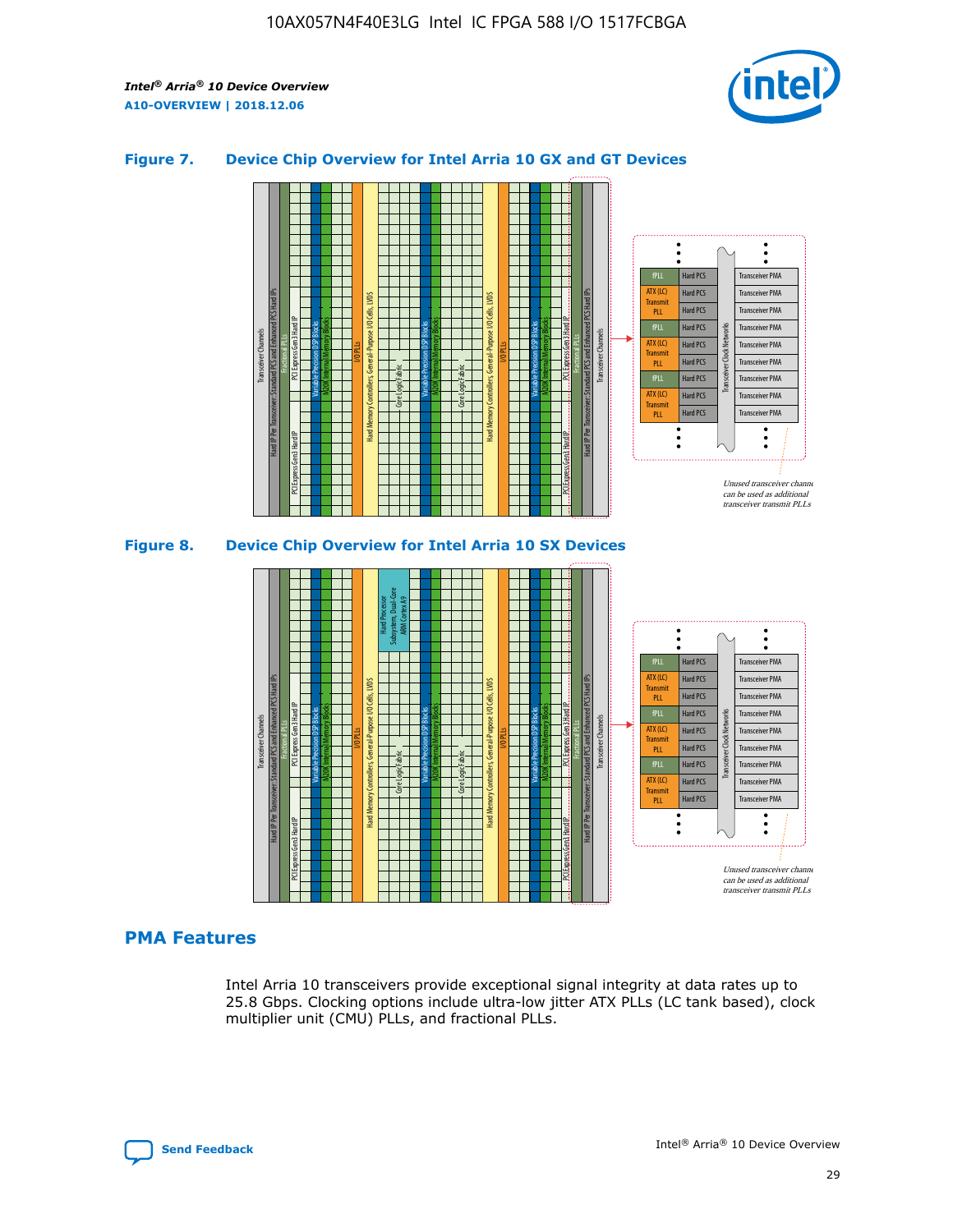

Each transceiver channel contains a channel PLL that can be used as the CMU PLL or clock data recovery (CDR) PLL. In CDR mode, the channel PLL recovers the receiver clock and data in the transceiver channel. Up to 80 independent data rates can be configured on a single Intel Arria 10 device.

## **Table 23. PMA Features of the Transceivers in Intel Arria 10 Devices**

| <b>Feature</b>                                             | <b>Capability</b>                                                                                                                                                                                                             |
|------------------------------------------------------------|-------------------------------------------------------------------------------------------------------------------------------------------------------------------------------------------------------------------------------|
| Chip-to-Chip Data Rates                                    | 1 Gbps to 17.4 Gbps (Intel Arria 10 GX devices)<br>1 Gbps to 25.8 Gbps (Intel Arria 10 GT devices)                                                                                                                            |
| <b>Backplane Support</b>                                   | Drive backplanes at data rates up to 12.5 Gbps                                                                                                                                                                                |
| Optical Module Support                                     | SFP+/SFP, XFP, CXP, QSFP/QSFP28, CFP/CFP2/CFP4                                                                                                                                                                                |
| Cable Driving Support                                      | SFP+ Direct Attach, PCI Express over cable, eSATA                                                                                                                                                                             |
| Transmit Pre-Emphasis                                      | 4-tap transmit pre-emphasis and de-emphasis to compensate for system channel loss                                                                                                                                             |
| Continuous Time Linear<br>Equalizer (CTLE)                 | Dual mode, high-gain, and high-data rate, linear receive equalization to compensate for<br>system channel loss                                                                                                                |
| Decision Feedback Equalizer<br>(DFE)                       | 7-fixed and 4-floating tap DFE to equalize backplane channel loss in the presence of<br>crosstalk and noisy environments                                                                                                      |
| Variable Gain Amplifier                                    | Optimizes the signal amplitude prior to the CDR sampling and operates in fixed and<br>adaptive modes                                                                                                                          |
| Altera Digital Adaptive<br>Parametric Tuning (ADAPT)       | Fully digital adaptation engine to automatically adjust all link equalization parameters-<br>including CTLE, DFE, and variable gain amplifier blocks—that provide optimal link margin<br>without intervention from user logic |
| Precision Signal Integrity<br>Calibration Engine (PreSICE) | Hardened calibration controller to quickly calibrate all transceiver control parameters on<br>power-up, which provides the optimal signal integrity and jitter performance                                                    |
| Advanced Transmit (ATX)<br>PLL                             | Low jitter ATX (LC tank based) PLLs with continuous tuning range to cover a wide range of<br>standard and proprietary protocols                                                                                               |
| <b>Fractional PLLs</b>                                     | On-chip fractional frequency synthesizers to replace on-board crystal oscillators and reduce<br>system cost                                                                                                                   |
| Digitally Assisted Analog<br><b>CDR</b>                    | Superior jitter tolerance with fast lock time                                                                                                                                                                                 |
| Dynamic Partial<br>Reconfiguration                         | Allows independent control of the Avalon memory-mapped interface of each transceiver<br>channel for the highest transceiver flexibility                                                                                       |
| Multiple PCS-PMA and PCS-<br>PLD interface widths          | 8-, 10-, 16-, 20-, 32-, 40-, or 64-bit interface widths for flexibility of deserialization width,<br>encoding, and reduced latency                                                                                            |

## **PCS Features**

This table summarizes the Intel Arria 10 transceiver PCS features. You can use the transceiver PCS to support a wide range of protocols ranging from 1 Gbps to 25.8 Gbps.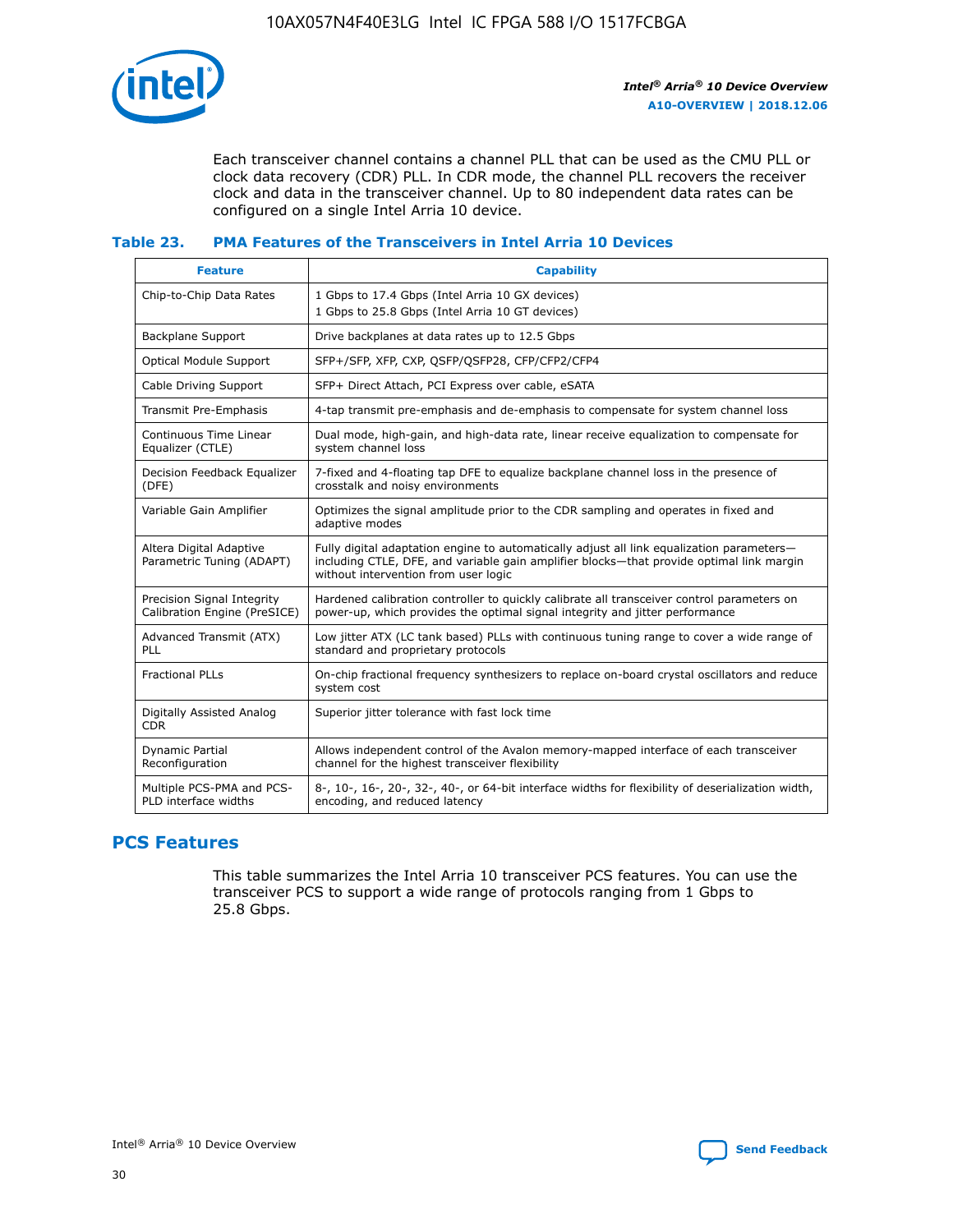

| <b>PCS</b>    | <b>Description</b>                                                                                                                                                                                                                                                                                                                                                                                             |
|---------------|----------------------------------------------------------------------------------------------------------------------------------------------------------------------------------------------------------------------------------------------------------------------------------------------------------------------------------------------------------------------------------------------------------------|
| Standard PCS  | Operates at a data rate up to 12 Gbps<br>Supports protocols such as PCI-Express, CPRI 4.2+, GigE, IEEE 1588 in Hard PCS<br>Implements other protocols using Basic/Custom (Standard PCS) transceiver<br>configuration rules.                                                                                                                                                                                    |
| Enhanced PCS  | Performs functions common to most serial data industry standards, such as word<br>alignment, encoding/decoding, and framing, before data is sent or received off-chip<br>through the PMA<br>• Handles data transfer to and from the FPGA fabric<br>Handles data transfer internally to and from the PMA<br>Provides frequency compensation<br>Performs channel bonding for multi-channel low skew applications |
| PCIe Gen3 PCS | Supports the seamless switching of Data and Clock between the Gen1, Gen2, and Gen3<br>data rates<br>Provides support for PIPE 3.0 features<br>Supports the PIPE interface with the Hard IP enabled, as well as with the Hard IP<br>bypassed                                                                                                                                                                    |

#### **Related Information**

- PCIe Gen1, Gen2, and Gen3 Hard IP on page 26
- Interlaken Support on page 26
- 10 Gbps Ethernet Support on page 26

## **PCS Protocol Support**

This table lists some of the protocols supported by the Intel Arria 10 transceiver PCS. For more information about the blocks in the transmitter and receiver data paths, refer to the related information.

| <b>Protocol</b>                                 | <b>Data Rate</b><br>(Gbps) | <b>Transceiver IP</b>       | <b>PCS Support</b>                      |
|-------------------------------------------------|----------------------------|-----------------------------|-----------------------------------------|
| PCIe Gen3 x1, x2, x4, x8                        | 8.0                        | Native PHY (PIPE)           | Standard PCS and PCIe<br>Gen3 PCS       |
| PCIe Gen2 x1, x2, x4, x8                        | 5.0                        | Native PHY (PIPE)           | <b>Standard PCS</b>                     |
| PCIe Gen1 x1, x2, x4, x8                        | 2.5                        | Native PHY (PIPE)           | Standard PCS                            |
| 1000BASE-X Gigabit Ethernet                     | 1.25                       | Native PHY                  | <b>Standard PCS</b>                     |
| 1000BASE-X Gigabit Ethernet with<br>IEEE 1588v2 | 1.25                       | Native PHY                  | Standard PCS                            |
| 10GBASE-R                                       | 10.3125                    | Native PHY                  | <b>Enhanced PCS</b>                     |
| 10GBASE-R with IEEE 1588v2                      | 10.3125                    | Native PHY                  | <b>Enhanced PCS</b>                     |
| 10GBASE-R with KR FEC                           | 10.3125                    | Native PHY                  | <b>Enhanced PCS</b>                     |
| 10GBASE-KR and 1000BASE-X                       | 10.3125                    | 1G/10GbE and 10GBASE-KR PHY | Standard PCS and<br><b>Enhanced PCS</b> |
| Interlaken (CEI-6G/11G)                         | 3.125 to 17.4              | Native PHY                  | <b>Enhanced PCS</b>                     |
| SFI-S/SFI-5.2                                   | 11.2                       | Native PHY                  | <b>Enhanced PCS</b>                     |
| $10G$ SDI                                       | 10.692                     | Native PHY                  | <b>Enhanced PCS</b>                     |
|                                                 |                            |                             | continued                               |

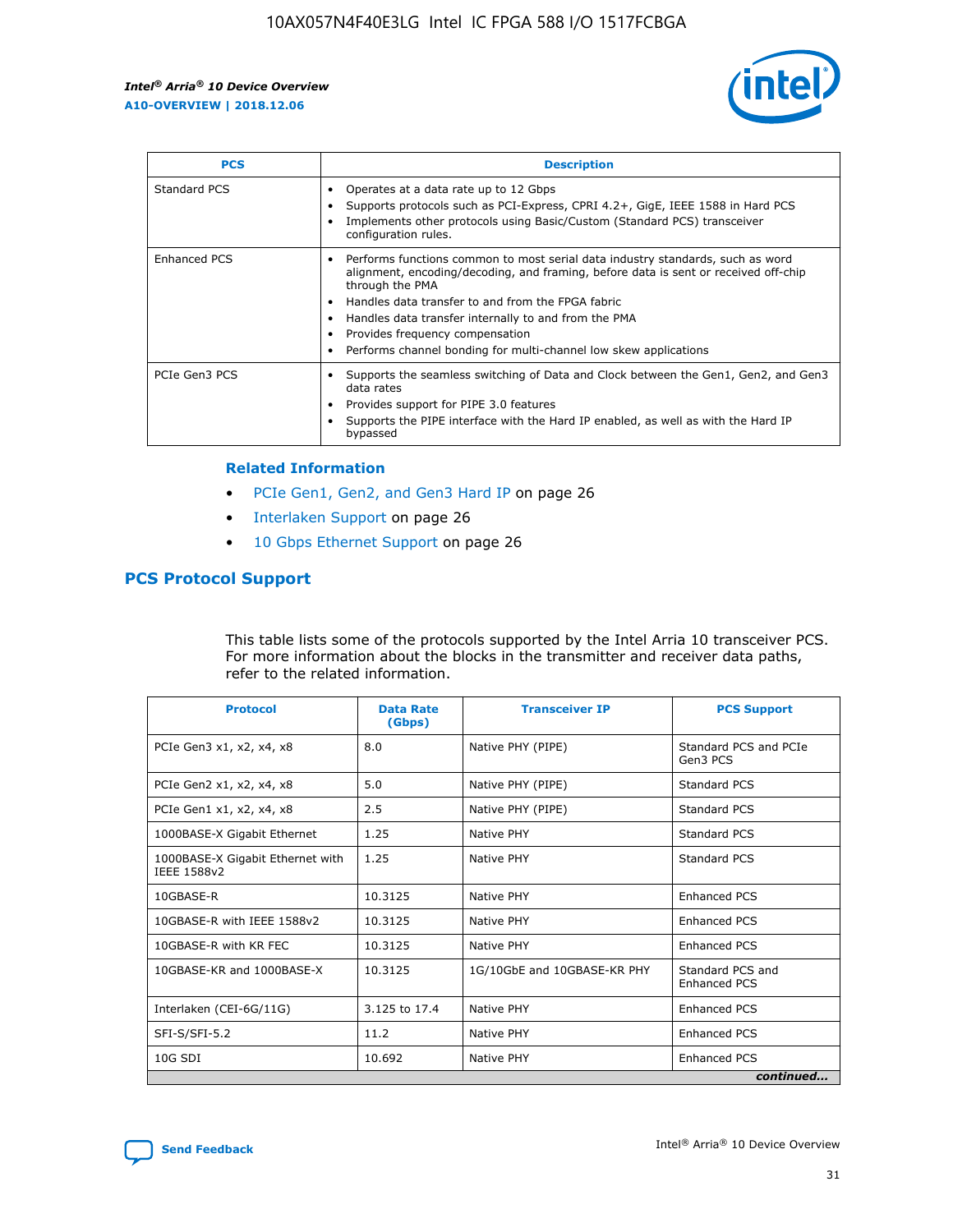

| <b>Protocol</b>      | <b>Data Rate</b><br>(Gbps) | <b>Transceiver IP</b> | <b>PCS Support</b> |
|----------------------|----------------------------|-----------------------|--------------------|
| CPRI 6.0 (64B/66B)   | 0.6144 to<br>10.1376       | Native PHY            | Enhanced PCS       |
| CPRI 4.2 (8B/10B)    | 0.6144 to<br>9.8304        | Native PHY            | Standard PCS       |
| OBSAI RP3 v4.2       | 0.6144 to 6.144            | Native PHY            | Standard PCS       |
| SD-SDI/HD-SDI/3G-SDI | $0.143(12)$ to<br>2.97     | Native PHY            | Standard PCS       |

## **Related Information**

#### [Intel Arria 10 Transceiver PHY User Guide](https://www.intel.com/content/www/us/en/programmable/documentation/nik1398707230472.html#nik1398707091164)

Provides more information about the supported transceiver protocols and PHY IP, the PMA architecture, and the standard, enhanced, and PCIe Gen3 PCS architecture.

# **SoC with Hard Processor System**

Each SoC device combines an FPGA fabric and a hard processor system (HPS) in a single device. This combination delivers the flexibility of programmable logic with the power and cost savings of hard IP in these ways:

- Reduces board space, system power, and bill of materials cost by eliminating a discrete embedded processor
- Allows you to differentiate the end product in both hardware and software, and to support virtually any interface standard
- Extends the product life and revenue through in-field hardware and software updates

 $(12)$  The 0.143 Gbps data rate is supported using oversampling of user logic that you must implement in the FPGA fabric.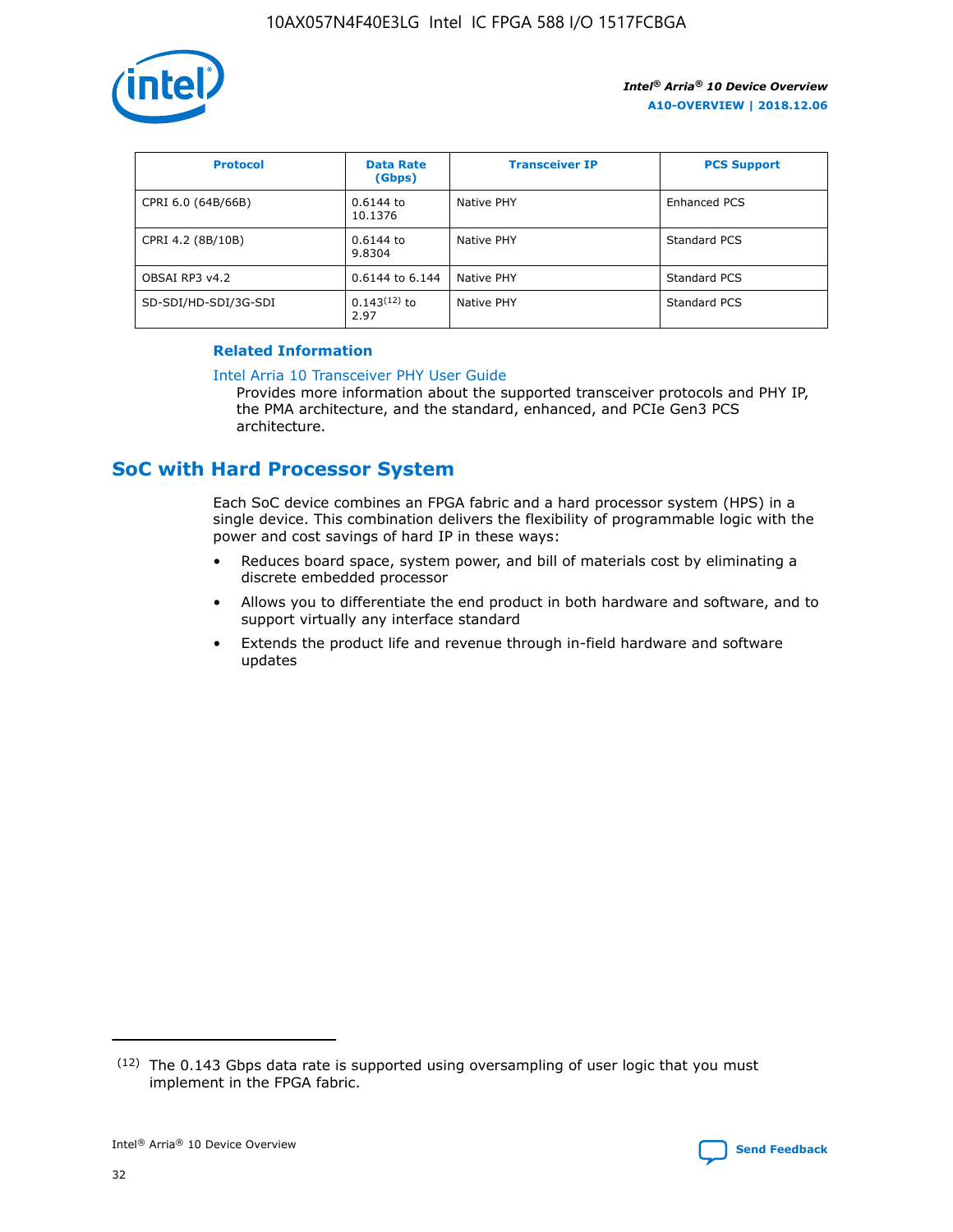

#### **Figure 9. HPS Block Diagram**

This figure shows a block diagram of the HPS with the dual ARM Cortex-A9 MPCore processor.



## **Key Advantages of 20-nm HPS**

The 20-nm HPS strikes a balance between enabling maximum software compatibility with 28-nm SoCs while still improving upon the 28-nm HPS architecture. These improvements address the requirements of the next generation target markets such as wireless and wireline communications, compute and storage equipment, broadcast and military in terms of performance, memory bandwidth, connectivity via backplane and security.

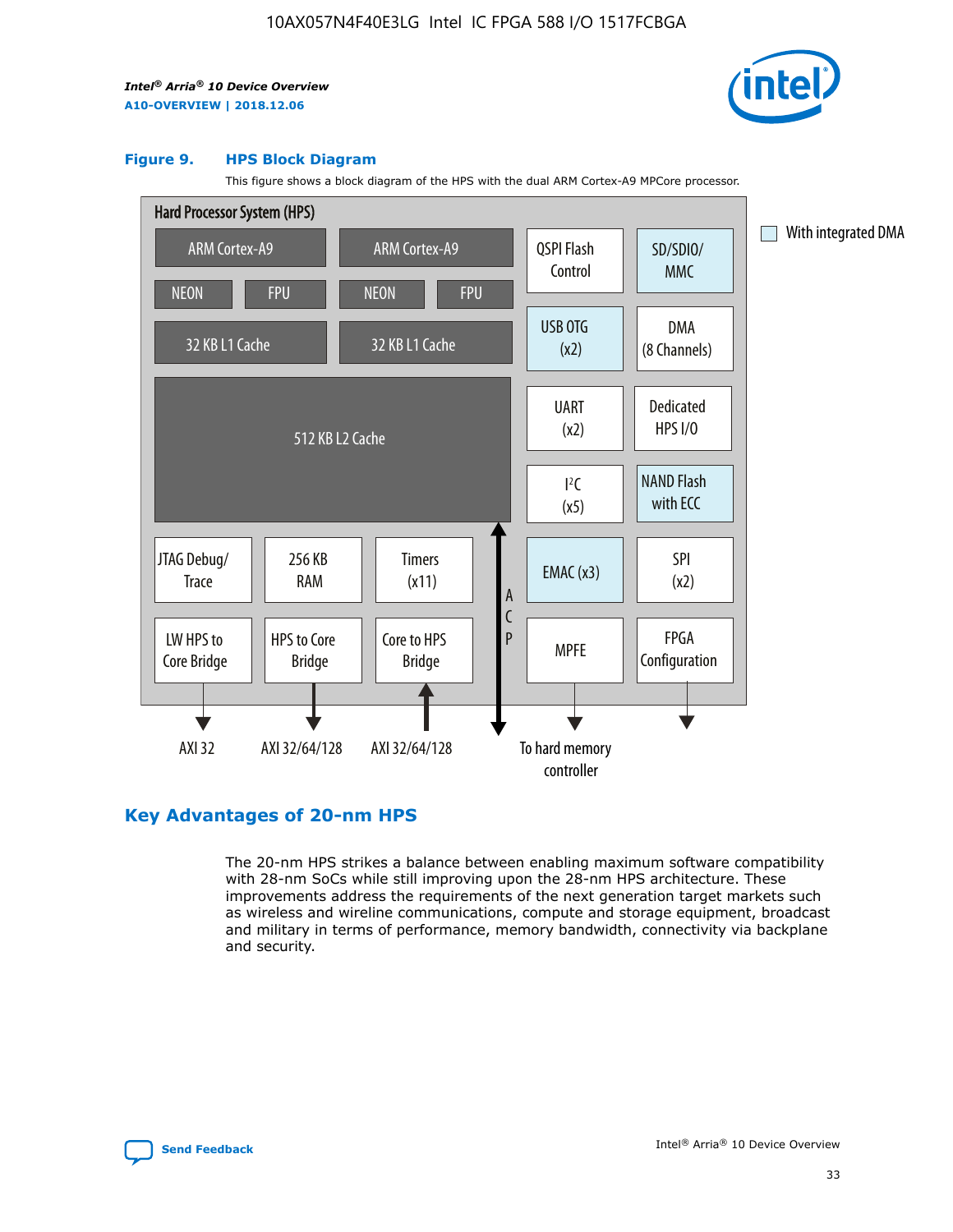

## **Table 24. Improvements in 20 nm HPS**

This table lists the key improvements of the 20 nm HPS compared to the 28 nm HPS.

| Advantages/<br><b>Improvements</b>                          | <b>Description</b>                                                                                                                                                                                                                                                                                                                                                                                                                                                                                                                                                                                                                                                                                                                                     |
|-------------------------------------------------------------|--------------------------------------------------------------------------------------------------------------------------------------------------------------------------------------------------------------------------------------------------------------------------------------------------------------------------------------------------------------------------------------------------------------------------------------------------------------------------------------------------------------------------------------------------------------------------------------------------------------------------------------------------------------------------------------------------------------------------------------------------------|
| Increased performance and<br>overdrive capability           | While the nominal processor frequency is 1.2 GHz, the 20 nm HPS offers an "overdrive"<br>feature which enables a higher processor operating frequency. This requires a higher supply<br>voltage value that is unique to the HPS and may require a separate regulator.                                                                                                                                                                                                                                                                                                                                                                                                                                                                                  |
| Increased processor memory<br>bandwidth and DDR4<br>support | Up to 64-bit DDR4 memory at 2,400 Mbps support is available for the processor. The hard<br>memory controller for the HPS comprises a multi-port front end that manages connections<br>to a single port memory controller. The multi-port front end allows logic core and the HPS<br>to share ports and thereby the available bandwidth of the memory controller.                                                                                                                                                                                                                                                                                                                                                                                       |
| Flexible I/O sharing                                        | An advanced I/O pin muxing scheme allows improved sharing of I/O between the HPS and<br>the core logic. The following types of I/O are available for SoC:<br>17 dedicated I/Os-physically located inside the HPS block and are not accessible to<br>logic within the core. The 17 dedicated I/Os are used for HPS clock, resets, and<br>interfacing with boot devices, QSPI, and SD/MMC.<br>48 direct shared I/O-located closest to the HPS block and are ideal for high speed HPS<br>$\bullet$<br>peripherals such as EMAC, USB, and others. There is one bank of 48 I/Os that supports<br>direct sharing where the 48 I/Os can be shared 12 I/Os at a time.                                                                                          |
|                                                             | Standard (shared) I/O-all standard I/Os can be shared by the HPS peripherals and any<br>logic within the core. For designs where more than 48 I/Os are required to fully use all<br>the peripherals in the HPS, these I/Os can be connected through the core logic.                                                                                                                                                                                                                                                                                                                                                                                                                                                                                    |
| <b>EMAC</b> core                                            | Three EMAC cores are available in the HPS. The EMAC cores enable an application to<br>support two redundant Ethernet connections; for example, backplane, or two EMAC cores<br>for managing IEEE 1588 time stamp information while allowing a third EMAC core for debug<br>and configuration. All three EMACs can potentially share the same time stamps, simplifying<br>the 1588 time stamping implementation. A new serial time stamp interface allows core<br>logic to access and read the time stamp values. The integrated EMAC controllers can be<br>connected to external Ethernet PHY through the provided MDIO or I <sup>2</sup> C interface.                                                                                                 |
| On-chip memory                                              | The on-chip memory is updated to 256 KB support and can support larger data sets and<br>real time algorithms.                                                                                                                                                                                                                                                                                                                                                                                                                                                                                                                                                                                                                                          |
| <b>ECC</b> enhancements                                     | Improvements in L2 Cache ECC management allow identification of errors down to the<br>address level. ECC enhancements also enable improved error injection and status reporting<br>via the introduction of new memory mapped access to syndrome and data signals.                                                                                                                                                                                                                                                                                                                                                                                                                                                                                      |
| HPS to FPGA Interconnect<br><b>Backbone</b>                 | Although the HPS and the Logic Core can operate independently, they are tightly coupled<br>via a high-bandwidth system interconnect built from high-performance ARM AMBA AXI bus<br>bridges. IP bus masters in the FPGA fabric have access to HPS bus slaves via the FPGA-to-<br>HPS interconnect. Similarly, HPS bus masters have access to bus slaves in the core fabric<br>via the HPS-to-FPGA bridge. Both bridges are AMBA AXI-3 compliant and support<br>simultaneous read and write transactions. Up to three masters within the core fabric can<br>share the HPS SDRAM controller with the processor. Additionally, the processor can be used<br>to configure the core fabric under program control via a dedicated 32-bit configuration port. |
| FPGA configuration and HPS<br>booting                       | The FPGA fabric and HPS in the SoCs are powered independently. You can reduce the clock<br>frequencies or gate the clocks to reduce dynamic power.<br>You can configure the FPGA fabric and boot the HPS independently, in any order, providing<br>you with more design flexibility.                                                                                                                                                                                                                                                                                                                                                                                                                                                                   |
| Security                                                    | New security features have been introduced for anti-tamper management, secure boot,<br>encryption (AES), and authentication (SHA).                                                                                                                                                                                                                                                                                                                                                                                                                                                                                                                                                                                                                     |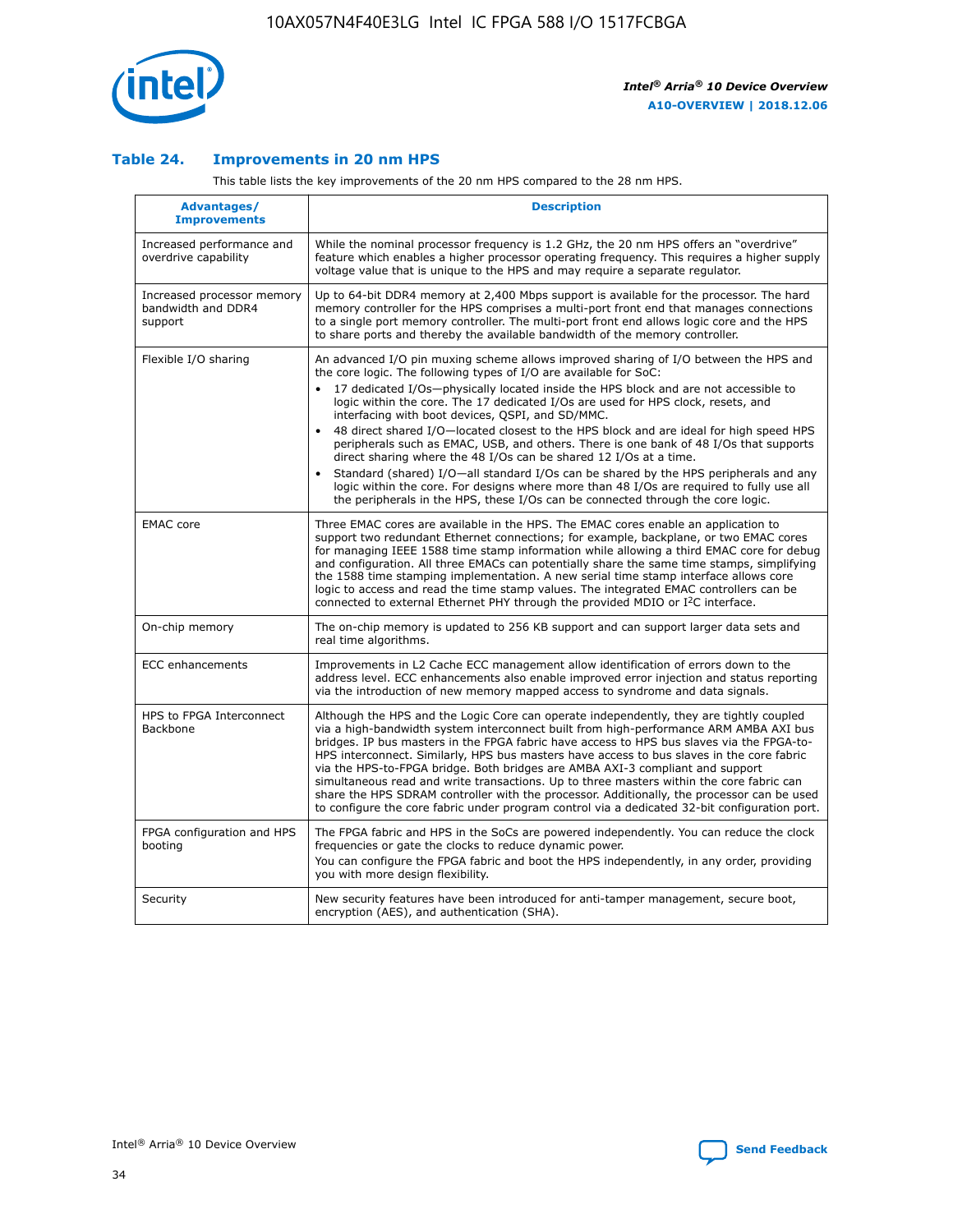

## **Features of the HPS**

The HPS has the following features:

- 1.2-GHz, dual-core ARM Cortex-A9 MPCore processor with up to 1.5-GHz via overdrive
	- ARMv7-A architecture that runs 32-bit ARM instructions, 16-bit and 32-bit Thumb instructions, and 8-bit Java byte codes in Jazelle style
	- Superscalar, variable length, out-of-order pipeline with dynamic branch prediction
	- Instruction Efficiency 2.5 MIPS/MHz, which provides total performance of 7500 MIPS at 1.5 GHz
- Each processor core includes:
	- 32 KB of L1 instruction cache, 32 KB of L1 data cache
	- Single- and double-precision floating-point unit and NEON media engine
	- CoreSight debug and trace technology
	- Snoop Control Unit (SCU) and Acceleration Coherency Port (ACP)
- 512 KB of shared L2 cache
- 256 KB of scratch RAM
- Hard memory controller with support for DDR3, DDR4 and optional error correction code (ECC) support
- Multiport Front End (MPFE) Scheduler interface to the hard memory controller
- 8-channel direct memory access (DMA) controller
- QSPI flash controller with SIO, DIO, QIO SPI Flash support
- NAND flash controller (ONFI 1.0 or later) with DMA and ECC support, updated to support 8 and 16-bit Flash devices and new command DMA to offload CPU for fast power down recovery
- Updated SD/SDIO/MMC controller to eMMC 4.5 with DMA with CE-ATA digital command support
- 3 10/100/1000 Ethernet media access control (MAC) with DMA
- 2 USB On-the-Go (OTG) controllers with DMA
- $\bullet$  5 I<sup>2</sup>C controllers (3 can be used by EMAC for MIO to external PHY)
- 2 UART 16550 Compatible controllers
- 4 serial peripheral interfaces (SPI) (2 Master, 2 Slaves)
- 62 programmable general-purpose I/Os, which includes 48 direct share I/Os that allows the HPS peripherals to connect directly to the FPGA I/Os
- 7 general-purpose timers
- 4 watchdog timers
- Anti-tamper, Secure Boot, Encryption (AES) and Authentication (SHA)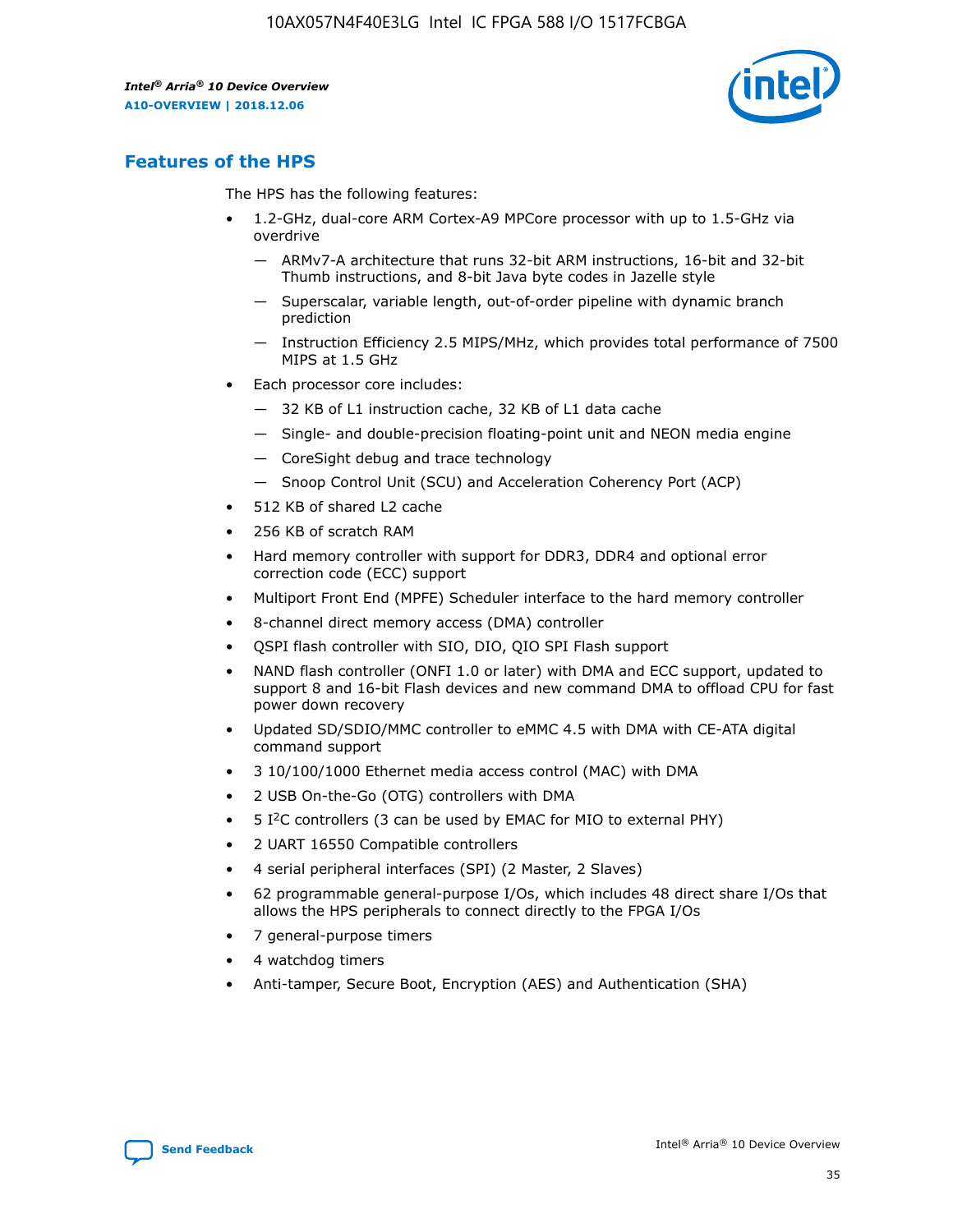

## **System Peripherals and Debug Access Port**

Each Ethernet MAC, USB OTG, NAND flash controller, and SD/MMC controller module has an integrated DMA controller. For modules without an integrated DMA controller, an additional DMA controller module provides up to eight channels of high-bandwidth data transfers. Peripherals that communicate off-chip are multiplexed with other peripherals at the HPS pin level. This allows you to choose which peripherals interface with other devices on your PCB.

The debug access port provides interfaces to industry standard JTAG debug probes and supports ARM CoreSight debug and core traces to facilitate software development.

## **HPS–FPGA AXI Bridges**

The HPS–FPGA bridges, which support the Advanced Microcontroller Bus Architecture (AMBA) Advanced eXtensible Interface (AXI™) specifications, consist of the following bridges:

- FPGA-to-HPS AMBA AXI bridge—a high-performance bus supporting 32, 64, and 128 bit data widths that allows the FPGA fabric to issue transactions to slaves in the HPS.
- HPS-to-FPGA Avalon/AMBA AXI bridge—a high-performance bus supporting 32, 64, and 128 bit data widths that allows the HPS to issue transactions to slaves in the FPGA fabric.
- Lightweight HPS-to-FPGA AXI bridge—a lower latency 32 bit width bus that allows the HPS to issue transactions to soft peripherals in the FPGA fabric. This bridge is primarily used for control and status register (CSR) accesses to peripherals in the FPGA fabric.

The HPS–FPGA AXI bridges allow masters in the FPGA fabric to communicate with slaves in the HPS logic, and vice versa. For example, the HPS-to-FPGA AXI bridge allows you to share memories instantiated in the FPGA fabric with one or both microprocessors in the HPS, while the FPGA-to-HPS AXI bridge allows logic in the FPGA fabric to access the memory and peripherals in the HPS.

Each HPS–FPGA bridge also provides asynchronous clock crossing for data transferred between the FPGA fabric and the HPS.

#### **HPS SDRAM Controller Subsystem**

The HPS SDRAM controller subsystem contains a multiport SDRAM controller and DDR PHY that are shared between the FPGA fabric (through the FPGA-to-HPS SDRAM interface), the level 2 (L2) cache, and the level 3 (L3) system interconnect. The FPGA-to-HPS SDRAM interface supports AMBA AXI and Avalon® Memory-Mapped (Avalon-MM) interface standards, and provides up to six individual ports for access by masters implemented in the FPGA fabric.

The HPS SDRAM controller supports up to 3 masters (command ports), 3x 64-bit read data ports and 3x 64-bit write data ports.

To maximize memory performance, the SDRAM controller subsystem supports command and data reordering, deficit round-robin arbitration with aging, and high-priority bypass features.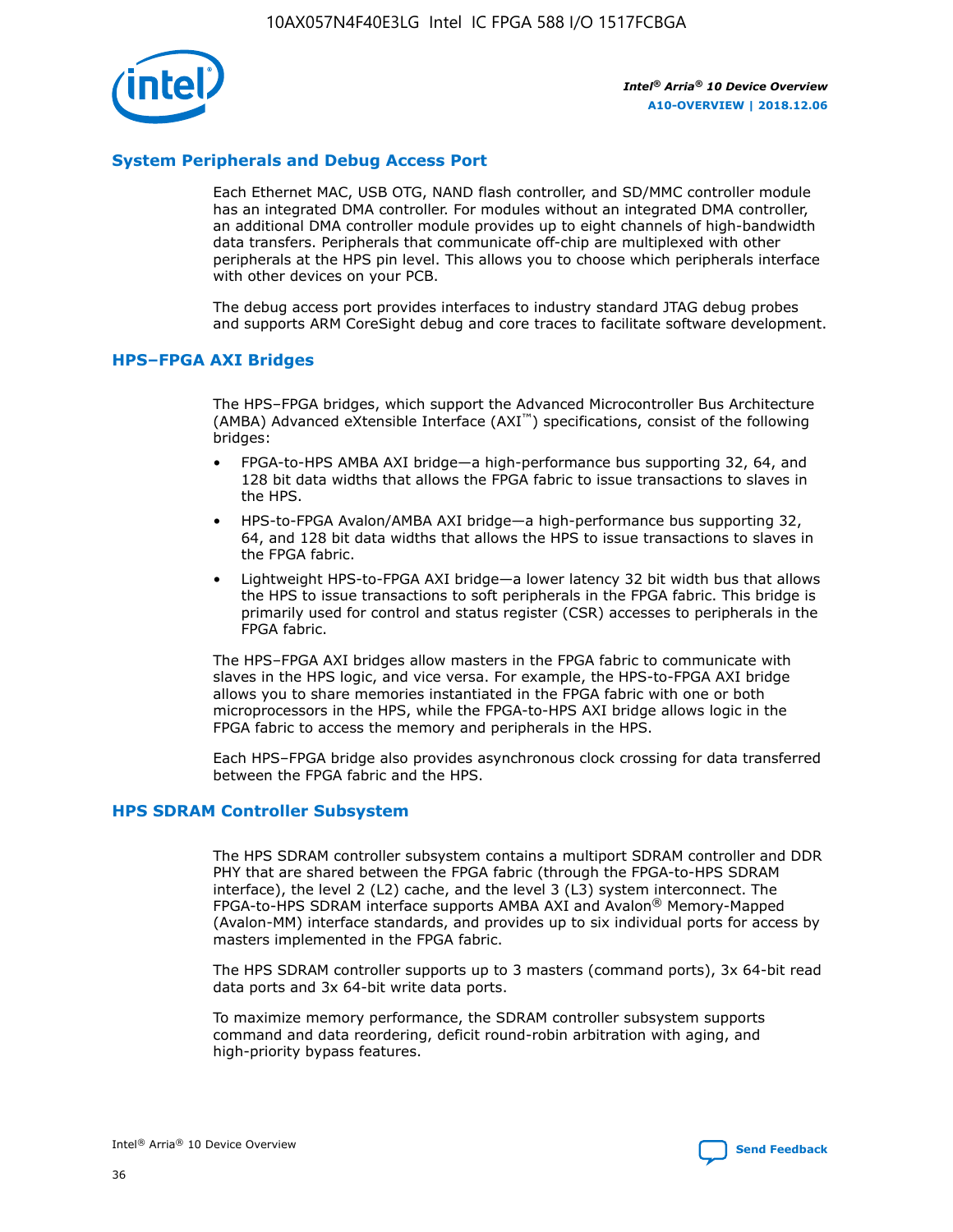

## **FPGA Configuration and HPS Booting**

The FPGA fabric and HPS in the SoC FPGA must be powered at the same time. You can reduce the clock frequencies or gate the clocks to reduce dynamic power.

Once powered, the FPGA fabric and HPS can be configured independently thus providing you with more design flexibility:

- You can boot the HPS independently. After the HPS is running, the HPS can fully or partially reconfigure the FPGA fabric at any time under software control. The HPS can also configure other FPGAs on the board through the FPGA configuration controller.
- Configure the FPGA fabric first, and then boot the HPS from memory accessible to the FPGA fabric.

## **Hardware and Software Development**

For hardware development, you can configure the HPS and connect your soft logic in the FPGA fabric to the HPS interfaces using the Platform Designer system integration tool in the Intel Quartus Prime software.

For software development, the ARM-based SoC FPGA devices inherit the rich software development ecosystem available for the ARM Cortex-A9 MPCore processor. The software development process for Intel SoC FPGAs follows the same steps as those for other SoC devices from other manufacturers. Support for Linux\*, VxWorks\*, and other operating systems are available for the SoC FPGAs. For more information on the operating systems support availability, contact the Intel FPGA sales team.

You can begin device-specific firmware and software development on the Intel SoC FPGA Virtual Target. The Virtual Target is a fast PC-based functional simulation of a target development system—a model of a complete development board. The Virtual Target enables the development of device-specific production software that can run unmodified on actual hardware.

## **Dynamic and Partial Reconfiguration**

The Intel Arria 10 devices support dynamic and partial reconfiguration. You can use dynamic and partial reconfiguration simultaneously to enable seamless reconfiguration of both the device core and transceivers.

## **Dynamic Reconfiguration**

You can reconfigure the PMA and PCS blocks while the device continues to operate. This feature allows you to change the data rates, protocol, and analog settings of a channel in a transceiver bank without affecting on-going data transfer in other transceiver banks. This feature is ideal for applications that require dynamic multiprotocol or multirate support.

## **Partial Reconfiguration**

Using partial reconfiguration, you can reconfigure some parts of the device while keeping the device in operation.

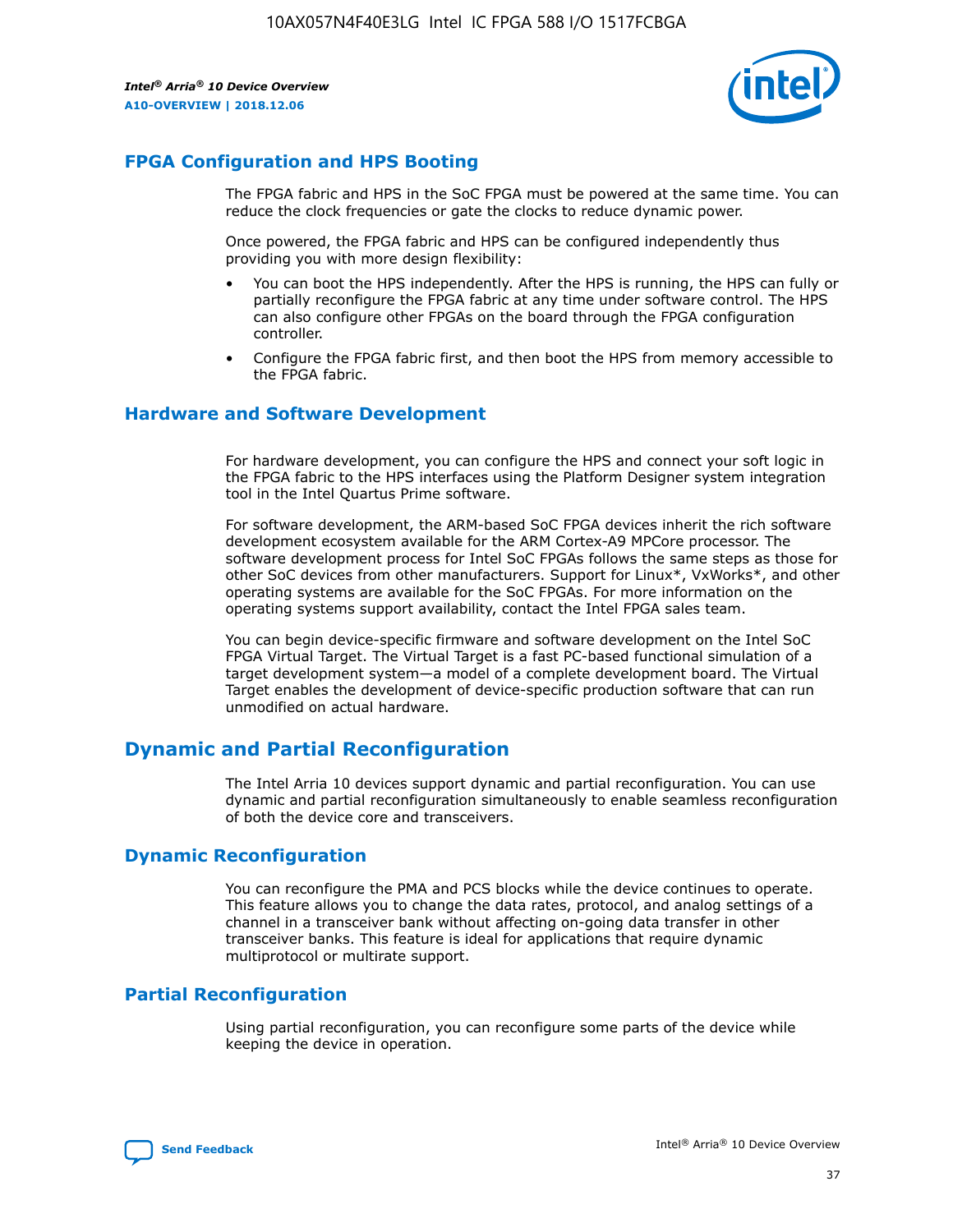

Instead of placing all device functions in the FPGA fabric, you can store some functions that do not run simultaneously in external memory and load them only when required. This capability increases the effective logic density of the device, and lowers cost and power consumption.

In the Intel solution, you do not have to worry about intricate device architecture to perform a partial reconfiguration. The partial reconfiguration capability is built into the Intel Quartus Prime design software, making such time-intensive task simple.

Intel Arria 10 devices support partial reconfiguration in the following configuration options:

- Using an internal host:
	- All supported configuration modes where the FPGA has access to external memory devices such as serial and parallel flash memory.
	- Configuration via Protocol [CvP (PCIe)]
- Using an external host—passive serial (PS), fast passive parallel (FPP) x8, FPP x16, and FPP x32 I/O interface.

# **Enhanced Configuration and Configuration via Protocol**

## **Table 25. Configuration Schemes and Features of Intel Arria 10 Devices**

Intel Arria 10 devices support 1.8 V programming voltage and several configuration schemes.

| <b>Scheme</b>                                                          | <b>Data</b><br><b>Width</b> | <b>Max Clock</b><br>Rate<br>(MHz) | <b>Max Data</b><br>Rate<br>(Mbps)<br>(13) | <b>Decompression</b> | <b>Design</b><br>Security <sup>(1</sup><br>4) | <b>Partial</b><br><b>Reconfiguration</b><br>(15) | <b>Remote</b><br><b>System</b><br><b>Update</b> |
|------------------------------------------------------------------------|-----------------------------|-----------------------------------|-------------------------------------------|----------------------|-----------------------------------------------|--------------------------------------------------|-------------------------------------------------|
| <b>JTAG</b>                                                            | 1 bit                       | 33                                | 33                                        |                      |                                               | Yes(16)                                          |                                                 |
| Active Serial (AS)<br>through the<br>EPCO-L<br>configuration<br>device | 1 bit,<br>4 bits            | 100                               | 400                                       | Yes                  | Yes                                           | $Y_{PS}(16)$                                     | Yes                                             |
| Passive serial (PS)<br>through CPLD or<br>external<br>microcontroller  | 1 bit                       | 100                               | 100                                       | Yes                  | Yes                                           | Yes(16)                                          | Parallel<br>Flash<br>Loader<br>(PFL) IP<br>core |
|                                                                        |                             |                                   |                                           |                      |                                               |                                                  | continued                                       |

<sup>(13)</sup> Enabling either compression or design security features affects the maximum data rate. Refer to the Intel Arria 10 Device Datasheet for more information.

<sup>(14)</sup> Encryption and compression cannot be used simultaneously.

 $(15)$  Partial reconfiguration is an advanced feature of the device family. If you are interested in using partial reconfiguration, contact Intel for support.

 $(16)$  Partial configuration can be performed only when it is configured as internal host.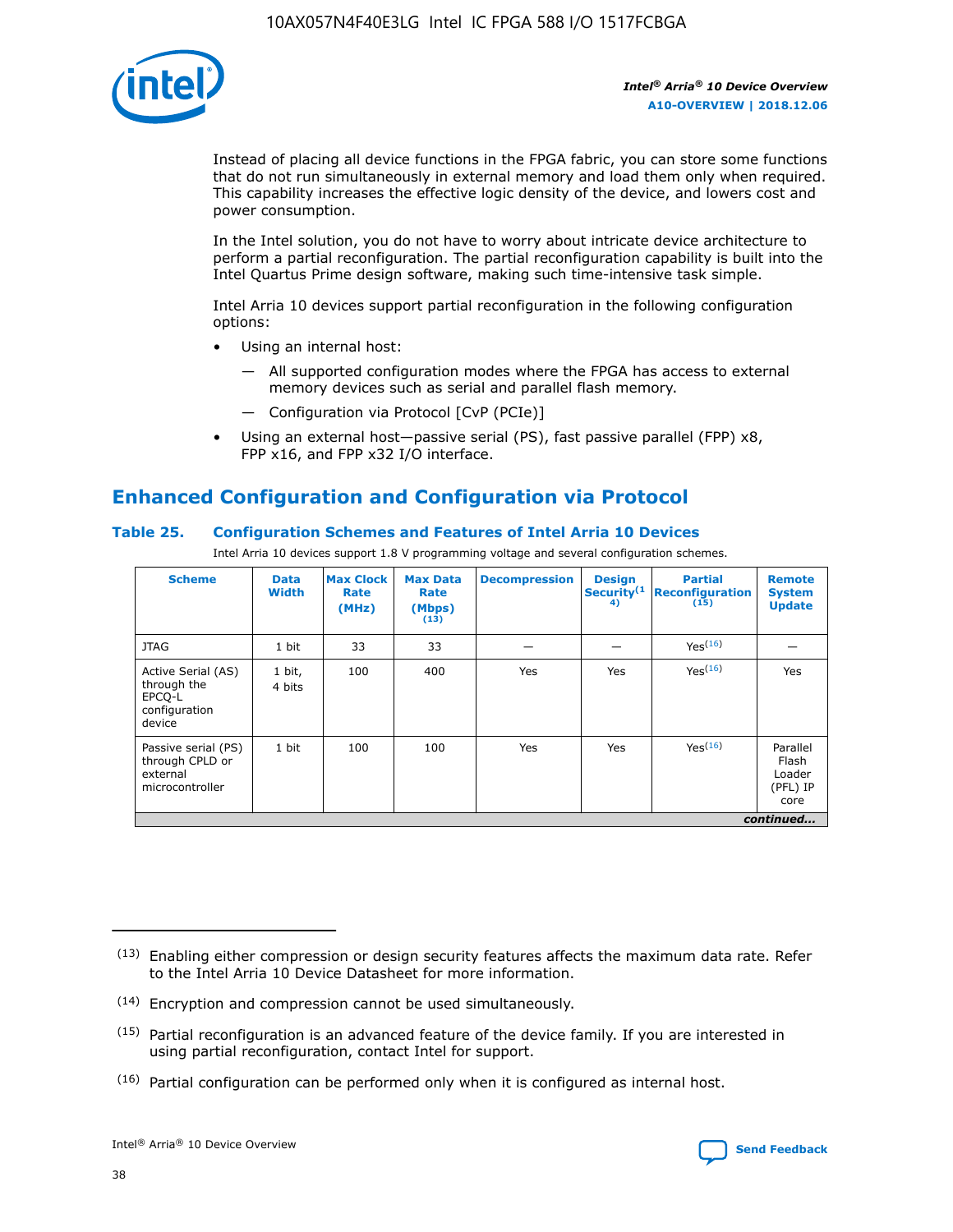

| <b>Scheme</b>                                    | <b>Data</b><br><b>Width</b> | <b>Max Clock</b><br>Rate<br>(MHz) | <b>Max Data</b><br>Rate<br>(Mbps)<br>(13) | <b>Decompression</b> | <b>Design</b><br>Security <sup>(1</sup><br>4) | <b>Partial</b><br><b>Reconfiguration</b><br>(15) | <b>Remote</b><br><b>System</b><br><b>Update</b> |
|--------------------------------------------------|-----------------------------|-----------------------------------|-------------------------------------------|----------------------|-----------------------------------------------|--------------------------------------------------|-------------------------------------------------|
| Fast passive                                     | 8 bits                      | 100                               | 3200                                      | Yes                  | Yes                                           | Yes(17)                                          | PFL IP                                          |
| parallel (FPP)<br>through CPLD or                | 16 bits                     |                                   |                                           | Yes                  | Yes                                           |                                                  | core                                            |
| external<br>microcontroller                      | 32 bits                     |                                   |                                           | Yes                  | Yes                                           |                                                  |                                                 |
| Configuration via                                | 16 bits                     | 100                               | 3200                                      | Yes                  | Yes                                           | Yes <sup>(17)</sup>                              |                                                 |
| <b>HPS</b>                                       | 32 bits                     |                                   |                                           | Yes                  | Yes                                           |                                                  |                                                 |
| Configuration via<br>Protocol [CvP<br>$(PCIe^*)$ | x1, x2,<br>x4, x8<br>lanes  |                                   | 8000                                      | Yes                  | Yes                                           | Yes(16)                                          |                                                 |

You can configure Intel Arria 10 devices through PCIe using Configuration via Protocol (CvP). The Intel Arria 10 CvP implementation conforms to the PCIe 100 ms power-up-to-active time requirement.

#### **Related Information**

[Configuration via Protocol \(CvP\) Implementation in Intel FPGAs User Guide](https://www.intel.com/content/www/us/en/programmable/documentation/dsu1441819344145.html#dsu1442269728522) Provides more information about the CvP configuration scheme.

# **SEU Error Detection and Correction**

Intel Arria 10 devices offer robust and easy-to-use single-event upset (SEU) error detection and correction circuitry.

The detection and correction circuitry includes protection for Configuration RAM (CRAM) programming bits and user memories. The CRAM is protected by a continuously running CRC error detection circuit with integrated ECC that automatically corrects one or two errors and detects higher order multi-bit errors. When more than two errors occur, correction is available through reloading of the core programming file, providing a complete design refresh while the FPGA continues to operate.

The physical layout of the Intel Arria 10 CRAM array is optimized to make the majority of multi-bit upsets appear as independent single-bit or double-bit errors which are automatically corrected by the integrated CRAM ECC circuitry. In addition to the CRAM protection, the M20K memory blocks also include integrated ECC circuitry and are layout-optimized for error detection and correction. The MLAB does not have ECC.

(14) Encryption and compression cannot be used simultaneously.

<sup>(17)</sup> Supported at a maximum clock rate of 100 MHz.



 $(13)$  Enabling either compression or design security features affects the maximum data rate. Refer to the Intel Arria 10 Device Datasheet for more information.

 $(15)$  Partial reconfiguration is an advanced feature of the device family. If you are interested in using partial reconfiguration, contact Intel for support.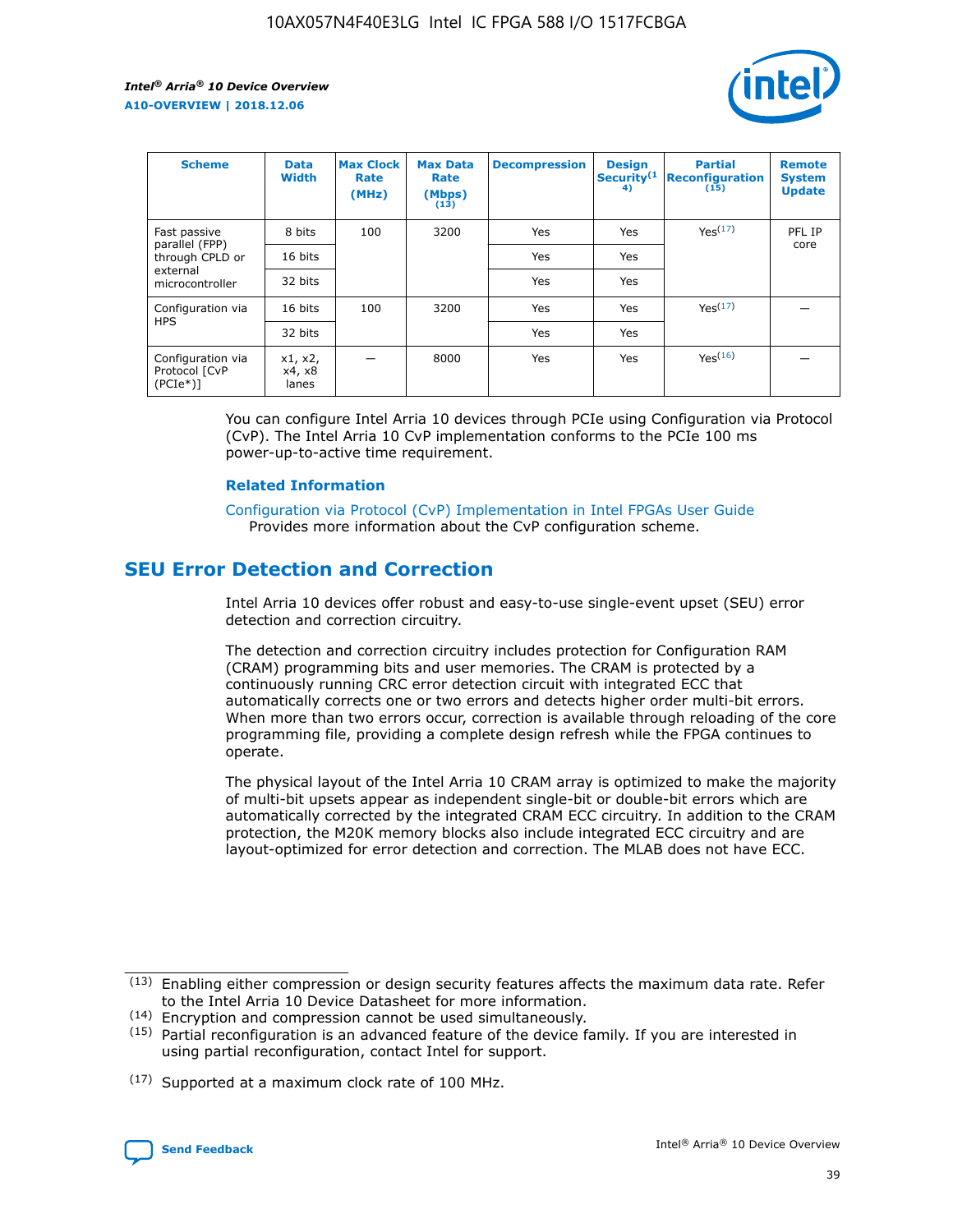

## **Power Management**

Intel Arria 10 devices leverage the advanced 20 nm process technology, a low 0.9 V core power supply, an enhanced core architecture, and several optional power reduction techniques to reduce total power consumption by as much as 40% compared to Arria V devices and as much as 60% compared to Stratix V devices.

The optional power reduction techniques in Intel Arria 10 devices include:

- **SmartVID**—a code is programmed into each device during manufacturing that allows a smart regulator to operate the device at lower core  $V_{CC}$  while maintaining performance
- **Programmable Power Technology**—non-critical timing paths are identified by the Intel Quartus Prime software and the logic in these paths is biased for low power instead of high performance
- **Low Static Power Options**—devices are available with either standard static power or low static power while maintaining performance

Furthermore, Intel Arria 10 devices feature Intel's industry-leading low power transceivers and include a number of hard IP blocks that not only reduce logic resources but also deliver substantial power savings compared to soft implementations. In general, hard IP blocks consume up to 90% less power than the equivalent soft logic implementations.

# **Incremental Compilation**

The Intel Quartus Prime software incremental compilation feature reduces compilation time and helps preserve performance to ease timing closure. The incremental compilation feature enables the partial reconfiguration flow for Intel Arria 10 devices.

Incremental compilation supports top-down, bottom-up, and team-based design flows. This feature facilitates modular, hierarchical, and team-based design flows where different designers compile their respective design sections in parallel. Furthermore, different designers or IP providers can develop and optimize different blocks of the design independently. These blocks can then be imported into the top level project.

# **Document Revision History for Intel Arria 10 Device Overview**

| <b>Document</b><br><b>Version</b> | <b>Changes</b>                                                                                                                                                                                                                                                              |
|-----------------------------------|-----------------------------------------------------------------------------------------------------------------------------------------------------------------------------------------------------------------------------------------------------------------------------|
| 2018.12.06                        | Added links to Intel Arria 10 device errata documents.<br>Removed automotive temperature option from the Intel Arria 10 GX devices.<br>Removed -3 fabric speed grade from the Intel Arria 10 GT devices.<br>Updated power options for the Intel Arria 10 GX and GT devices. |
| 2018.04.09                        | Updated the lowest $V_{CC}$ from 0.83 V to 0.82 V in the topic listing a summary of the device features.                                                                                                                                                                    |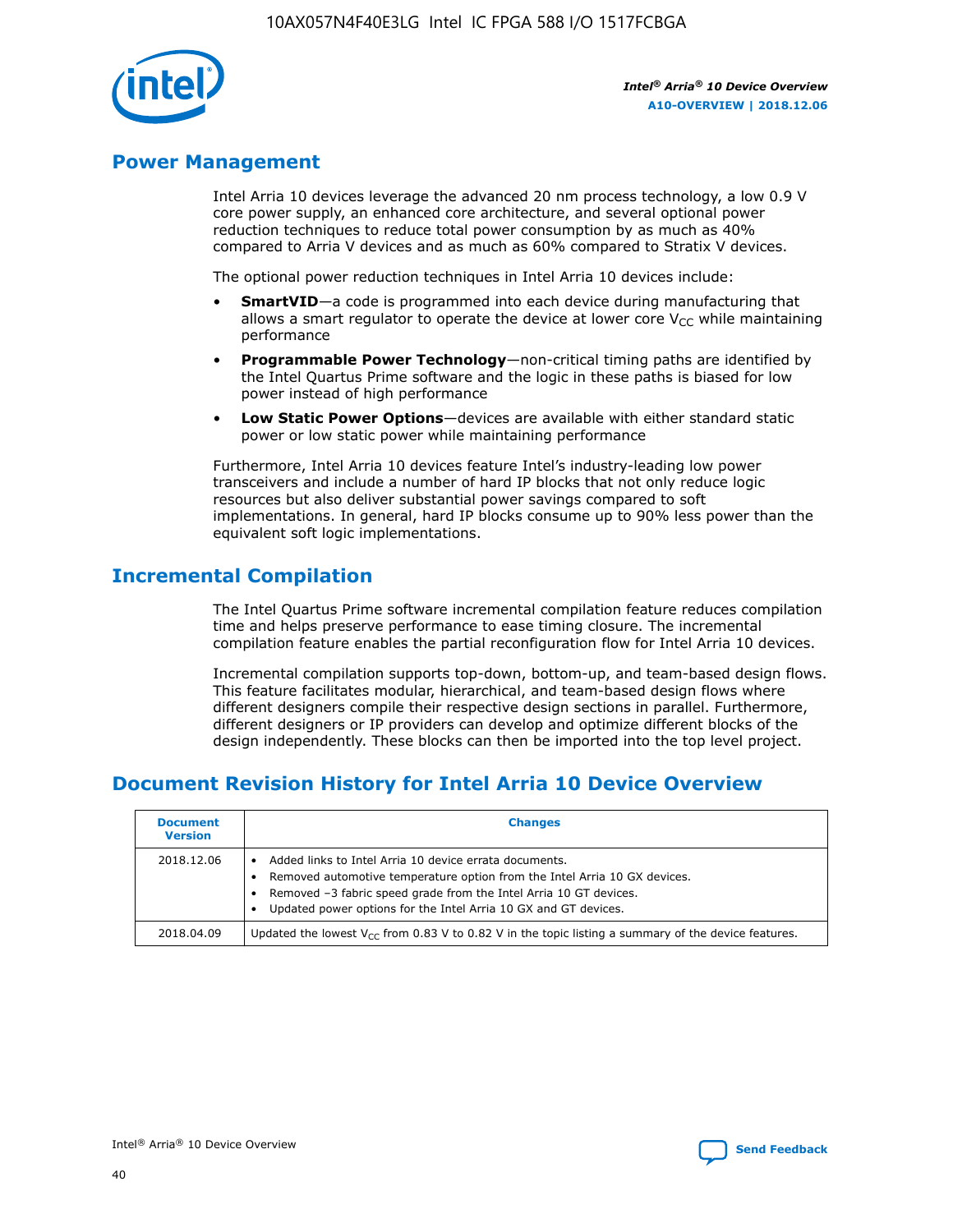

| <b>Date</b>    | <b>Version</b> | <b>Changes</b>                                                                                                                                                                                                                                                                                                                                                                                                                                                                                                                                                                                                                                                                                                                                                                                                                                                                                                                                               |
|----------------|----------------|--------------------------------------------------------------------------------------------------------------------------------------------------------------------------------------------------------------------------------------------------------------------------------------------------------------------------------------------------------------------------------------------------------------------------------------------------------------------------------------------------------------------------------------------------------------------------------------------------------------------------------------------------------------------------------------------------------------------------------------------------------------------------------------------------------------------------------------------------------------------------------------------------------------------------------------------------------------|
| January 2018   | 2018.01.17     | Updated the maximum data rate for HPS (Intel Arria 10 SX devices<br>external memory interface DDR3 controller from 2,166 Mbps to 2,133<br>Mbps.<br>Updated maximum frequency supported for half rate QDRII and QDRII<br>+ SRAM to 633 MHz in Memory Standards Supported by the Soft<br>Memory Controller table.<br>Updated transceiver backplane capability to 12.5 Gbps.<br>Removed transceiver speed grade 5 in Sample Ordering Core and<br>Available Options for Intel Arria 10 GX Devices figure.<br>Removed package code 40, low static power, SmartVID, industrial, and<br>military operating temperature support from Sample Ordering Core and<br>Available Options for Intel Arria 10 GT Devices figure.<br>Updated short reach transceiver rate for Intel Arria 10 GT devices to<br>25.8 Gbps.<br>Removed On-Die Instrumentation - EyeQ and Jitter Margin Tool<br>support from PMA Features of the Transceivers in Intel Arria 10 Devices<br>table. |
| September 2017 | 2017.09.20     | Updated the maximum speed of the DDR4 external memory interface from<br>1,333 MHz/2,666 Mbps to 1,200 MHz/2,400 Mbps.                                                                                                                                                                                                                                                                                                                                                                                                                                                                                                                                                                                                                                                                                                                                                                                                                                        |
| July 2017      | 2017.07.13     | Corrected the automotive temperature range in the figure showing the<br>available options for the Intel Arria 10 GX devices from "-40°C to 100°C"<br>to "-40°C to 125°C".                                                                                                                                                                                                                                                                                                                                                                                                                                                                                                                                                                                                                                                                                                                                                                                    |
| July 2017      | 2017.07.06     | Added automotive temperature option to Intel Arria 10 GX device family.                                                                                                                                                                                                                                                                                                                                                                                                                                                                                                                                                                                                                                                                                                                                                                                                                                                                                      |
| May 2017       | 2017.05.08     | Corrected protocol names with "1588" to "IEEE 1588v2".<br>$\bullet$<br>Updated the vertical migration table to remove vertical migration<br>$\bullet$<br>between Intel Arria 10 GX and Intel Arria 10 SX device variants.<br>Removed all "Preliminary" marks.<br>$\bullet$                                                                                                                                                                                                                                                                                                                                                                                                                                                                                                                                                                                                                                                                                   |
| March 2017     | 2017.03.15     | Removed the topic about migration from Intel Arria 10 to Intel Stratix<br>$\bullet$<br>10 devices.<br>Rebranded as Intel.<br>$\bullet$                                                                                                                                                                                                                                                                                                                                                                                                                                                                                                                                                                                                                                                                                                                                                                                                                       |
| October 2016   | 2016.10.31     | Removed package F36 from Intel Arria 10 GX devices.<br>Updated Intel Arria 10 GT sample ordering code and maximum GX<br>$\bullet$<br>transceiver count. Intel Arria 10 GT devices are available only in the<br>SF45 package option with a maximum of 72 transceivers.                                                                                                                                                                                                                                                                                                                                                                                                                                                                                                                                                                                                                                                                                        |
| May 2016       | 2016.05.02     | Updated the FPGA Configuration and HPS Booting topic.<br>$\bullet$<br>Remove V <sub>CC</sub> PowerManager from the Summary of Features, Power<br>Management and Arria 10 Device Variants and packages topics. This<br>feature is no longer supported in Arria 10 devices.<br>Removed LPDDR3 from the Memory Standards Supported by the HPS<br>Hard Memory Controller table in the Memory Standards Supported by<br>Intel Arria 10 Devices topic. This standard is only supported by the<br><b>FPGA</b><br>Removed transceiver speed grade 5 from the Device Variants and<br>Packages topic for Arria 10 GX and SX devices.                                                                                                                                                                                                                                                                                                                                   |
| February 2016  | 2016.02.11     | Changed the maximum Arria 10 GT datarate to 25.8 Gbps and the<br>$\bullet$<br>minimum datarate to 1 Gbps globally.<br>Revised the state for Core clock networks in the Summary of Features<br>$\bullet$<br>topic.<br>Changed the transceiver parameters in the "Summary of Features for<br>$\bullet$<br>Arria 10 Devices" table.<br>Changed the transceiver parameters in the "Maximum Resource Counts<br>for Arria 10 GT Devices" table.<br>Changed the package availability for GT devices in the "Package Plan<br>for Arria 10 GT Devices" table.<br>Changed the package configurations for GT devices in the "Migration"<br>Capability Across Arria 10 Product Lines" figure.<br>continued                                                                                                                                                                                                                                                               |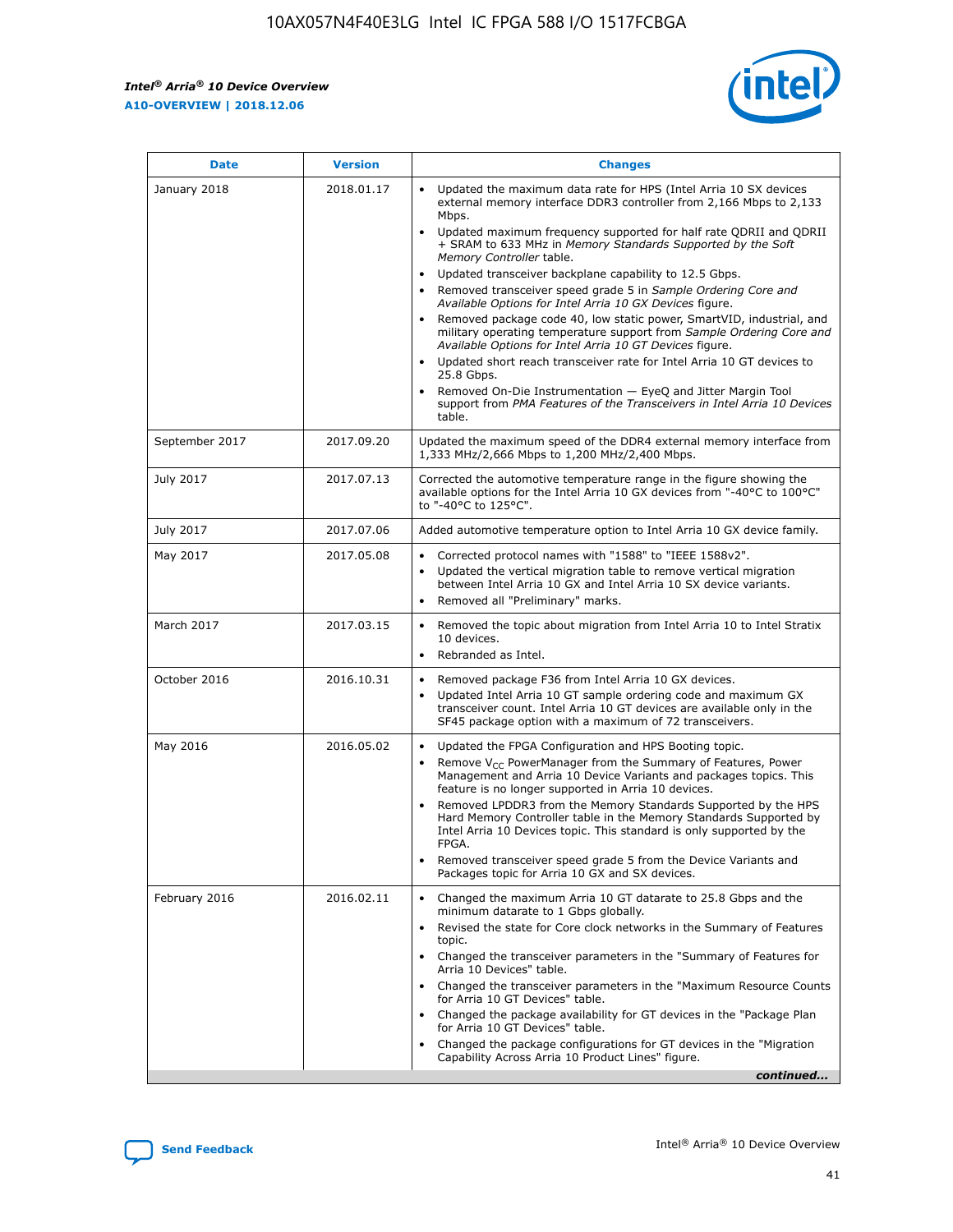

| <b>Date</b>   | <b>Version</b> | <b>Changes</b>                                                                                                                                                               |
|---------------|----------------|------------------------------------------------------------------------------------------------------------------------------------------------------------------------------|
|               |                | Changed transceiver parameters in the "Low Power Serial Transceivers"<br>$\bullet$<br>section.                                                                               |
|               |                | • Changed the transceiver descriptions in the "Device Variants for the<br>Arria 10 Device Family" table.                                                                     |
|               |                | • Changed the "Sample Ordering Code and Available Options for Arria 10<br>GT Devices" figure.                                                                                |
|               |                | Changed the datarates for GT devices in the "PMA Features" section.                                                                                                          |
|               |                | Changed the datarates for GT devices in the "PCS Features" section.<br>$\bullet$                                                                                             |
| December 2015 | 2015.12.14     | Updated the number of M20K memory blocks for Arria 10 GX 660 from<br>2133 to 2131 and corrected the total RAM bit from 48,448 Kb to<br>48,408 Kb.                            |
|               |                | Corrected the number of DSP blocks for Arria 10 GX 660 from 1688 to<br>$\bullet$<br>1687 in the table listing floating-point arithmetic resources.                           |
| November 2015 | 2015.11.02     | Updated the maximum resources for Arria 10 GX 220, GX 320, GX 480,<br>GX 660, SX 220, SX 320, SX 480, and SX 660.                                                            |
|               |                | Updated resource count for Arria 10 GX 320, GX 480, GX 660, SX 320,<br>SX 480, a SX 660 devices in Number of Multipliers in Intel Arria 10<br><b>Devices</b> table.          |
|               |                | Updated the available options for Arria 10 GX, GT, and SX.<br>$\bullet$                                                                                                      |
|               |                | Changed instances of Quartus II to Quartus Prime.<br>$\bullet$                                                                                                               |
| June 2015     | 2015.06.15     | Corrected label for Intel Arria 10 GT product lines in the vertical migration<br>figure.                                                                                     |
| May 2015      | 2015.05.15     | Corrected the DDR3 half rate and quarter rate maximum frequencies in the<br>table that lists the memory standards supported by the Intel Arria 10 hard<br>memory controller. |
| May 2015      | 2015.05.04     | • Added support for 13.5G JESD204b in the Summary of Features table.                                                                                                         |
|               |                | Added a link to Arria 10 GT Channel Usage in the Arria 10 GT Package<br>$\bullet$<br>Plan topic.                                                                             |
|               |                | • Added a note to the table, Maximum Resource Counts for Arria 10 GT<br>devices.                                                                                             |
|               |                | • Updated the power requirements of the transceivers in the Low Power<br>Serial Transceivers topic.                                                                          |
| January 2015  | 2015.01.23     | • Added floating point arithmetic features in the Summary of Features<br>table.                                                                                              |
|               |                | • Updated the total embedded memory from 38.38 megabits (Mb) to<br>65.6 Mb.                                                                                                  |
|               |                | • Updated the table that lists the memory standards supported by Intel<br>Arria 10 devices.                                                                                  |
|               |                | Removed support for DDR3U, LPDDR3 SDRAM, RLDRAM 2, and DDR2.                                                                                                                 |
|               |                | Moved RLDRAM 3 support from hard memory controller to soft memory<br>controller. RLDRAM 3 support uses hard PHY with soft memory<br>controller.                              |
|               |                | Added soft memory controller support for QDR IV.                                                                                                                             |
|               |                | Updated the maximum resource count table to include the number of<br>hard memory controllers available in each device variant.                                               |
|               |                | Updated the transceiver PCS data rate from 12.5 Gbps to 12 Gbps.                                                                                                             |
|               |                | Updated the max clock rate of PS, FPP x8, FPP x16, and Configuration<br>via HPS from 125 MHz to 100 MHz.                                                                     |
|               |                | Added a feature for fractional synthesis PLLs: PLL cascading.                                                                                                                |
|               |                | Updated the HPS programmable general-purpose I/Os from 54 to 62.<br>$\bullet$                                                                                                |
|               |                | continued                                                                                                                                                                    |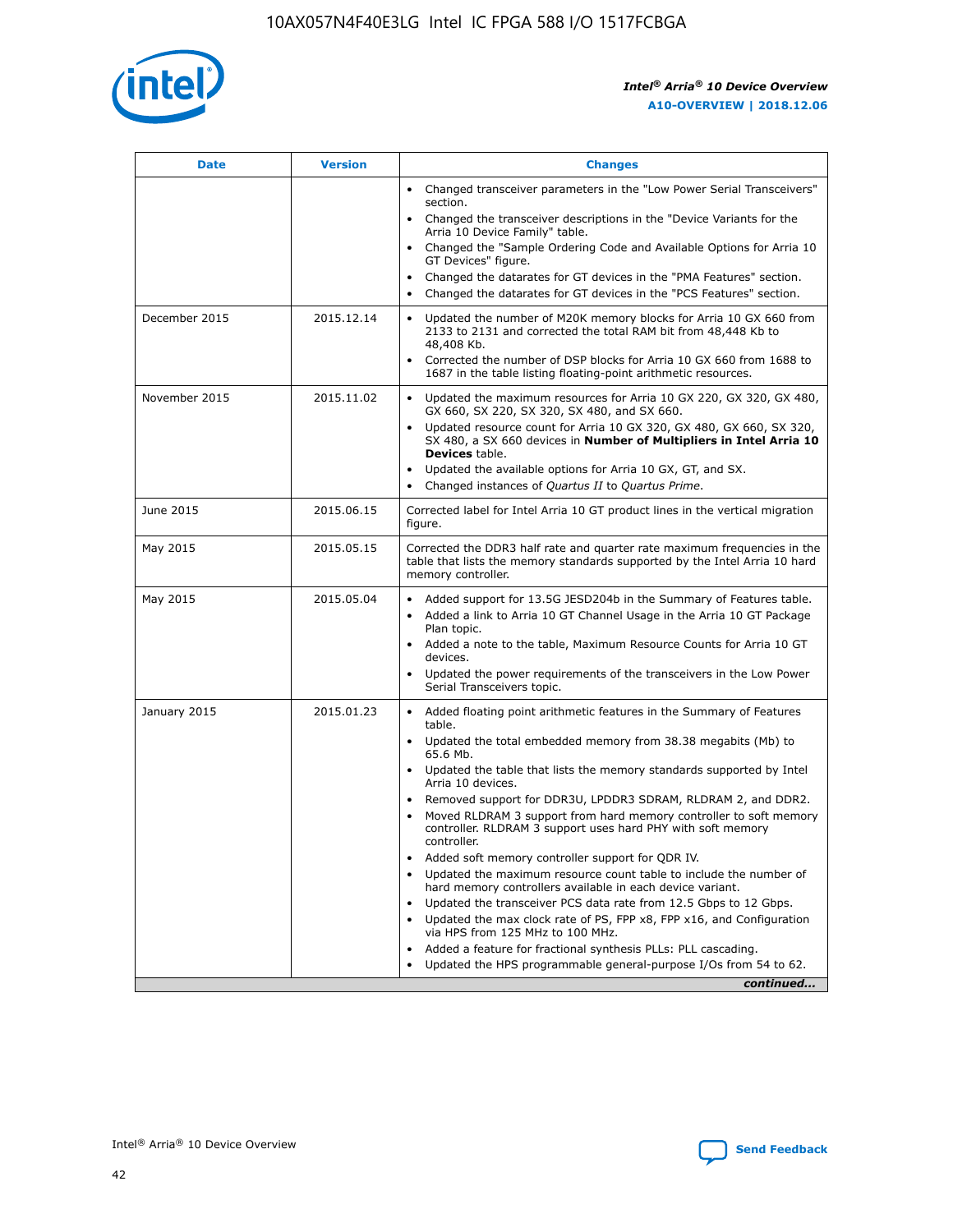r



| <b>Date</b>    | <b>Version</b> | <b>Changes</b>                                                                                                                                                                                                                                                                                                                                                                                                                                                                                                                                      |
|----------------|----------------|-----------------------------------------------------------------------------------------------------------------------------------------------------------------------------------------------------------------------------------------------------------------------------------------------------------------------------------------------------------------------------------------------------------------------------------------------------------------------------------------------------------------------------------------------------|
| September 2014 | 2014.09.30     | Corrected the 3 V I/O and LVDS I/O counts for F35 and F36 packages<br>$\bullet$<br>of Arria 10 GX.<br>Corrected the 3 V I/O, LVDS I/O, and transceiver counts for the NF40<br>$\bullet$<br>package of the Arria GX 570 and 660.<br>Removed 3 V I/O, LVDS I/O, and transceiver counts for the NF40<br>$\bullet$<br>package of the Arria GX 900 and 1150. The NF40 package is not<br>available for Arria 10 GX 900 and 1150.                                                                                                                          |
| August 2014    | 2014.08.18     | Updated Memory (Kb) M20K maximum resources for Arria 10 GX 660<br>devices from 42,660 to 42,620.<br>Added GPIO columns consisting of LVDS I/O Bank and 3V I/O Bank in<br>$\bullet$<br>the Package Plan table.<br>Added how to use memory interface clock frequency higher than 533<br>$\bullet$<br>MHz in the I/O vertical migration.<br>Added information to clarify that RLDRAM3 support uses hard PHY with<br>$\bullet$<br>soft memory controller.<br>Added variable precision DSP blocks support for floating-point<br>$\bullet$<br>arithmetic. |
| June 2014      | 2014.06.19     | Updated number of dedicated I/Os in the HPS block to 17.                                                                                                                                                                                                                                                                                                                                                                                                                                                                                            |
| February 2014  | 2014.02.21     | Updated transceiver speed grade options for GT devices in Figure 2.                                                                                                                                                                                                                                                                                                                                                                                                                                                                                 |
| February 2014  | 2014.02.06     | Updated data rate for Arria 10 GT devices from 28.1 Gbps to 28.3 Gbps.                                                                                                                                                                                                                                                                                                                                                                                                                                                                              |
| December 2013  | 2013.12.10     | Updated the HPS memory standards support from LPDDR2 to LPDDR3.<br>Updated HPS block diagram to include dedicated HPS I/O and FPGA<br>$\bullet$<br>Configuration blocks as well as repositioned SD/SDIO/MMC, DMA, SPI<br>and NAND Flash with ECC blocks.                                                                                                                                                                                                                                                                                            |
| December 2013  | 2013.12.02     | Initial release.                                                                                                                                                                                                                                                                                                                                                                                                                                                                                                                                    |